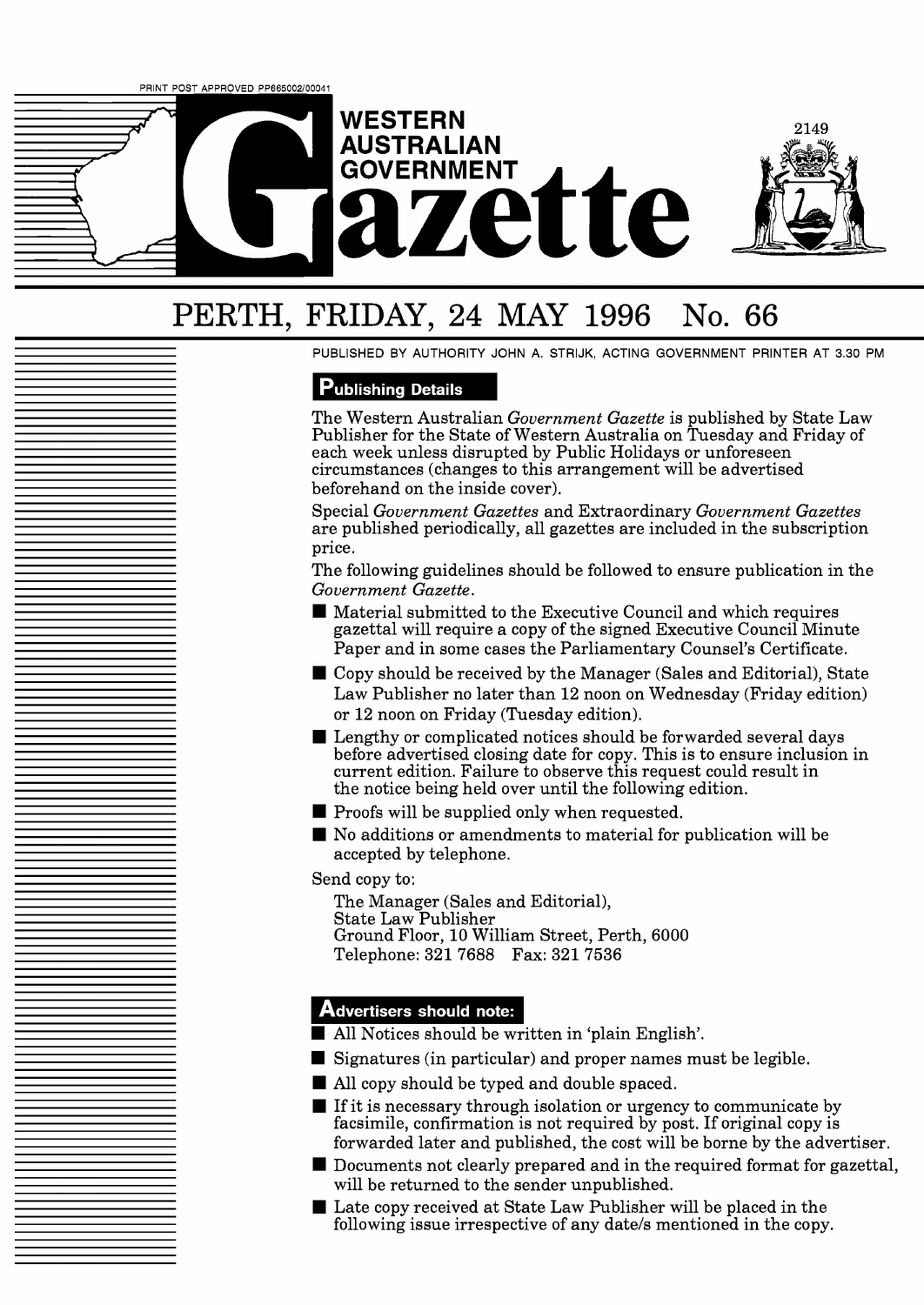# **IMPORTANT COPYRIGHT NOTICE**

© State of Western Australia

This work is copyright. Apart from any use as permitted under the **Copyright** *Act* 1968, no part may be reproduced by any process without written permission from the Government Printer, State Law Publisher. Inquiries should be directed to the Manager Sales & Editorial, State Law Publisher, 10 William St, Perth 6000.

# **Advertising Rates and Payments**

INCREASE EFFECTIVE FROM 1 JULY 1995.

Deceased Estate notices, (per estate)-\$16.00

Real Estate and Business Agents and Finance Brokers Licences, (per notice)-\$37.30

Other Public Notices Section articles \$37.30 (except items of an exceptionally large nature, then arrangements will be made for invoicing).

All other Notices

Per Column Centimetre-\$7.40 Bulk Notices-\$137.00 per page

| <b>COUNTER SALES 1995-96</b><br>(As from 1 July 1995) |        |  |
|-------------------------------------------------------|--------|--|
|                                                       |        |  |
|                                                       | 2.30   |  |
| Government Gazette-(Special)                          |        |  |
|                                                       | 2.30   |  |
|                                                       | 4.60   |  |
|                                                       | 13.00  |  |
|                                                       | 11.60  |  |
|                                                       | 202.00 |  |

# **IMPORTANT NOTICE** <u>I</u> I'll be interested in the set of  $\frac{1}{2}$

Periodically notices are published indicating a variation in normal publishing arrangements:

- **Easter or Christmas editions etc—these notices appear e** Easter or Christmas editions etc—these notices appear<br> **I** approximately 4 weeks prior to any change.<br> **I**
- **I** Extraordinary gazettes not circulated to all subscribers- **I I Extraordinary gazettes not circulated to all subscribers—<br>
<b>I** bese notices appear in the following general edition of **I** these notices appear in the following general edition of **I**<br> **I** the gazette. **I** the gazette.

In all cases notices are published on page 2 and readers are **I**  In all cases notices are published on page 2 and readers are<br>In the check accordingly prior to contacting State Law and **I I** urged to check accordingly prior to contacting State Law **I 1** Publisher.

**I** JOHN A. STRIJK, Acting Government Printer. **LIIIIIIIIIIIIIIIIIIIIIIIIIIIIIIJ** 

**I**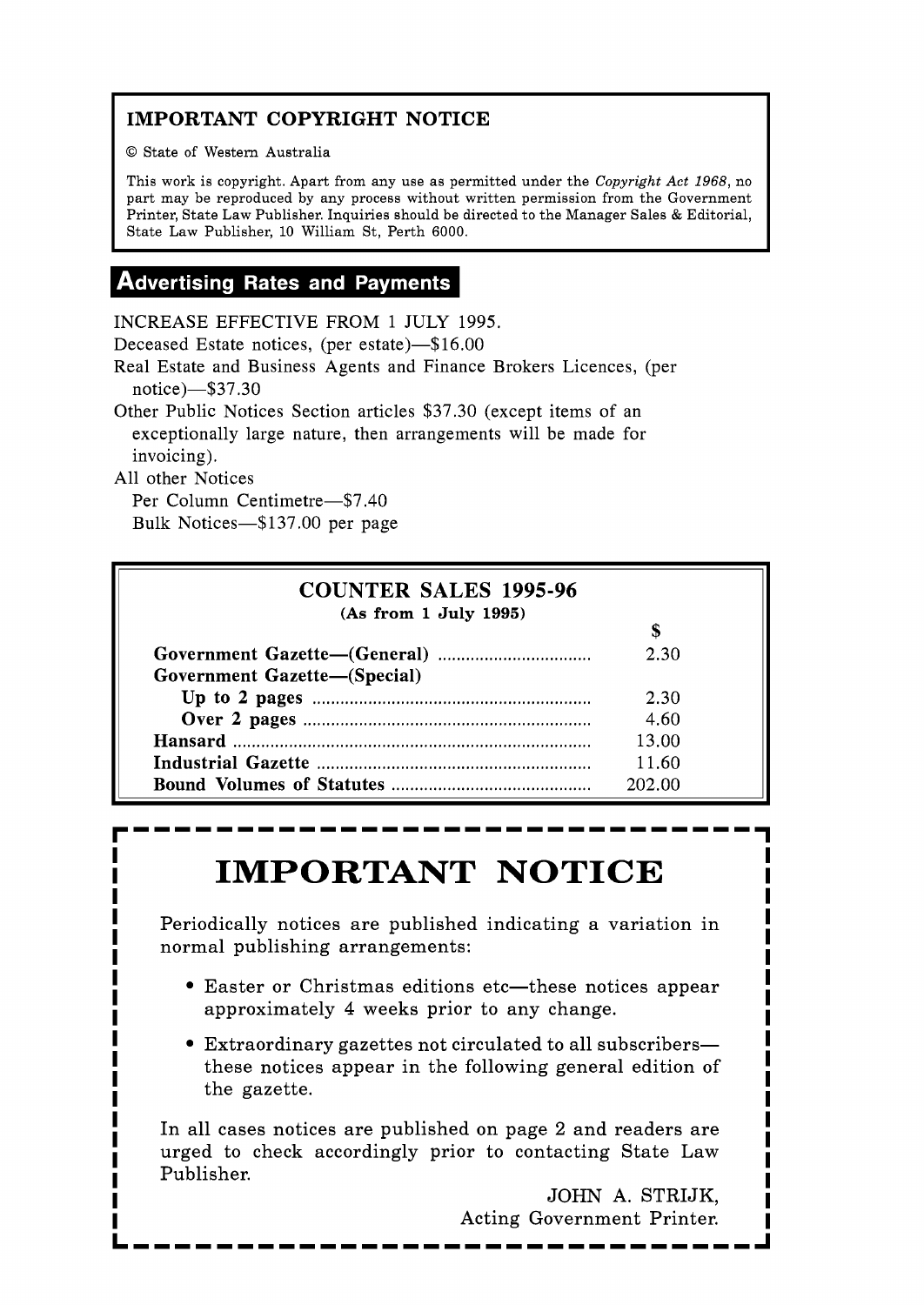#### **FISHERIES**

#### **F1401**

#### **FISH RESOURCES MANAGEMENT ACT 1994**

#### SALMON (RESTRICTIONS ON COMMERCIAL USE) REVOCATION ORDER 1996

Order No. 3 of 1996

FD 352/69.

Made by the Minister under section 43.

#### **Citation**

**1.** This order may be cited as the *Salmon (Restrictions on Commercial Use) Revocation Order 1996.* 

#### **Revocation**

2. The notice made pursuant to section 38\* of the *FisheriesAct 1905* concerning the use ofAustralian Salmon *(Arripis trutta)* and published in the *Gazette* of 20 February 1976 is revoked.

*[\*See regulation 186 of the Fish Resources Management Regulations 1995 concerning the continuation of notices in force under the Fisheries Act 1905 immediately before the commencement of those regulations.]* 

Dated this 8th day of May 1996.

MONTY HOUSE, Minister for Fisheries.

#### **FAIR TRADING**

#### **FT401**

#### **ASSOCIATIONS INCORPORATION ACT 1987**

Section 35

#### WOMEN INSPIRING SOCIAL EXPLORATION INC

Notice is hereby given that the incorporation of the abovementioned association has been cancelled as from the date of this notice.

Dated the 17th day of May 1996.

R. MINEIF, Assistant Commissioner for Corporate Affairs.

#### **FT402**

#### **ASSOCIATIONS INCORPORATION ACT 1987**

Section 35

SOUTH EAST METROPOLITAN CHAMBER OF COMMERCE AND INDUSTRY INC

Notice is hereby given that the incorporation of the abovementioned association has been cancelled as from the date of this notice.

Dated the 17th day of May 1996.

R. MINEIF, Assistant Commissioner for Corporate Affairs.

#### **FT403**

#### **ASSOCIATIONS INCORPORATION ACT 1987**

Section 35

SOUTH CENTRAL METROPOLITAN CHAMBER OF COMMERCE AND INDUSTRY (INC) Notice is hereby given that the incorporation of the abovementioned association has been cancelled as from the date of this notice. Dated the 17th day of May 1996.

R. MINEIF, Assistant Commissioner for Corporate Affairs.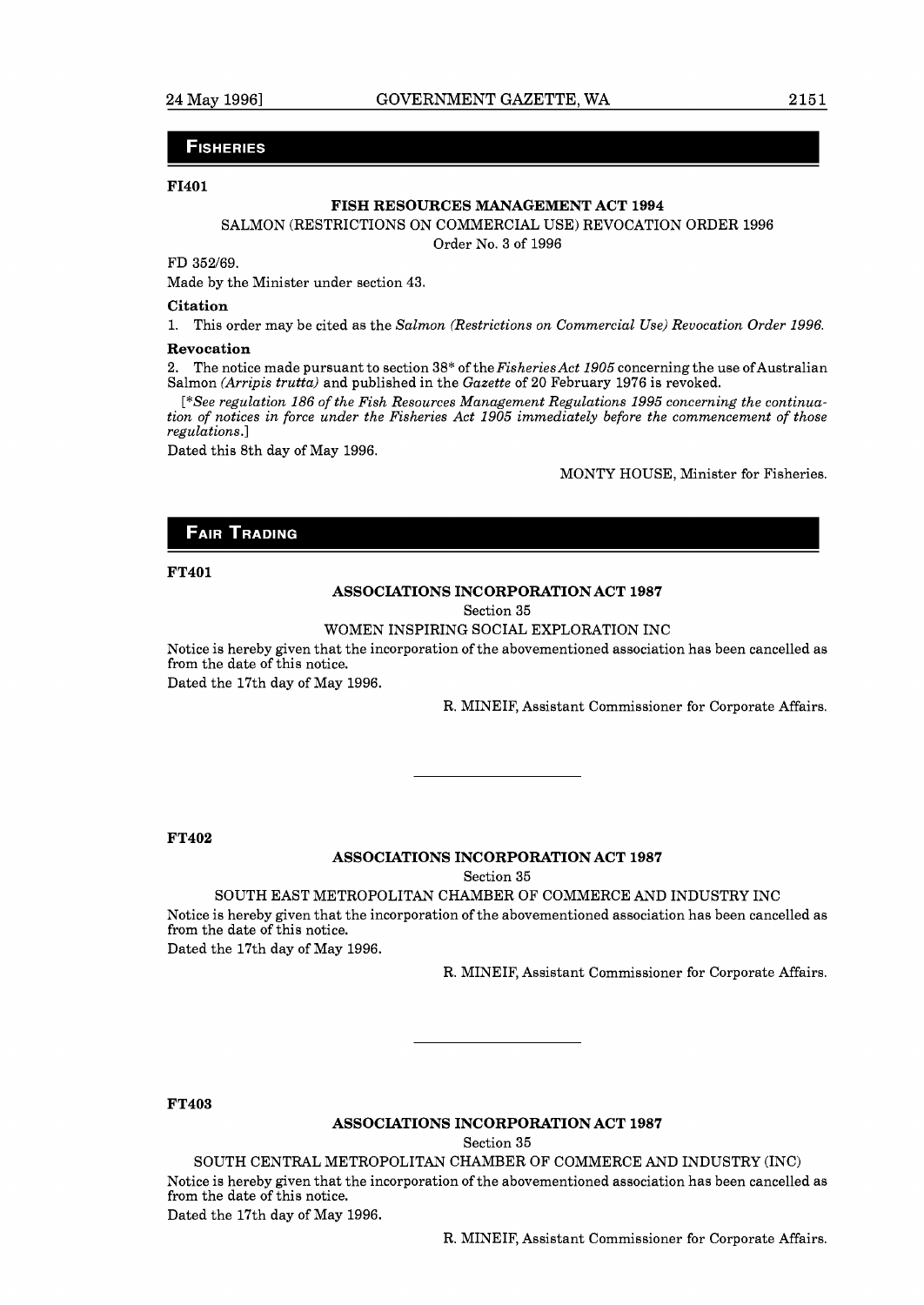#### **FT404**

#### **ASSOCIATIONS INCORPORATION ACT 1987**

Section 35

METROPOLITAN INDUSTRIES GROUP TRAINING ASSOCIATION OF WA (INC)

Notice is hereby given that the incorporation of the abovementioned association has been cancelled as from the date of this notice.

Dated the 17th day of May 1996.

R. MINEIF, Assistant Commissioner for Corporate Affairs.

#### **HEALTH**

#### **HE401**

#### **HOSPITALS AND HEALTH SERVICES ACT 1927**

Health Department of WA, Perth, 10 May 1996.

94-00224, Ex CO NO. 0480.

His Excellency the Governor in Executive Council has appointed under the provisions of the Hospitals and Health Services Act 1927 Michael George McCall as a member of the The Western Australian Centre for Pathology and Medical Research (Pathcentre) for the period ending 9 April 1999. ALAN BANSEMER, Commissioner of Health.

#### **LAND ADMINISTRATION**

#### LA401

#### **LOCAL GOVERNMENT ACT 1960**

DECLARATION OF CLOSURE OF STREETS

Made by the Minister for Lands Under Section 288A

At the request of the local government nominated, the street described in the Schedule is now declared to be closed.

#### SCHEDULE

1. City of Cockburn (DOLA File No. 796/994; Closure No. C1311). All that portion of Hatch Place (Road No. 15862) as shown bordered blue on Crown Survey Diagram 92528.

Public Plan: BG34(2) 11.08.

2. City of Rockingham (DOLA File No. 3196/962; Closure No. R220).

That portion of Bates Way now contained within Crown Survey Diagram 90309. Public Plan: BG33(2) 7.21.

A. A. SKINNER, Chief Executive, Department of Land Administration.

#### **LA402**

#### FORFEITURE'S

Department of Land Administration.

The following leases and licences together with all rights, title and interest therein have this day been forfeited to the Crown under the Land Act 1933 for the reasons stated. Date: 17 May 1996.

A. A. SKINNER, Chief Executive Officer.

| Name                            | Lease or<br>Licence No. | District                                                                                                                                     | Reason          | Corres No. Plan |                  |
|---------------------------------|-------------------------|----------------------------------------------------------------------------------------------------------------------------------------------|-----------------|-----------------|------------------|
| Westrek Foundation Inc. 333/726 |                         | North West Division Non Compliance 1392/897v4 Cossack OP 14695<br>Cossack lots 106.<br>107, 124, 126, 168,<br>422, 423, 442, 443,<br>and 444 | with Conditions |                 | & OP Cossack 2/1 |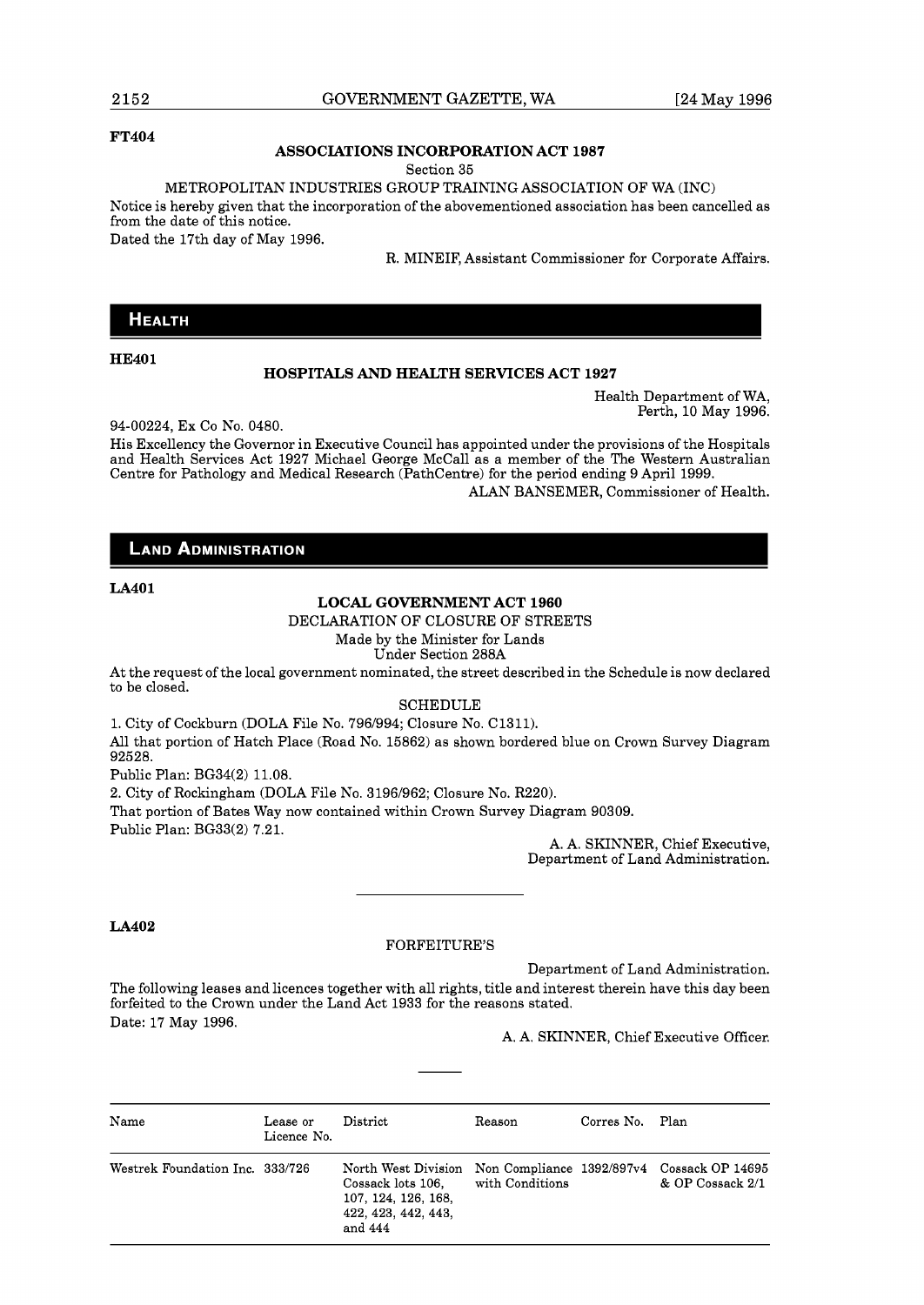#### **LOCAL GOVERNMENT**

#### **LGlOl**

#### *CORRECTION*

#### **TOWN PLANNlNG AND DEVELOPMENT ACT 1928**

*Shire of Manjimup* 

#### Town Planning Scheme No. 3

Notice is hereby given that the Advertisement of Resolution deciding to prepare a Town Planning Scheme which was published in the *Government Gazette* on the 15th of December 1995 (page 6113) which referred to the date 24 August 1994 should read 24 August 1995.

G. FITZGERALD, Shire Clerk.

#### **LG401**

#### SHIRE OF BROOME

Ranger

It is hereby notified for public information that Mr Scott Vermey has been appointed to the position of Ranger for the Shire of Broome for the period 9 April 1996 to 27 October 1996 and is authorised by Council to act under the provisions of the Dog Act 1976 and Regulations, Litter Act 1979 and Regulations and Cable Beach By-laws.

G. S. POWELL, Shire Clerk.

#### **LG402**

#### **BUSH FIRE ACT 1954**

*Shire of Harvey* 

APPOINTMENT OF FIRE PERMIT OFFICER

This is to notify that Mr John C. Twaddle of Waroona, has been appointed to issue Fire Burning Permits to Alcoa of Australia Ltd. only, to undertake burning at its Willowdale Mine Site within the boundaries of the Harvey Shire Council.

Such approval is valid until further notice.

K. J. LEECE, Shire Clerk.

#### **LG403**

#### **BUSH FIRES ACT 1954**

*Shire of Wandering* 

Notice to owners and occupiers of land with the Shire of Wandering

Pursuant to the powers contained in section 33 of the Bush Fires Act, you are hereby required on or before the 31st day of October, 1996 or before such later date as the Council may, according to local conditions decide, to plough, cultivate, scarify or otherwise clear of all inflammable materials and thereafter maintain the firebreaks clear of all inflammable materials, up to and including the 15th day of April, 1997-

- Clear firebreaks, not less than 2 metres (6' 6") wide, inside and within 20.1 metres (1 chain) of the entire boundary of all rural holdings with an area of 10 hectares or less.
- For all rural holdings of area greater than 10 hectares satisfy at least one of the following conditions-
	- (i) Have on standby an operational fire fighting unit of minimum 450 litre capacity. In cases of more than one such holding, a minimum of one unit is required for the total land holding.
	- (ii) Clear firebreaks of not less than 2 metres  $(6' 6'')$  wide, inside and within 20.1 metres  $(1)$ chain) of the boundary of all rural land held.
- 3. Clear firebreaks not less than 2 metres  $(6' 6'')$  within 100 metres (5 chain) of the perimeter of all buildings on the land.
- Clear firebreaks, not less than 20 metres wide, around the perimeter of any bush exceeding 10 hectares in area prior to carrying out a clearing burn.
- 5. Pine Plantations-
	- (i) Clear firebreaks not less than 10 metres (112 chain) wide immediately inside all external boundaries of land.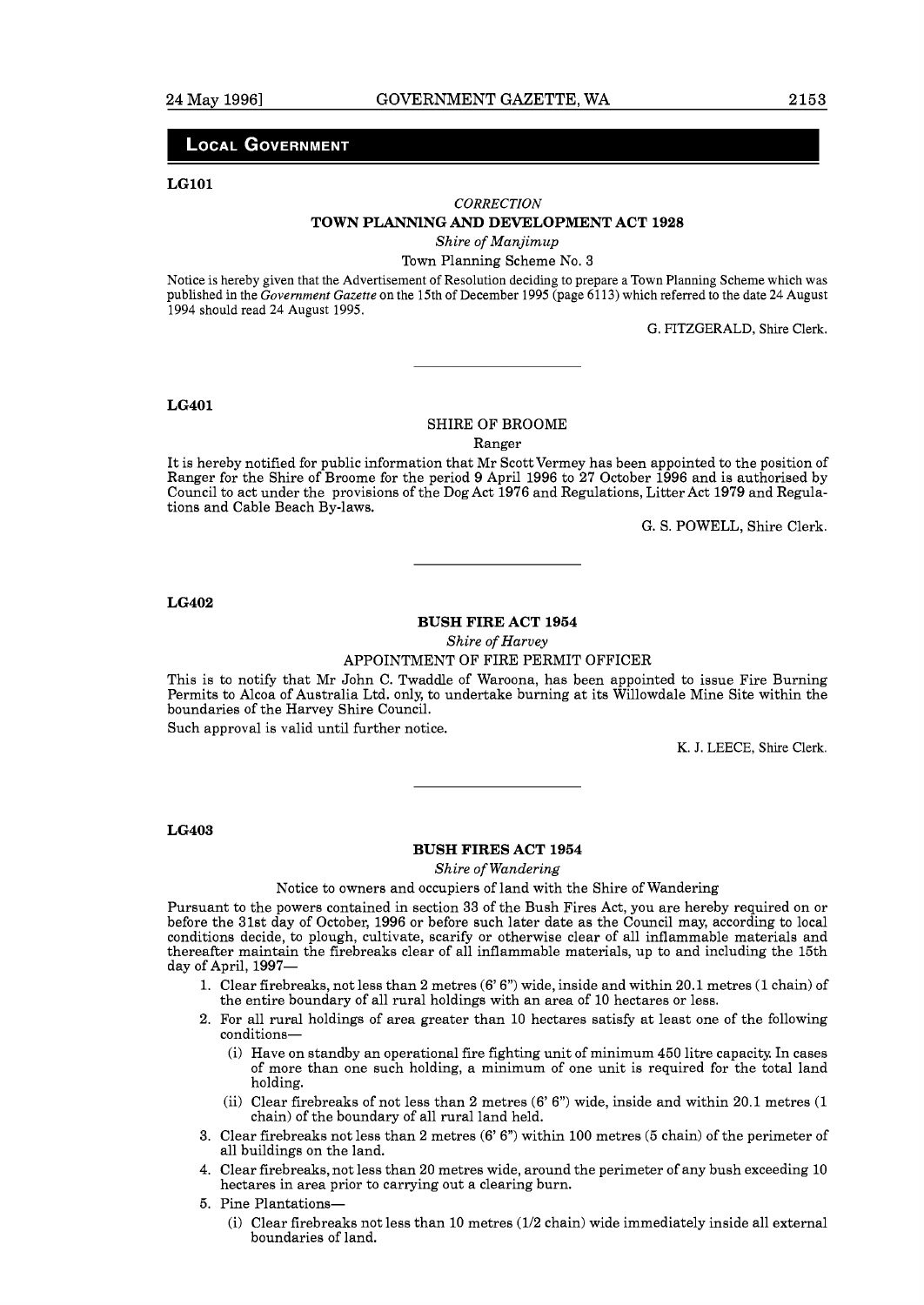- (ii) Clear internal firebreaks not less than 10 metres (112 chain) wide surrounding compartments of maximum area of 100 hectares (250 acres).
- 6. Mobile Fire Fighting Units-

Throughout the abovementioned period during the conduct of the harvest of grain and seed an operational mobile fire fighting unit of minimum 450 litre capacity must be in close proximity to the harvest activities at all times.

If it is impracticable for any reason to clear firebreaks in the position required by this notice, the approval of the Council must be obtained to provide them in an alternative place.

Note: Ploughing of roadsides in the Shire of Wandering is prohibited. Burning on roadsides is only permitted during winter months and only in heaped piles-no strip burning.

If for any reason it is found impracticable to construct firebreaks in accordance with the provisions of this notice by the set date, which is the 31st day of October 1996, you are requested to notify the District Chief Fire Control Officer or the Shire Clerk of the circumstances.

Pursuant to the powers contained in section 27 of the Bush Fires Act, the operation of a tractor towing a harvester or a self propelled harvester, without an operational fire extinguisher as defined by the Act, is prohibited during the restricted and prohibited burning periods.

Dated this 16th day of May 1996.

By Order of the Council,

M. G. OLIVER, Shire Clerk.

**LG404** 

#### **BUSH FIRES ACT 1954**

*Shire* of *Wandering* 

It is hereby notified for public information that the following Fire Control Officers have been appointed under the provisions of the Bush Fires Act by the Wandering Shire Council-

Chief Fire Control Officer: B. E. Dowsett

Deputy Chief Fire Control Officer: P. B. Monk

Fire Weather Officers: P. B. Monk, G. R. Parsons, and D. L. English

Clover Permit Issuing Officers: B. E. Dowsett and P. B. Monk.

Fire Control Officers-

Wandering Brigade: B. E. Dowsett, D. L. English, N. F. Ferguson, T. M. Hardie, M. J. E. Watts.

Codjatotine Brigade: J. M. Bostock, P. B. Monk, J. R. Price, D. R. Warburton.

Hastings Brigade: G. G. Kerr, J. R. McNeil, G. R. Parsons.

All previous appointments of Fire Control Officers are hereby cancelled.

M. G. OLIVER, Shire Clerk.

**LG405** 

#### **DOG ACT 1976**

*Shire* of *Wandering* 

It is hereby notified for public information that the following persons have been appointed under the provisions of the Dog Act 1976 as Authorised Officers by the Wandering Shire Council-

Michael Geoffrey Oliver Valma Dianne Cartwright

Kelly Bown Lucev

All previous appointments are hereby cancelled.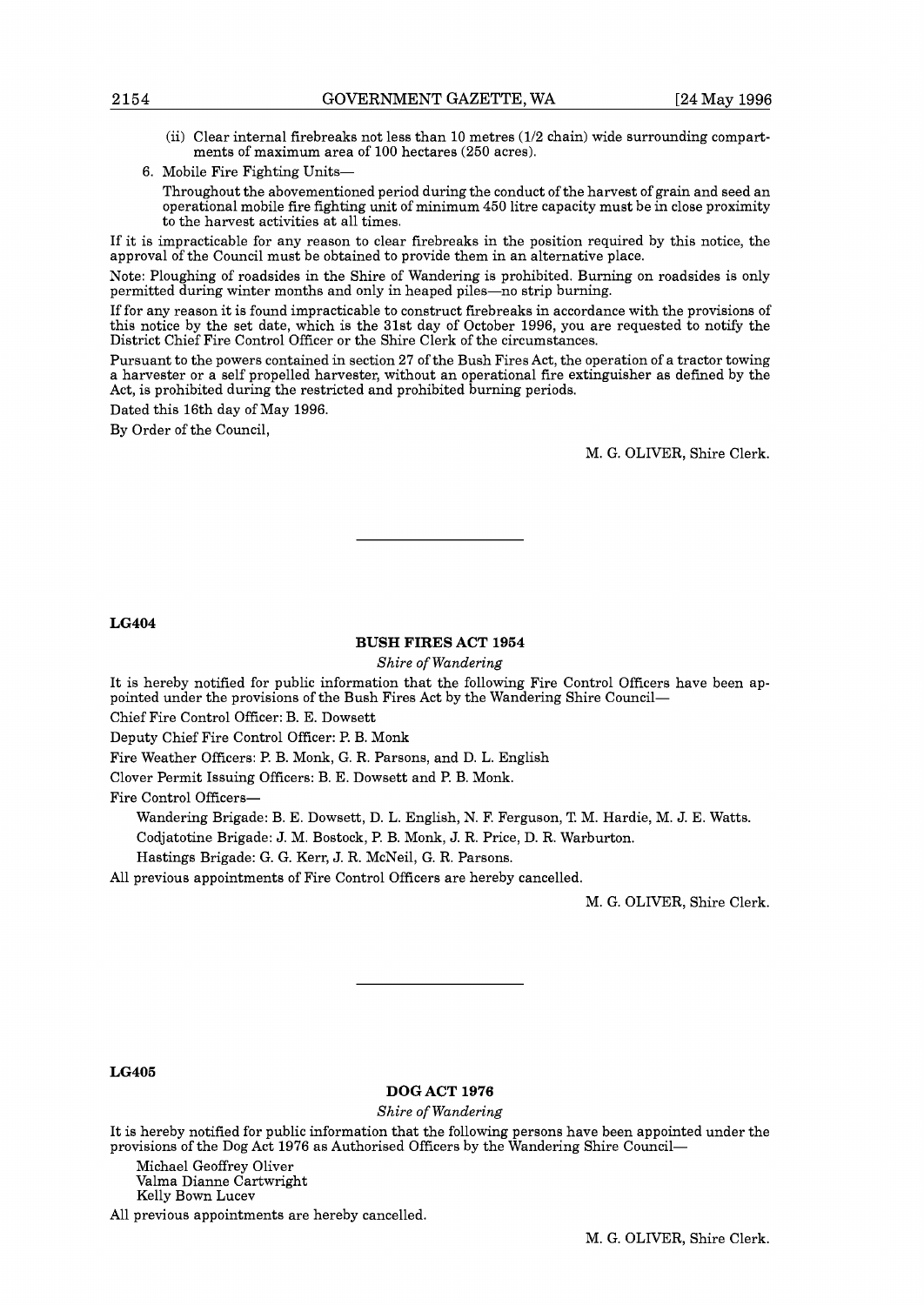#### **LG406**

#### TOWN OF VINCENT

That Julie Neilson has been appointed as an authorised officer, effective from Monday, 13 May 1996 for the Town of Vincent under the provisions of-

- (i) the Litter Act 1979 and all subsidiary legislation made under the Act;
- (ii) the Dog Act 1976 and all subsidiary legislation made under the Act;
- (iii) the Local Government Act 1960, section 242A (2);
- (iv) the Local Government Act 1960, sections 448,449 and 450;
- (V) the Control of Vehicles (Off Roads Areas) Act 1978;
- (vi) the Town of Vincent Parking Facilities By-Law;
- (vii) the following Town of Vincent By-laws-
	- (a) Relating to Streets and Footpaths;
	- (b) Relating to Noise;
	- (C) Relating to Eating Areas;
	- (d) Relating to Dogs;
	- (e) Relating to Street Trading;
	- **(f)** Relating to Street Entertainers;
	- (g) Removal and Disposal of Obstructing Animals or Vehicles; and
- (viii) the Bush Fires Act 1954.

#### JOHN GIORGI, Chief Executive Officer.

#### **LG407**

#### **LOCAL GOVERNMENT ACT 1960**

**City** of **Subiaco** 

In accordance with the Local Government Act 1960, section 191A (2), the City of Subiaco hereby publishes the schedule of fees and charges to be levied for recreation facilities and public hall hire from 1 July, 1996, as adopted by Council at the meeting held on 23 April, 1996. Public Halls for Hire Shenton Park Community Centre, 240 Onslow Road, Shenton Park Main Hall Weddings, social functions etc Fri-Sat 7pm to lam ............................................................................................................... \$240 Sun-Thur 7pm to midnight ..................... ....................................................................... \$200 Hourly Rate  $\begin{array}{ll}\n\text{Fri-Sat 7pm to 1am}\n\text{Sup}. \text{Thu: }7pm\text{to 1mm to midnight}\n\text{Sup}. \text{Thu: }7pm\text{to midnight}\n\end{array}\n\quad \begin{array}{ll}\n\text{\$240}\n\text{Sup}. \text{Thu: }7pm\text{to midnight}\n\end{array}\n\quad \begin{array}{ll}\n\text{\$200}\n\text{Sup: }8tan\text{ to 6pm}\n\end{array}\n\quad \begin{array}{ll}\n\text{\$210}\n\text{Sup: }8000\n\end{array}\n\quad \begin{array}{ll}\n\text$ Evening: 6pm to midnight .................................................................................................... \$20 Rooms 3/4 and 5-hourly rate Room 5 ........................ .................................................................................................... Rooms 314 ............................................................................................................................... Applies 8am to midnight every day The Palms, Cnr Nicholson/Rokeby Roads, Subiaco Main Hall Social functions, weddings, etc Fri-Sat, 7pm to lam ..................... ................................................................................... Sun-Thurs, 7pm to midnight ................................................................................................ Includes 2 hours free setting up time (from 5pm). Hourly Rate 8am to 6pm .......................... ...................................................................................... 6pm to midnight ......................... ................................................................................... 6pm to lam (Fri-Sat) ............................................................................................................. Excludes setting up time. Subiaco Community Centre, 6 Rupert Street, Subiaco Mall Hall Hourly Rate 8am to 6pm .......................... ...................................................................................... 7pm to midnight .................................................................................................................... Not available for social functions, e.g. weddings, parties etc.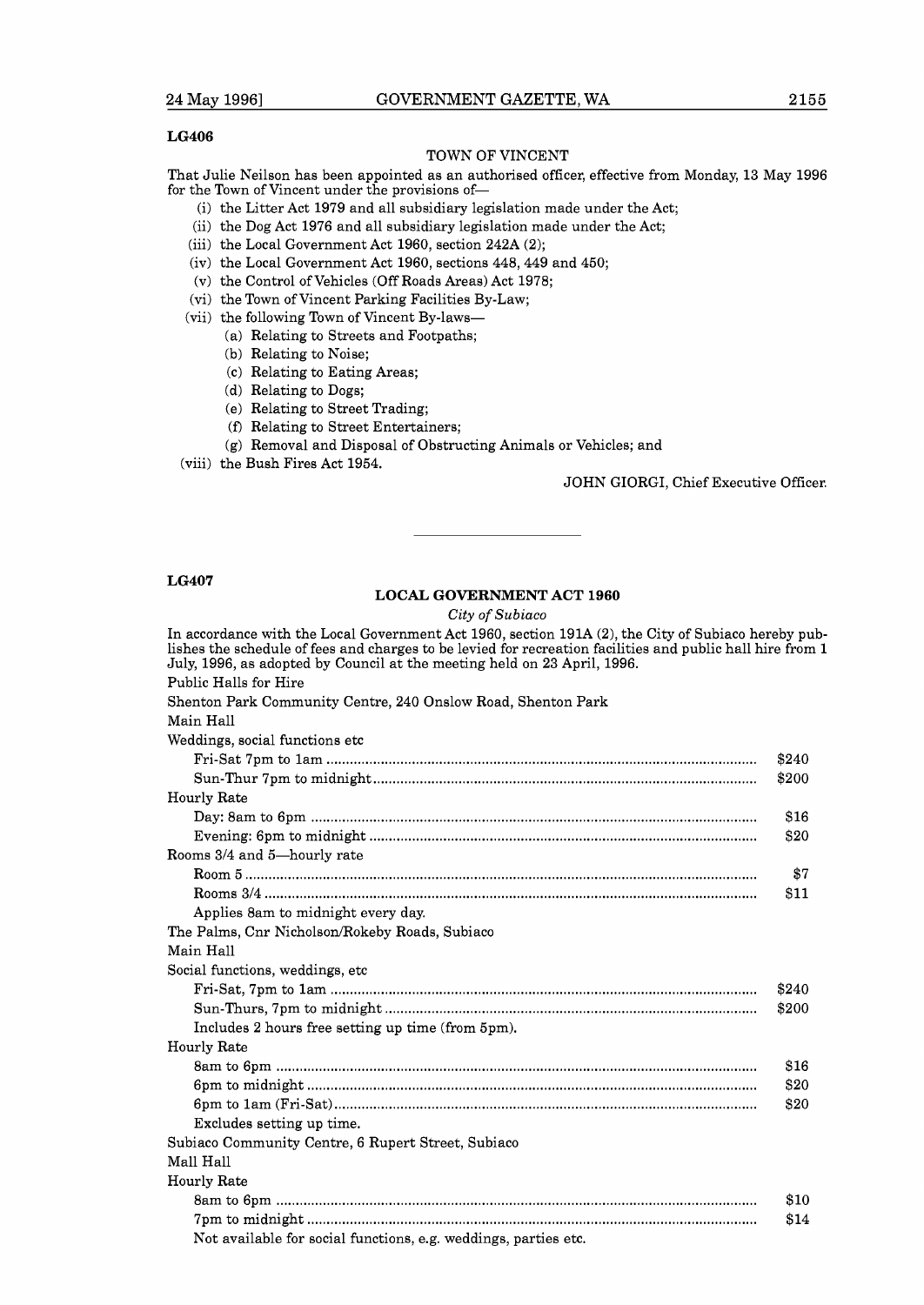#### Exclusive of all service charges

| Discounts for public hire of halls                                                                                  |       |
|---------------------------------------------------------------------------------------------------------------------|-------|
|                                                                                                                     | 30%   |
|                                                                                                                     | 35%   |
|                                                                                                                     | 20%   |
|                                                                                                                     | 20%   |
|                                                                                                                     | 20%   |
| Continuous 24 hour periods, special rate—                                                                           |       |
| Charge normal hourly rate from 9am-11pm, less 20% discount, plus balance of hours as<br>normal on last day booking. |       |
| Bonds for Community Halls                                                                                           |       |
|                                                                                                                     | \$400 |
|                                                                                                                     | \$150 |

**LG901** 

#### **LOCAL GOVERNMENT ACT 1960**

*City* of *Armadale*  NOTICE OF INTENTION TO BORROW

Proposed Loan No. 277: \$110,000

Pursuant to section 610 of the Local Government Act 1960, the City of Armadale hereby gives notice that it proposes to borrow money by sale of debentures repayable by (10) half yearly instalments of principal and interest over a period of (5) years incorporating three yearly interest rate reviews from the day of issue at the office of Council for the following purpose-

Part Funding of Springdale Park Pavilion and Associated Infrastructure

Details of the proposed expenditure as required in accordance with section 609 of the Local Government Act 1960 will be available for inspection at the office of the Council (7 OrchardAvenueArmadale) for a period of 35 days from the date of publication hereof between the hours of 8.15 am and 4.45 pm Monday to Friday, Public Holidays excluded.

Dated this 24th day of May 1996.

S. C. FOKKEMA, Mayor. J. W. FLATOW, Town Clerk.

**LG902** 

#### **LOCAL GOVERNMENT ACT 1960**

*Shire* of *East Pilbara* 

NOTICE OF INTENTION TO BORROW

Proposed Loan No. 59: \$33,720

Pursuant to section 610 of the Local Government Act 1960, the Shire of East Pilbara hereby gives notice that it proposed to borrow money by the sale of debentures on the following terms and for the following purposes-

Terms: thirty three thousand, seven hundred and twenty dollars (\$33,720.00) for a period of three (3) years repayable at the office of Council in instalments of principal and interest.

Purpose: Vehicle-Airport Services.

Details as required by Section 609 of the Act are available for inspection at the Councils office during normal working hours for a period of 35 days after the first publication of this notice. Dated this 18th day of March 1996.

M. HARRISON, Shire President. P. A. ANNING, Chief Executive Officer/Shire Clerk.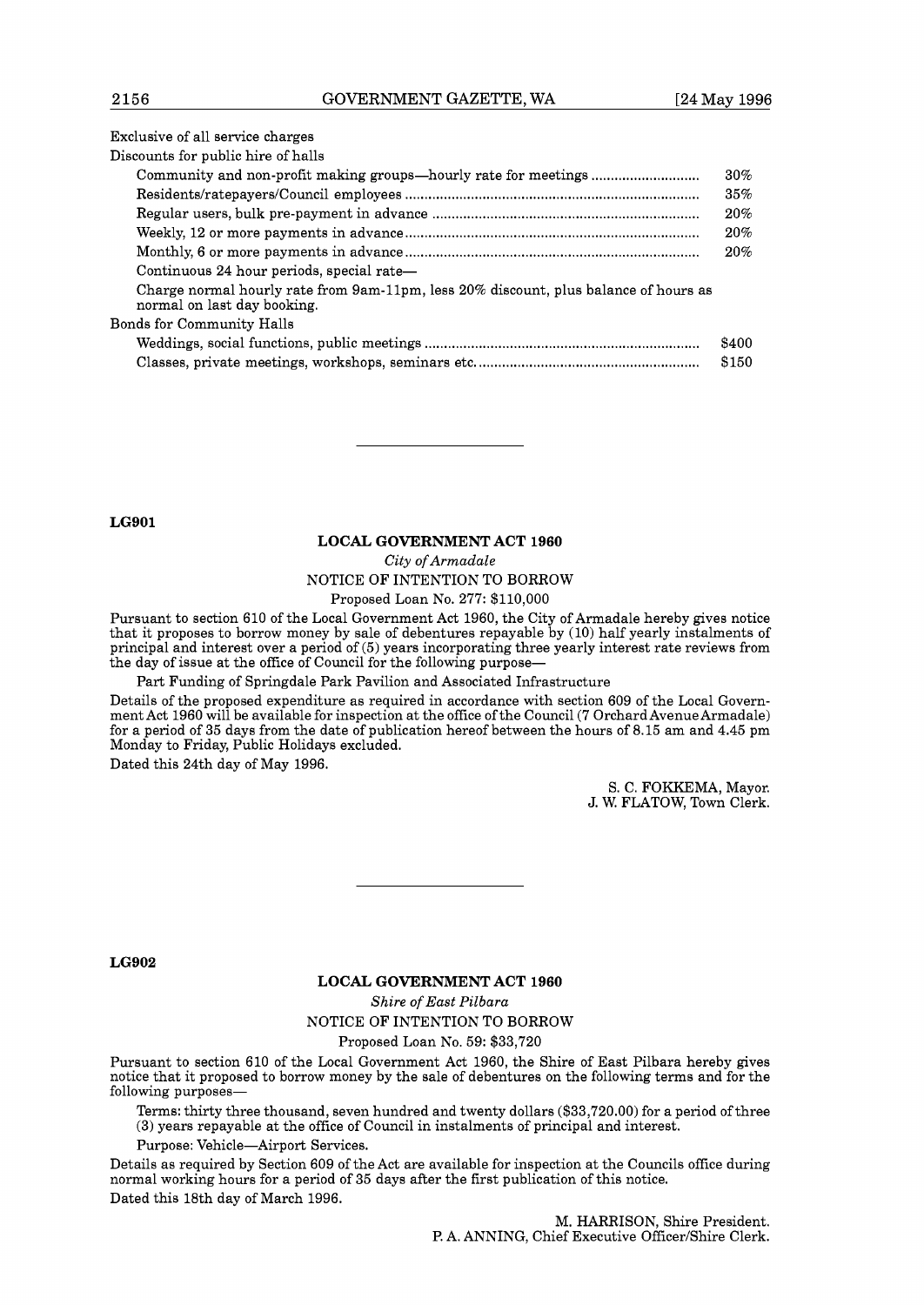#### **LG903**

#### **LOCAL GOVERNMENT ACT 1960**

#### *Shire of East Pilbara*

NOTICE OF INTENTION TO BORROW

Proposed Loan No. 58: \$200,000

Pursuant to section 610 of the Local Government Act 1960, the Shire of East Pilbara hereby gives notice that it proposed to borrow money by the sale of debentures on the following terms and for the following purposes-

Terms: two hundred thousand dollars (\$200,000.00) for a period of ten (10) years repayable at the office of Council in instalments of principal and interest.

Purpose: Construction of by-pass ponds and refurbishment of Newman SewerageTreatment Plant. Details as required by Section 609 of the Act are available for inspection at the Councils office during normal working hours for a period of 35 days after the first publication of this notice. Dated this 18th day of March 1996.

> M. HARRISON, Shire President. P. A. ANNING, Chief Executive Officer/Shire Clerk.

**LG904** 

#### **LOCAL GOVERNMENT ACT 1960**

*Shire of Nungarin* 

NOTICE OF INTENTION TO BORROW Proposed Loan No. 58: \$50,000

Pursuant to section 610 of the Local Government Act 1960, the Shire of Nungarin hereby gives notice that it proposes to borrow money by the sale of a debenture, repayable at the office of the Shire of Nungarin, on the following terms and conditions-

Amount: \$50,000 for a period of five years.

Repayment: Ten half yearly payments of interest and principal.

Purpose: Housing.

Plans, specifications and estimates, as required by section 609 of the Act are available for inspection at the office of the Council during normal business hours for 35 days after publication of this notice.

> I. D. HODGES, President. F. B. LUDOVICO, Shire Clerk.

## **MAIN ROADS**

**MA40 1** 

#### **MAIN ROADS ACT 1930**

MRWA 42-30-H

# **LAND ACQUISITION AND PUBLIC WORKS ACT 1902**

NOTICE OF INTENTION TO TAKE OR RESUME LAND

The Minister for Works hereby gives notice, in accordance with the provisions of section 17 (2) of the Land Acquisition and Public Works Act 1902, that it is intended to take or resume under section 17 (1) of that Act the pieces or parcels of land described in the Schedule hereto and being all in the Brookton District, for the purpose of the following public works namely, widening of the Armadale-Ravensthorpe Road and that the said pieces or parcels of land are marked off on MRWA Drawing No. 9409-310 which may be inspected at the office of the Commissioner of Main Roads, Waterloo Crescent, East Perth. Schedule

| No. | Owner or Reputed<br>Owner | Occupier or Reputed<br>Occupier | Description                                                                                                                             | Area                    |
|-----|---------------------------|---------------------------------|-----------------------------------------------------------------------------------------------------------------------------------------|-------------------------|
|     | Idahno Park<br>Pty Ltd    | Commissioner of<br>Main Roads   | Portion of Avon Locations<br>7750 and 7751 and being<br>part of the land contained in<br>Certificate of Title Volume<br>1299 Folio 701. | $3.379 \; \mathrm{m}^2$ |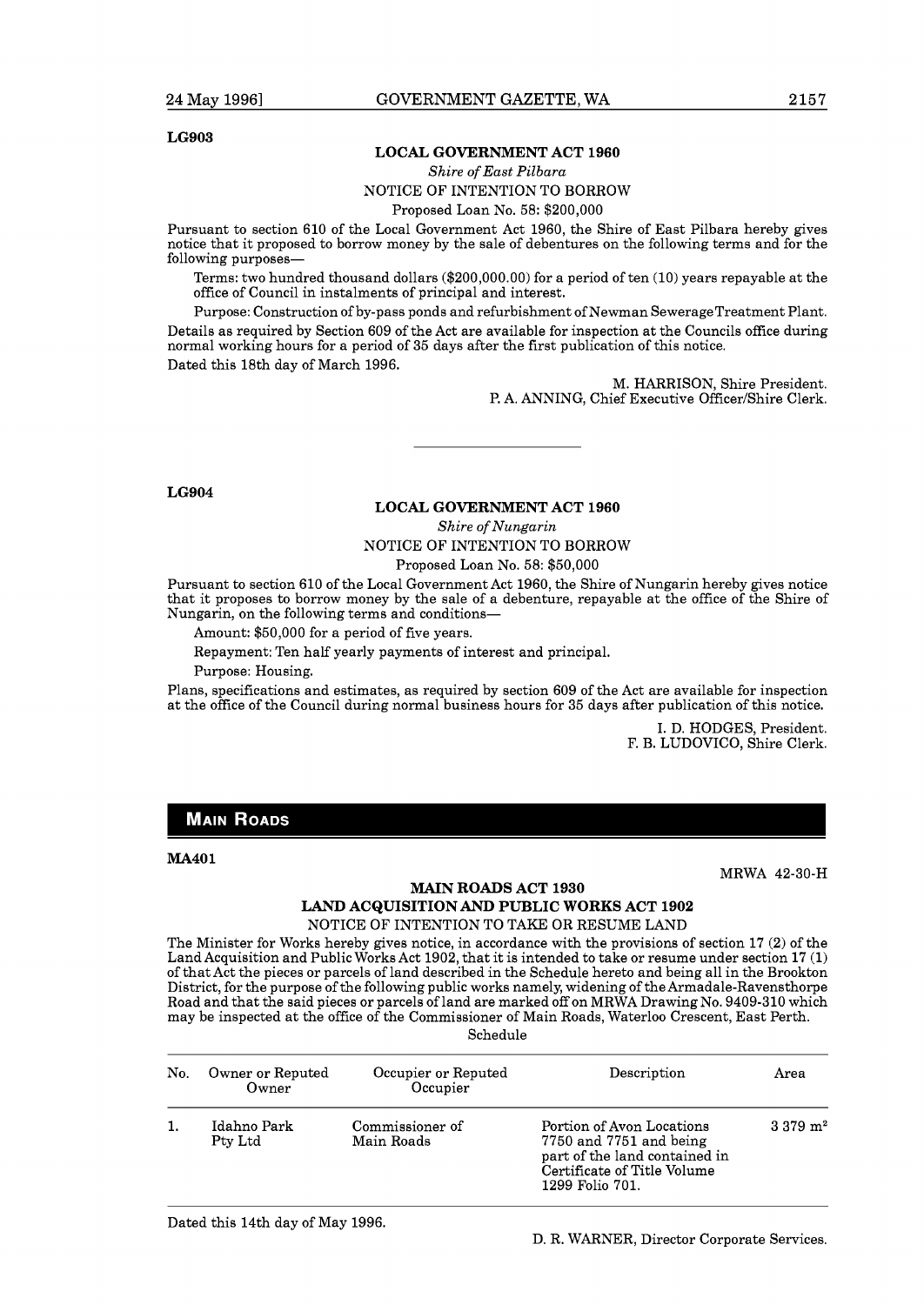#### **MA402**

#### **PUBLIC WORKS ACT 1902**

#### SALE OF LAND

MRWA 41-849-2 & 41-849-5VB

Notice is hereby given that His Excellency the Governor has authorised under Section  $29(7)(a)(ii)$  of the Public Works Act 1902 the sale by public auction or private contract of the land hereunder described, such land being no longer required for the work for which it was acquired.

LAND

- 1. Portion of Perthshire Location Au and being Lot 2 the subject of Diagram 70955 and being part of the land contained in Certificate of Title Volume 1756 Folio 085 and is more particularly delineated and coloured green on Plan MR95-121.
- 2. Portion of Swan Location 92 and being Lot 40 on Diagram 55852 and being part of the land contained in Certificate of Title Volume 1523 Folio 231 and is more particularly delineated and coloured green on Plan MR95-121.
- 3. Portion of Perthshire Location Au and being Lot 12 on Diagram 24250 and being part of the land contained in Certificate of Title Volume 1226 Folio 039 and is more particularly delineated and coloured green on Plan MR95-121.

Dated this 24th day of May 1996.

D. R. WARNER, Director Corporate Services.

#### **MA403**

#### **LAND ACQUISITION AND PUBLIC WORKS ACT 1902**

MRWA 41-157-11

Notice is hereby given that His Excellency the Governor has authorised under Section  $29(7)(a)(ii)$  of the Land Acquisition and Public Works Act 1902 the sale by public auction or private contract of the land hereunder described, such land being no longer required for the work for which it was acquired.

LAND

Potion of Jandakot Agricultural Area Lot 224 and being part of Lot 7 on Diagram 29930 and being the whole of the land contained in Certificate of Title Volume 1934 Folio 493. Dated this 24th day of May 1996.

D. R. WARNER, Director Corporate Services.

#### PLANNING

**PDlOl** 

#### *CORRECTION*

# **METROPOLITAN REGION TOWN PLANNING SCHEME ACT 1959**

DECLARATION OF PLANNING CONTROL AREA No. 34

File: 835-2-14-3.

In the *Government Gazette* of 17 May 1996 (page 2083) a Notice was published regarding the declaration of Planning Control Area No. 34, Garratt Road-Grand Promenade Road/Bridge Link, City of Bayswater. That Notice is hereby withdrawn as approval to the Planning ControlArea (PCA) has yet to be given by the Hon Minister for Planning. A further Notice will be published when the PCA is in order to commence.

> PETER MELBIN, Secretary, Western Australian Planning Commission.

**PD401** 

**TOWN PLANNING AND DEVELOPMENT ACT 1928** 

SCHEME AMENDMENTS AVAILABLE FOR INSPECTION *City of Nedlands* 

Town Planning Scheme No. 2-Amendment Nos. 86 and 111

Ref: 853/2/8/4, Pts. 86 and 111.

Notice is hereby given that the City of Nedlands has prepared the abovementioned scheme amendments for the purpose of-

Amendment No. 86: adding an additional use to Schedule 1 permitting the development of two senior housing for Lot 36 at No. 1 Robinson Street, Nedlands.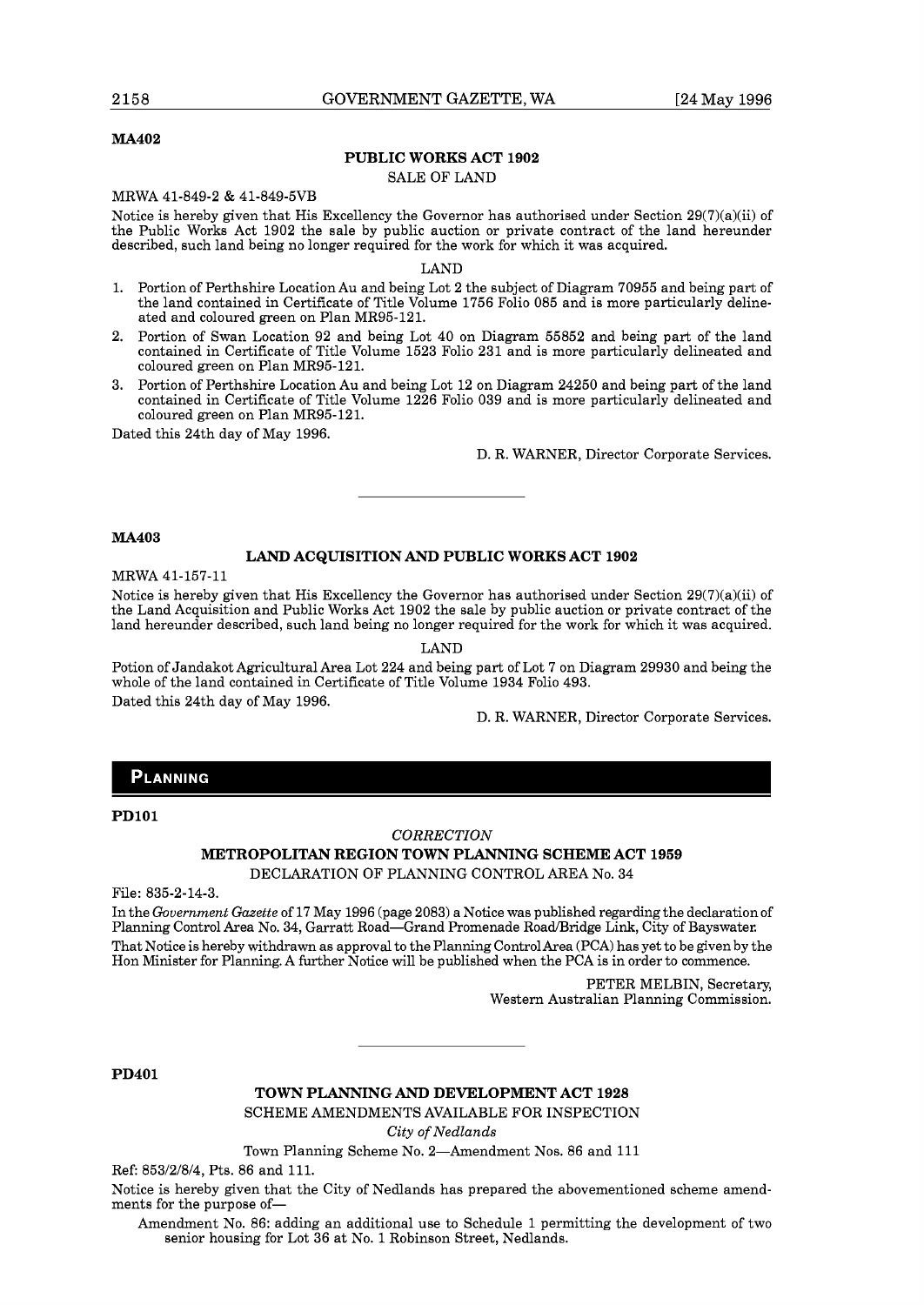Amendment No. 111: adding to Schedule 1 an Additional Use-"Antiquarian Bookshop" for No. 69 (Lot 3) Broadway, Nedlands.

Plans and documents setting out and explaining the scheme amendments have been deposited at Council Offices, 71 Stirling Highway, Nedlands and at the Western Australian Planning Commission, Albert Facey House, 469 Wellington Street, Perth, and will be available for inspection during office hours up to and including July 5, 1996.

Submissions on the scheme amendments should be made in writing on Form No. 4 and lodged with the undersigned on or before July 5, 1996.

These amendments are available for inspection in order to provide an opportunity for public comment and it should not be construed that final approval will be granted.

N. G. LEACH, Town Clerk.

**PD402** 

#### **TOWN PLANNING AND DEVELOPMENT ACT 1928**

#### SCHEME AMENDMENT AVAILABLE FOR INSPECTION

*City of Stirling* 

District Planning Scheme No. 2-Amendment No. 282

Ref: 853/2/20/34, Pt. 282.

Notice is hereby given that the City of Nedlands has prepared the abovementioned scheme amendment for the purpose of rezoning Lots 37 and 41 H.Nos. 469-477 Scarborough Beach Road, Osborne Park from "General Industrial" to "Special Use Zone-Industrial Showrooms and General Industrial". Plans and documents setting out and explaining the scheme amendment have been deposited at Council Offices, Civic Place, Stirling and at the Western Australian Planning Commission, Albert Facey House, 469 Wellington Street, Perth, and will be available for inspection during office hours up to and including June 21,1996.

Submissions on the scheme amendment should be made in writing on Form No. 4 and lodged with the undersigned on or before June 21,1996.

This amendment is available for inspection in order to provide an opportunity for public comment and it should not be construed that final approval will be granted.

G. BRAY, Town Clerk.

**PD403** 

#### **TOWN PLANNING AND DEVELOPMENT ACT 1928**

SCHEME AMENDMENT AVAILABLE FOR INSPECTION

*City of Wanneroo* 

Town Planning Scheme No. 1-Amendment No. 717

Ref: 853/2/30/1, Pt. 717.

Notice is hereby given that the City of Wanneroo has prepared the abovementioned scheme amendment for the purpose of rezoning a portion of Lots Pt 402 and 500 Hartman Drive (west of Hartman Drive Reserve) from General Industrial to Light Industrial; a portion of Lot 12 Gnangara Road (west of Hartman Drive Reserve) from Rural to Light Industrial and Lots 2, 9, 11, 400 and 401 Badgerup Road, Lots 10 and 12 (east of Hartman Drive Reserve) Gnangara Road and Lots 4,20 and 21 Callaway Street, Landsdale from Rural to General Industrial accordingly.

Plans and documents setting out and explaining the scheme amendment have been deposited at Council Offices, Boas Avenue, Joondalup and at the Western Australian Planning Commission, Albert Facey House, 469 Wellington Street, Perth, and will be available for inspection during office hours up to and including July 5, 1996.

Submissions on the scheme amendment should be made in writing on Form No. 4 and lodged with the undersigned on or before July 5, 1996.

This amendment is available for inspection in order to provide an opportunity for public comment and it should not be construed that final approval will be granted.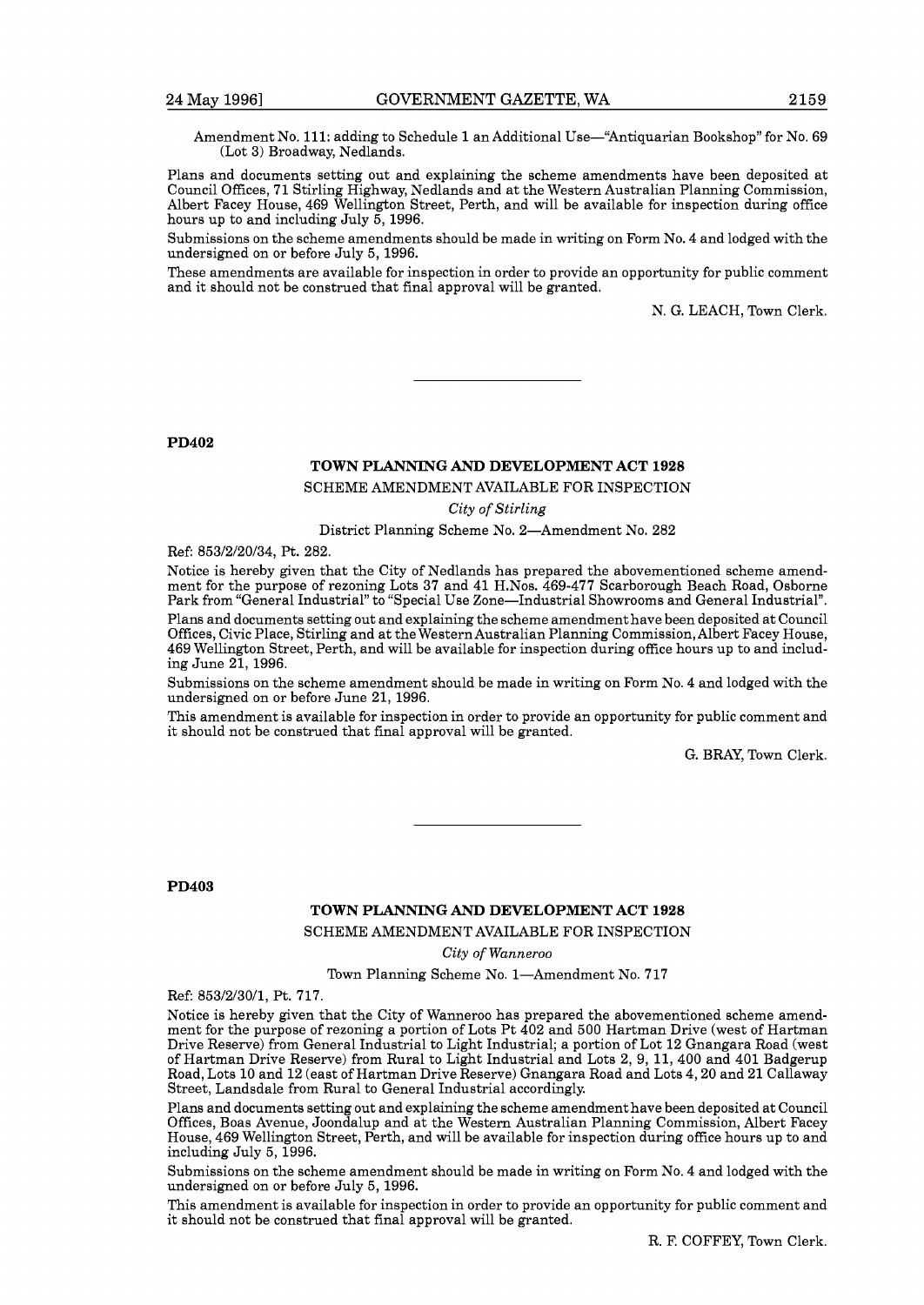#### **PD404**

#### **TOWN PLANNING AND DEVELOPMENT ACT 1928**

SCHEME AMENDMENT AVAILABLE FOR INSPECTION

*Shire of Albany* 

Town Planning Scheme No. 3-Amendment No. 145

Ref: 853/5/4/5, Pt. 145.

Notice is hereby given that the Shire ofAlbany has prepared the abovementioned scheme amendment for the purpose of including the eastern 28ha portion of Lot 1 Location 5918/6454 Two Peoples Bay Road in Schedule 2 Additional Use Sites (with the permitted uses Caretakers House, Holiday Accommodation, Incidental Shop, Equestrian Establishment, Home Occupation, Zoological Gardens, Cafe1 Restaurant, Dormitory Sleepinng Quarters) and including the appropriate details in Schedule 2 of the Scheme.

Plans and documents setting out and explaining the scheme amendment have been deposited at Council Offices, Mercer Road, Albany and at the Western Australian Planning Commission, Albert Facey House, 469 Wellington Street, Perth, and will be available for inspection during office hours up to and including July 5, 1996.

Submissions on the scheme amendment should be made in writing on Form No. 4 and lodged with the undersigned on or before July 5, 1996.

This amendment is available for inspection in order to provide an opportunity for public comment and it should not be construed that final approval will be granted.

R. P. BOARDLEY, NShire Clerk.

#### **PD405**

# **TOWN PLANNING AND DEVELOPMENT ACT 1928**

APPROVED TOWN PLANNING SCHEME AMENDMENT

*Shire of Donnybrook-Balingup* 

Town Planning Scheme No. 4-Amendment No. 8

Ref: 853/6/4/4, Pt. 8.

It is hereby notified for public information, in accordance with section 7 of the Town Planning and Development Act 1928 that the Hon Minister for Planning approved the Shire of Donnybrook-Balingup Town Planning Scheme Amendment on May 14,1996 for the purpose of-

- 1. Rezoning Boyanup AA Lot 210 South Western Highway Argyle from "General Farming-Pastoral' to 'Rural Residential'.
- 2. Amending the Scheme Text by adding to Schedule 3 of the Scheme Text "Rural Residential Zones Special Provisions" as follows-

| Specified Area                              | Special Provisions                                                                                                                                                                                    |
|---------------------------------------------|-------------------------------------------------------------------------------------------------------------------------------------------------------------------------------------------------------|
| Argyle Policy Area                          | Subdivision                                                                                                                                                                                           |
| Boyanup AA Lot 210 South<br>Western Highway | Subdivision is to be generally in accordance with the<br>1.<br>Subdivision Guide Plan endorsed by the Shire Clerk.                                                                                    |
|                                             | $2^{\circ}$<br>The minimum lot size shall be 2 hectares unless spe-<br>cifically provided for in the Subdivision Guide Plan.                                                                          |
|                                             | No further subdivision of lots shall occur.<br>3.                                                                                                                                                     |
|                                             | <b>Building Envelopes</b>                                                                                                                                                                             |
|                                             | All buildings, structures and on-site effluent disposal<br>4.<br>systems shall be contained within an area not greater<br>$\theta$ than $2500m^2$ (the Building Envelope) which cannot be<br>located— |
|                                             | Where areas of significant vegetation exist;                                                                                                                                                          |
|                                             | Closer than, 20 metres from any lot boundary;                                                                                                                                                         |
|                                             | Closer than 30 metres from the creek or stream,<br>indicated on the Subdivision Guide Plan as 'Fore-<br>shore Protection Area':                                                                       |
|                                             | Within the Fuel Reduction Area;<br>٠                                                                                                                                                                  |
|                                             | Within the Building Exclusion Area.                                                                                                                                                                   |
|                                             | Services                                                                                                                                                                                              |
|                                             | Prior to occupaton of any dwelling, landowners are re-<br>5.<br>quired to provide their own liquid and solid waste dis-<br>posal systems to Council's specification and satisfac-<br>tion.            |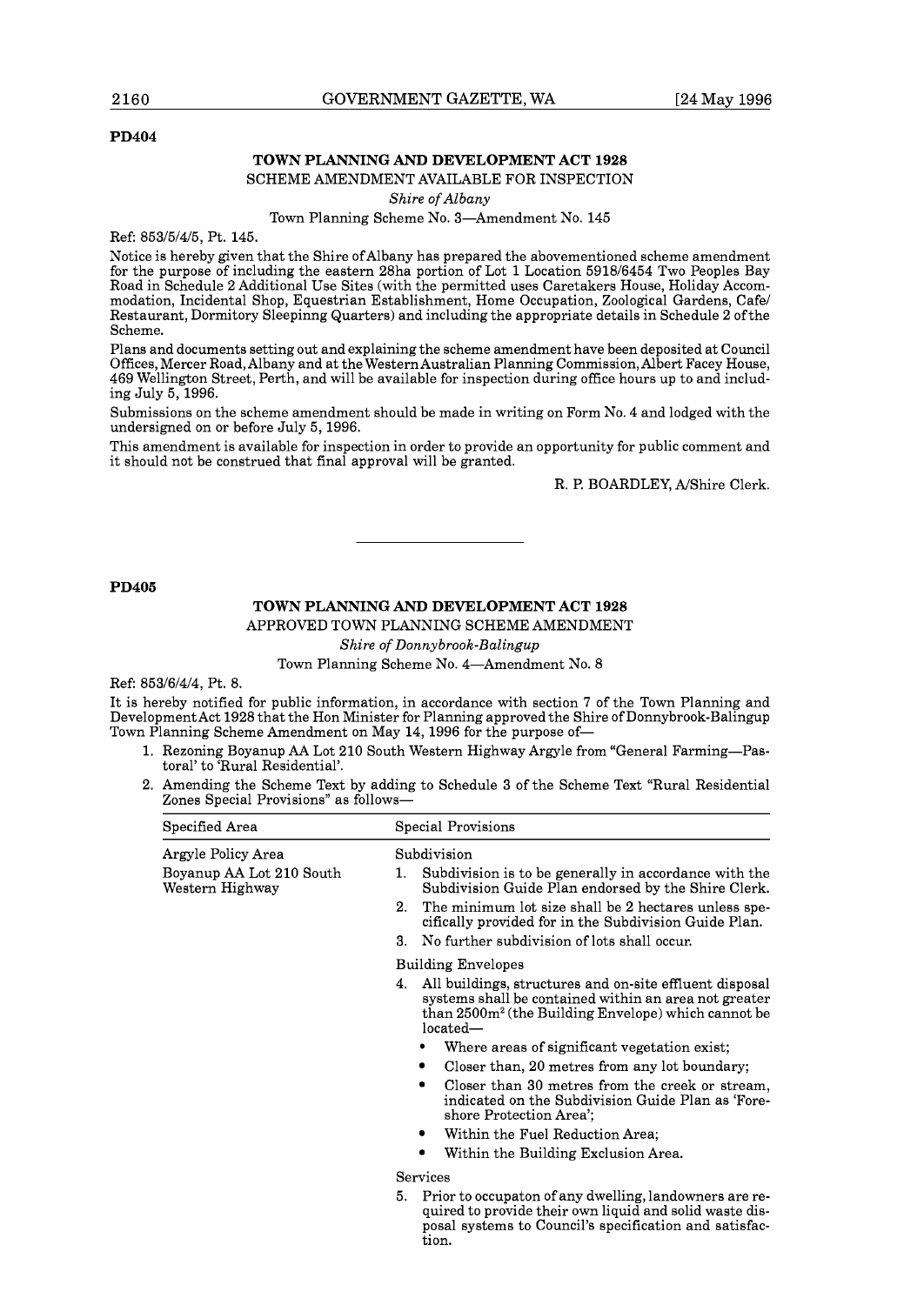| Specified Area | Special Provisions                                                                                                                                                                                                                                                                                                                                                                                      |  |  |
|----------------|---------------------------------------------------------------------------------------------------------------------------------------------------------------------------------------------------------------------------------------------------------------------------------------------------------------------------------------------------------------------------------------------------------|--|--|
|                | 6.<br>The minimum vertical clearance between the under-<br>side of any leach drain and the highest known water<br>table on any lot shall be 2.0 metres. Where achiev-<br>able, septic tank and leach drain systems shall not be<br>constructed closer than 100 metres from any well,<br>stream or under ground water source.                                                                            |  |  |
|                | A well licence must be obtained from the Water Au-<br>7.<br>thority of Western Australia prior to construction of a<br>well or bore to draw ground water.                                                                                                                                                                                                                                               |  |  |
|                | <b>Bush Fire Protection</b>                                                                                                                                                                                                                                                                                                                                                                             |  |  |
|                | 8.<br>Fuel reduction areas (areas clear of all flammable ma-<br>terial with the exception of live trees) shall be main-<br>tained in the locations indicated on the Subdivision<br>Guide Plan and around all buildings for a minimum<br>distance of 20 metres or such greater distance as the<br>Council may consider reasonable having regard for the<br>slope of the land and the general vegetation. |  |  |
|                | 9.<br>As a condition of subdivision the subdivider will be<br>required to make satisfactory arrangements with the<br>Council and the Bush Fires Boards to ensure adequate<br>ongoing fire protection within the site.                                                                                                                                                                                   |  |  |
|                | 10. Fire breaks must be established around all lots to a<br>width of 3 metres to allow access for fire fighting vehi-<br>cles. All residue from clearing these fire breaks to be<br>disposed of prior to the sale of the lots as necessary.                                                                                                                                                             |  |  |
|                | 11. No buildings to be established within 100 metres of<br>State Forest, where achievable.                                                                                                                                                                                                                                                                                                              |  |  |
|                | 12. All domestic water supply tanks to be fitted with a<br>gate valve with 50mm male thread to draw water. The<br>installation of these fittings to be positioned so as to<br>leave 25% of the capacity of the water in the tank.                                                                                                                                                                       |  |  |
|                | Fencing                                                                                                                                                                                                                                                                                                                                                                                                 |  |  |
|                | 13 Boundary fencing shall be post and six strand wire,<br>1.0 metre to 1.3 metres high, or post and ringlock or<br>similar as approved by Council. Solid fencing such as<br>super 6 or pickets shall not be permitted on bounda-<br>ries and shall only be permitted in proximity to build-<br>ings where Council determines that it will not ad-<br>versely affect the rural amenity of the area.      |  |  |
|                | 14. Fencing to State Forest will be required to be provided<br>as a condition of subdivision approval and constructed<br>to the specifications and satisfaction of the Depart-<br>ment of Conservation and Land Management.                                                                                                                                                                             |  |  |
|                | Vegetation Protection and Tree Planting                                                                                                                                                                                                                                                                                                                                                                 |  |  |
|                | 15. No trees or substantial vegetation shall be felled or<br>removed from the site except where-                                                                                                                                                                                                                                                                                                        |  |  |
|                | required for approved development works;<br>٠<br>the establishment of a fire break is required by<br>٠<br>regulation or by-law;                                                                                                                                                                                                                                                                         |  |  |
|                | trees and dead, diseased or dangerous.                                                                                                                                                                                                                                                                                                                                                                  |  |  |
|                | 16. There shall be no clearing within 30 metres of the<br>centreline of the watercourses indicated on the Subdi-<br>vision Guide Plan as 'Foreshore Protection Area'.                                                                                                                                                                                                                                   |  |  |
|                | 17. On lots substantially denuded of natural vegetation<br>by previous agricultural clearing, Council will require<br>as a condition of building approval, the planting and<br>maintenance of 50 trees and shrubs capable of grow-<br>ing to not less than three metres in height, to be main-<br>tained by the property owner.                                                                         |  |  |
|                | <b>Stocking Rates</b>                                                                                                                                                                                                                                                                                                                                                                                   |  |  |
|                | 18. Only sheep are permitted on these lots unless Council<br>grants specific approval for other stock, following ap-<br>plication from eventual lot owners for planning con-                                                                                                                                                                                                                            |  |  |

sent Council may by the service of a notice on the owner or occupier of a lot, impose a stock reduction order. An owner or occupier who has received such a notice shall comply with the terms set out in the notice forthwith.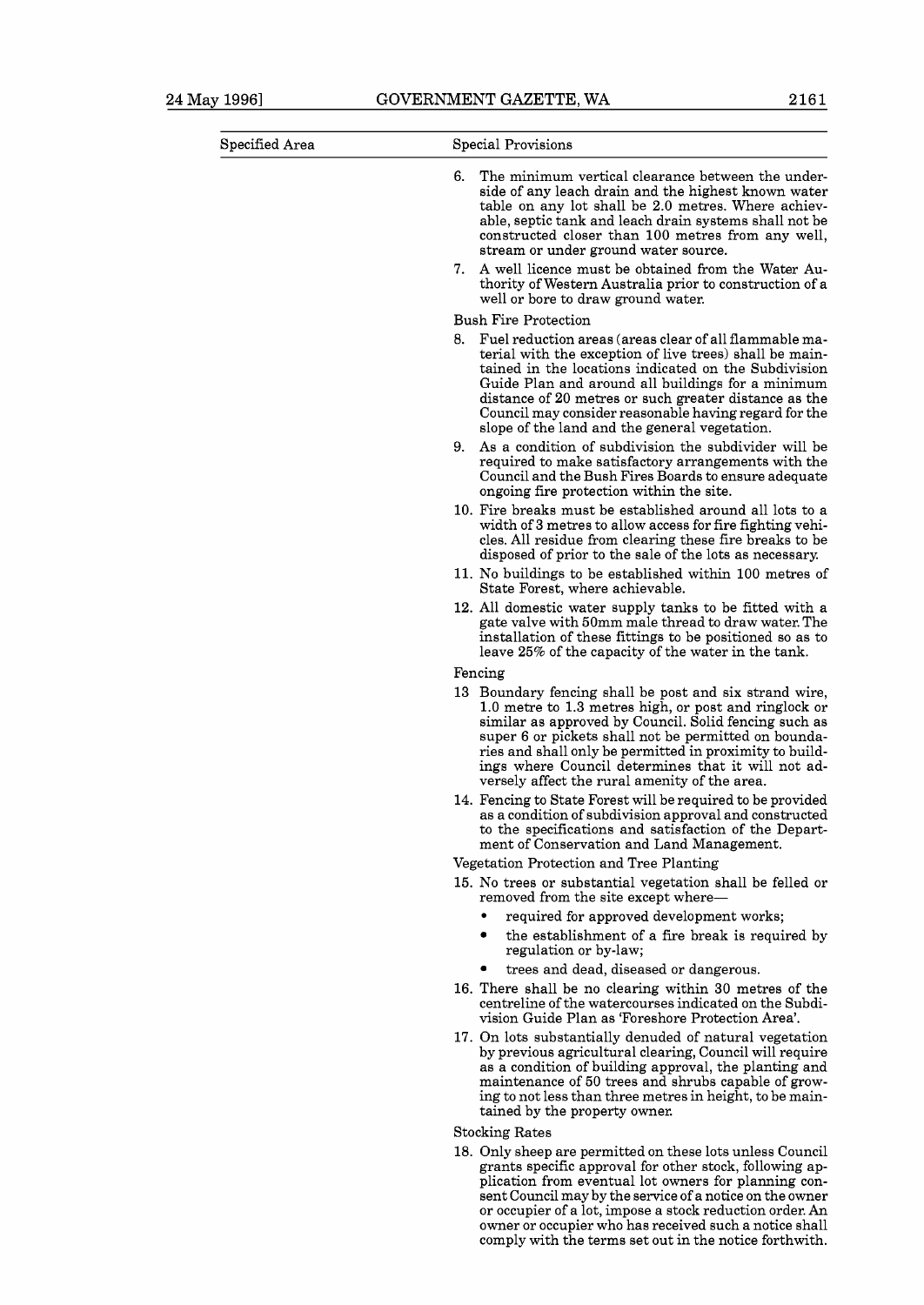| Specified Area | Special Provisions                                                                                                                                                                                                                                                                                                                                                |
|----------------|-------------------------------------------------------------------------------------------------------------------------------------------------------------------------------------------------------------------------------------------------------------------------------------------------------------------------------------------------------------------|
|                | Dams                                                                                                                                                                                                                                                                                                                                                              |
|                | 19. No dams may be constructed. Any dam existing prior<br>to the gazettal of this Amendment are to be maintained<br>in a safe condition to the satisfaction of Council.                                                                                                                                                                                           |
|                | <b>Foreshore Protection Areas</b>                                                                                                                                                                                                                                                                                                                                 |
|                | 20. Modification of watercourses and pumping or diver-<br>sion of water from the Protection Area are not permit-<br>ted, unless the prior approval of the Water Authority<br>and Council has been obtained in writing by the lot<br>owner or occupier.                                                                                                            |
|                | Activities such as cultivation of land or spraying of<br>pesticides or herbicides, because they may contribute<br>to erosion or pollution of the watercourse, are not per-<br>mitted within the Protection Area. This out of control<br>for weeds or pests in accordance with the requirements<br>of the Agriculture Protection Board.                            |
|                | Road Upgrading                                                                                                                                                                                                                                                                                                                                                    |
|                | 21. Both Amendment No. 7 and Amendment No. 8 are part<br>of the Argyle Policy Area, identified in the Shire of<br>Donnybrook Balingup "Rural Residential Planning<br>Strategy".                                                                                                                                                                                   |
|                | Council has adopted a preferred Structure Plan (dated<br>20 April 1994) for the Policy Area, involving a road<br>which links the subject land of the two Amendments<br>and depicts access to the South Western Highway. The<br>structure plan is depicted on Figure No. 5: Page 13 of<br>Amending Documents. Council shall at the subdivi-<br>sion stage request- |
|                | (i) Appropriate access links between Amendments<br>No. 7 and No. 8                                                                                                                                                                                                                                                                                                |
|                | (ii) Sealed access to the South Western Highway<br>which reflects the structure plan and eliminates<br>the sharp corner adjacent to CG377 and CG400.                                                                                                                                                                                                              |
|                | $\overline{\cdots}$ $\overline{\cdots}$ $\overline{\cdots}$                                                                                                                                                                                                                                                                                                       |

W. HEARMAN, President. J. ATTWOOD, Shire Clerk.

**PD406** 

#### **TOWN PLANNING AND DEVELOPMENT ACT 1928**

SCHEME AMENDMENT AVAILABLE FOR INSPECTION

**Shire** of *Kalamunda* 

District Planning Scheme No. 2-Amendment No. 168

Ref: 853/2/24/16, Pt. 168.

Notice is hereby given that the Shire of Kalamunda has prepared the abovementioned scheme amendment for the purpose of rezoning the rear portion of Canning Location 319 Hale Road, Forrestfield from Residential R15 and R25 to Special Purpose-Caravan Park, to facilitate redevelopment of the existing Perth Tourist Caravan Park, as shown on the accompanying map.

Plans and documents setting out and explaining the scheme amendment have been deposited at Council Offices, 2 Railway Road, Kalamunda and at the Western Australian Planning Commission, Albert Facey House, 469 Wellington Street, Perth, and will be available for inspection during office hours up to and including July 5, 1996.

Submissions on the scheme amendment should be made in writing on Form No. 4 and lodged with the undersigned on or before July 5, 1996.

This amendment is available for inspection in order to provide an opportunity for public comment and it should not be construed that final approval will be granted.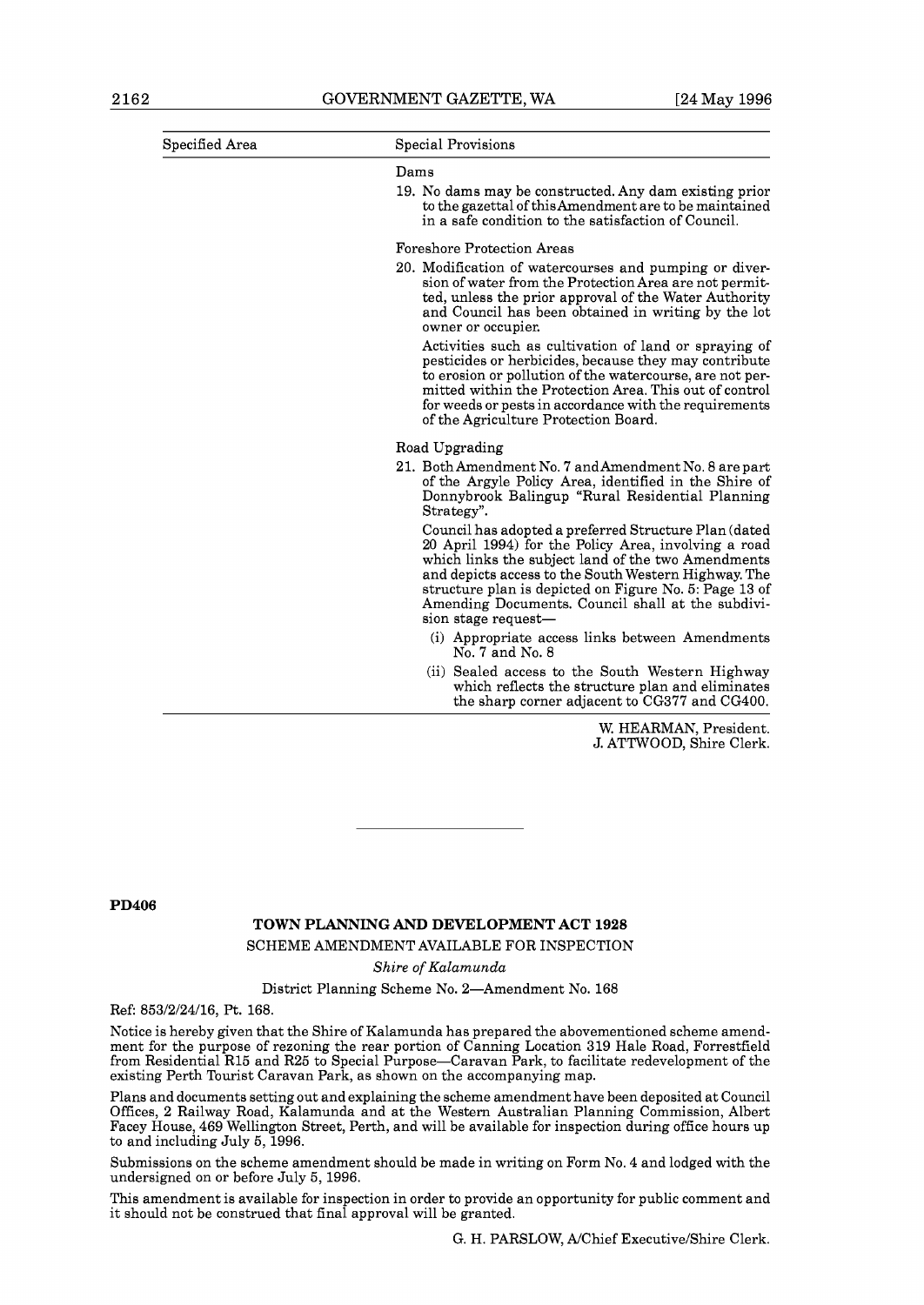**PD407** 

#### **TOWN PLANNING AND DEVELOPMENT ACT 1928**

#### SCHEME AMENDMENT AVAILABLE FOR INSPECTION

*Shire of Mundaring* 

Town Planning Scheme No. 3-Amendment No. 5

Ref: 853/2/27/3, Pt. 5.

Notice is hereby given that the Shire of Mundaring has prepared the abovementioned scheme amendment for the purpose of rezoning Part Location 1807 Rosedale Road, Chidlow, from "Rural Landscape Living" to "Rural Landscape Living 214".

Plans and documents setting out and explaining the scheme amendment have been deposited at Council Offices, 7000 Great Eastern Highway, Mundaring and at the Western Australian Planning Commission, Albert Facey House, 469 Wellington Street, Perth, and will be available for inspection during office hours up to and including July 5, 1996.

Submissions on the scheme amendment should be made in writing on Form No. 4 and lodged with the undersigned on or before July 5,1996.

This amendment is available for inspection in order to provide an opportunity for public comment and it should not be construed that final approval will be granted.

M. N. WILLIAMS, Shire Clerk.

**PD408** 

# **TOWN PLANNING AND DEVELOPMENT ACT 1928**

TOWN PLANNING SCHEME AVAILABLE FOR INSPECTION

*Shire of Roebourne* 

Town Planning Scheme No. 7-Roebourne, Wickham, Point Samson

Ref: 853/8/5/7.

Notice is hereby given that the Shire of Roebourne has prepared the abovementioned town planning scheme for the following purposes-

- (a) to reserve certain portions of land required for public purposes;
- (b) to zone the balance of the land within the Scheme Area for the purposes described in the Scheme so as to strategically promote the orderly and proper development of land by making suitable provisions for the use of land within the Scheme Area.
- (C) to define the uses and types of development to be permitted on land within the Scheme Area;
- (d) to control and regulate the development of land, erection of buildings and carrying out of works in such a manner as to maintain a high standard of health, safety, amenity, convenience, economy and environment appropriate to modern towns;
- (e) generally to secure the amenity, health and convenience of the land within the Scheme Area and the persons using it;
- (f) to make provision for other matters incidental to orderly and proper planning and land use.

Plans and documents setting out and explaining the town planning scheme have been deposited at Council Offices, Welcome Road, Karratha and at the Western Australian Planning Commission, Albert Facey House, 469 Wellington Street, Perth, and will be available for inspection during office hours up to and including August 26, 1996.

Submissions on the town planning scheme should be made in writing on Form No. 4 and lodged with the undersigned on or before August 26,1996.

**T,** S. RULAND, Shire Clerk.

**PD409** 

**TOWN PLANNING AND DEVELOPMENT ACT 1928**  APPROVED TOWN PLANNING SCHEME AMENDMENT

*Shire of Toodyay* 

Town Planning Scheme No. 1-Amendment No. 38

Ref: 853/4/28/2, Pt. 38.

It is hereby notified for public information, in accordance with section 7 of the Town Planning and Development Act 1928 that the Hon Minister for Planning approved the Shire of Toodyay Town Planning Scheme Amendment on May 14, 1996 for the purpose of-

1. Adding to Schedule A a definition of Aquaculture to read-

"Aquaculture-means any fish farming operation for which a fish farm licence issued pursuant to the provisions of Part V of the Fisheries Act 1905 (as amended) and the Fisheries Regulations 1938 (as amended) is required."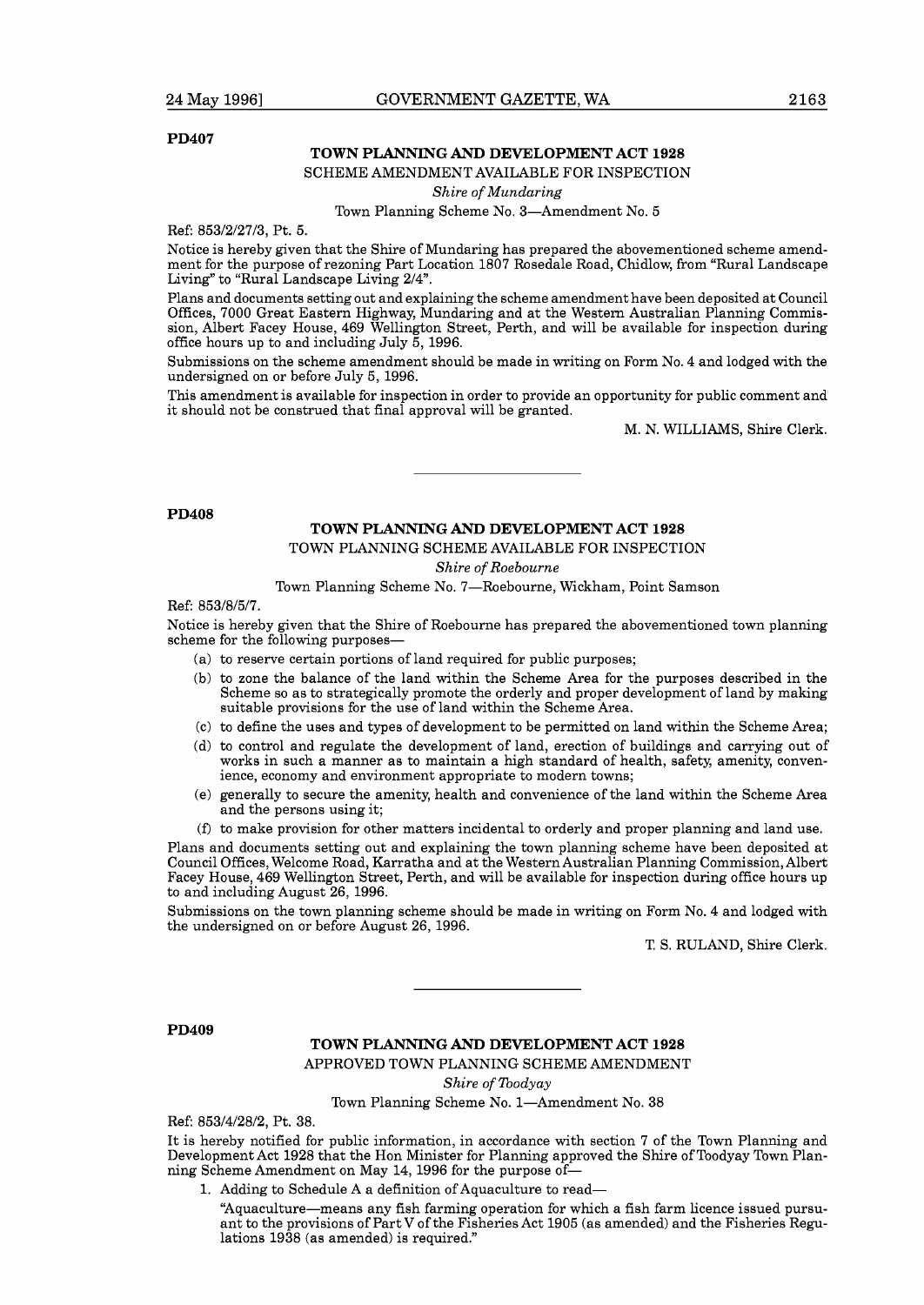**2.** In Schedule A, replacing the definition of Rural Use with a new definition to read- "Rural use means the use of land for any of the purposes set out hereunder and shall include such buildings normally associated therewith-

- (a) the growing of vegetables, fruit, cereals or food crops, and processing, treatment and packaging of produce;
- (b) the rearing or agistment of goats, sheep, cattle or beasts of burden;
- (C) the stabling, agistment or training of horses except on a commercial basis;
- (d) the growing of trees, plants, shrubs or flowers for replanting in domestic, commercial or industrial gardens;
- (e) the sale of produce grown solely on the lot;
- **(f)** the keeping of domestic pets and poultry;
- (g) permaculture and hydroponics.
- But does not include, except with the consent of Council, the following-
- (i) the keeping of pigs;
- (ii) farming of poultry, rabbits, emus or exotic animals;
- (iii) the breeding, rearing or boarding of domestic pets;
- (iv) commercial apiary;
- (V) commercial breeding and training of horses.
- 3. Adding to Tables 1, 2, 3, 4, 5, 6 and 7 the following-

| Use         | Conditions                                                                                                                                                                                                                                                                                                                   |
|-------------|------------------------------------------------------------------------------------------------------------------------------------------------------------------------------------------------------------------------------------------------------------------------------------------------------------------------------|
| Aquaculture | Subject to-<br>(a) Consent of Council:<br>(b) Approval issued by the Water Authority of Western Australia;<br>(c) All dams or ponds being issued with approval by Council who<br>may, as part of the approval, require certification from a quali-<br>fied engineer that the proposed construction is structurally<br>sound. |

L. A. HOFT, President. R. J. MILLAR, Shire Clerk.

#### **PD501**

#### **METROPOLITAN REGION TOWN PLANNING SCHEME ACT**  METROPOLITAN REGION SCHEME-S.33 AMENDMENT SOUTH EAST CORRIDOR OMNIBUS No. **2**  -CALL FOR PUBLIC SUBMISSIONS-

Amendment No: 979/33. File No: 809-2-1-37.

The Western Australian Planning Commission intends to amend the Metropolitan Region Scheme and is seeking public comment.

The purpose of Amendment No. 979/33 is to modify and update various zones and reservations over land areas in the South East Corridor of the Metropolitan Region Scheme. This amendment is a continuation of the MRS "major amendments program". The proposed changes include new urban, urban deferred and industrial zoned areas; rationalisation of existing parks and recreation, public purpose and regional roads reservation providing for various land use proposals or complementing the previous major amendments.

The procedure for amending the Scheme, as set out in section 33 of the Metropolitan Region Town Planning Scheme Act, is to be used to advertise this proposal. Public submissions are invited and the amendment will eventually be put to Parliament for final approval. In accordance with the procedure in section 33, the Hon Minister for Planning has approved the amendment for public display and for the calling of submissions.

Copies of the maps showing the proposed changes to the zones and reservations of the Scheme and other information, is available for the public inspection at each of the places listed hereunder.

The amending plan No's 1.3495, 1.3496/1, 1.3497/1 and 1.3498 are available for inspection from Monday 13 May 1996 to Friday 16 August 1996 at each of the following places-

(a) Ministry for Planning 1st Floor Albert Facey House 469-489 Wellington Street Perth WA 6000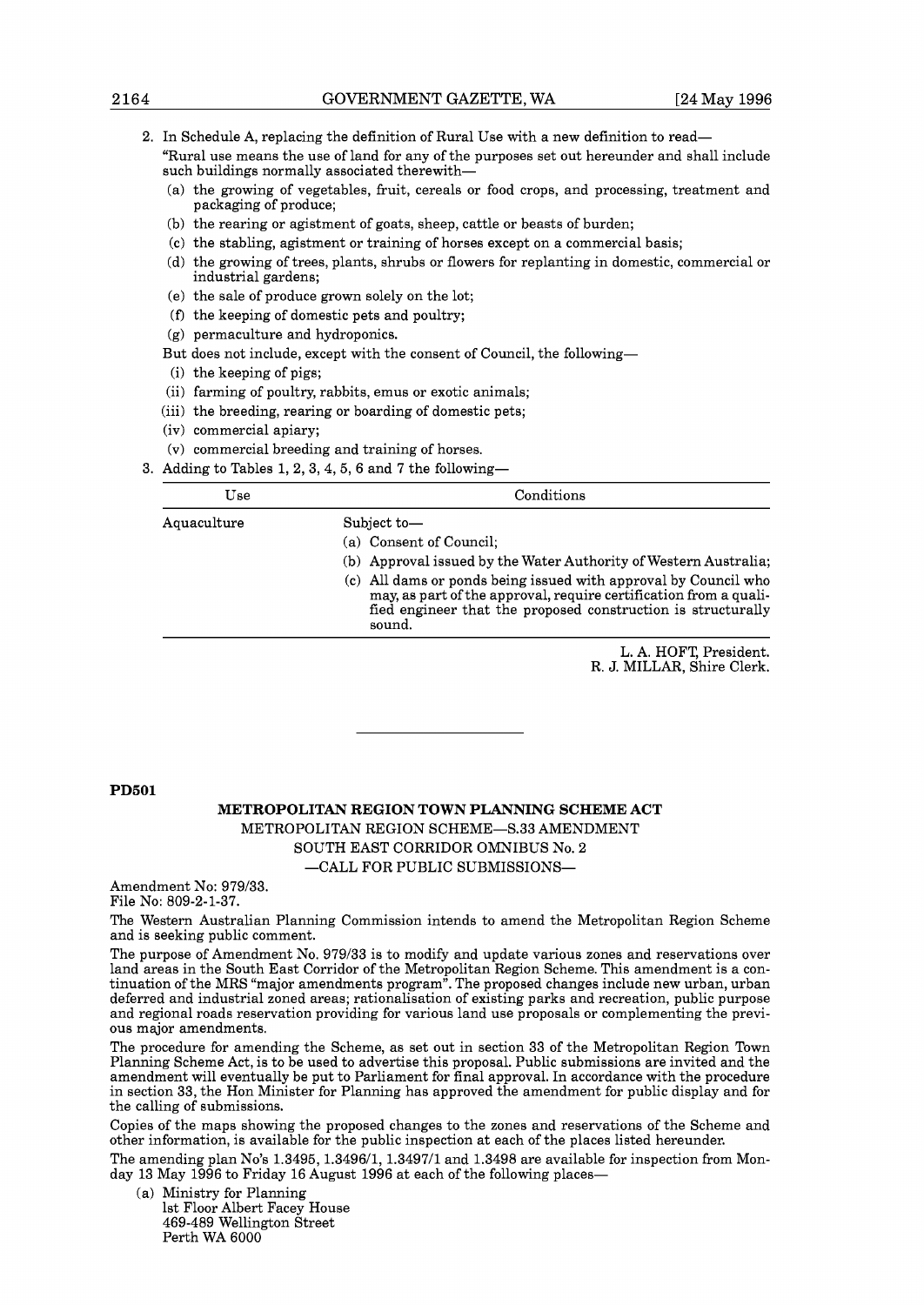- (b) Council Offices of the municipalities of-
	- (i) City of Perth (ii) City of Fremantle (iii) City of Fremantle (iii) City of Fremantle (iii) City of Fremantle (iii) City of Fremantle (iii) City of Fremantle (iii) City of Fremantle (iii) City of Fremantle (iii) City of 141 St Georges Terrace Perth WA 6000
	- (iii) City of Gosnells (iv) City of Armadale<br>2120 Albany Highway (iv) 7 Orchard Avenue 2120 Albany Highway<br>Gosnells WA 6110
	- (v) City of South Perth (vi) City of Belmont<br>Sandgate Street 215 Wright Street South Perth WA 6151
	- Cannington WA 6107
	- (ix) Town of Victoria Park 99 Shepperton Road Victoria Park WA 6100
- (c) J S Battye Library (d) Main Roads WA<br>Alexander Library Building Cultural Centre "Don Aitken Centre" Alexander Library Building Cultural Centre<br>Francis Street Northbridge WA 6003
- Cnr Newman & William Street<br>Fremantle WA 6160
- Armadale WA 6112
- 215 Wright Street<br>Cloverdale WA 6105
- (vii) City of Canning (viii) Shire of Serpentine-Jarrahdale 1317 Albany Highway 6 Paterson Road
	- Waterloo Crescent<br>East Perth WA 6004

Any person who desires to make a submission either supporting or objecting to any provisions of the proposed amendment may do so on a Form 6A. Submission forms are available on request from the display locations and must be lodged with the-

Secretary, Western Australian Planning Commission 469-489 Wellington Street Perth WA 6000

on or before 4.30pm Friday 16 August 1996.

Secretary, Western Australian Planning Commission.

#### **POLICE**

#### **PE401**

#### **ROAD TRAFFIC ACT 1974**

**I,** Robin John Devlin, Commander (Traffic Operations) being the delegated officer of the Minister for Police under Section 83(6) of the Road Traffic Act 1974, pursuant to the powers conferred by section 83 (1) of that Act and the consent of the Local Authorities having been obtained and nominated for the purpose of a Cycle race by memberslentrants of the Northern Districts Cycle Club on May 26th, 1996 between the hours of 1000 and 1300 do hereby approve the temporary suspension of the Regulations made under such Act on the carriagewayls mentioned hereunder.

Racing to be confined to the left hand side of the carriageway on-Shenton Ave, Grand Blvde, Joondalup Dve, Shenton Ave, Joondalup.

All participants to wear approved head protection at all times. Dated at Perth this 2nd day of May 1996.

R. J. DEVLIN, Commander (Traffic Operations).

#### **PE402**

#### **ROAD TRAFFIC ACT 1974**

**I,** Edwin Graeme Lienert, Commander (Traffic and Operation Support) being the delegated officer of the Minister for Police under Section 83(6) of the Road Traffic Act 1974, pursuant to the powers conferred by section 83 (1) of that Act and the consent of the Local Authorities having been obtained and nominated for the purpose of a Footrace by memberslentrants of the W.A. Marathon Club on May 26th, 1996 between the hours of 0830 and 1000 do hereby approve the temporary suspension of the Regulations made under such Act on the carriagewayls mentioned hereunder.

Racing to be confined to the left hand side of the carriageway on-Joondalup Dve, Grand Boulevarde, Collier Pass, Elcar Lane, Fairway Circle, Shenton Ave, Joondalup Dve, Kennedya Dve, Elcar Lane, Winton Rd, Delage St, Lakeside Dve, Boas Ave, Joondalup.

Dated at Perth this 22nd day of May 1996.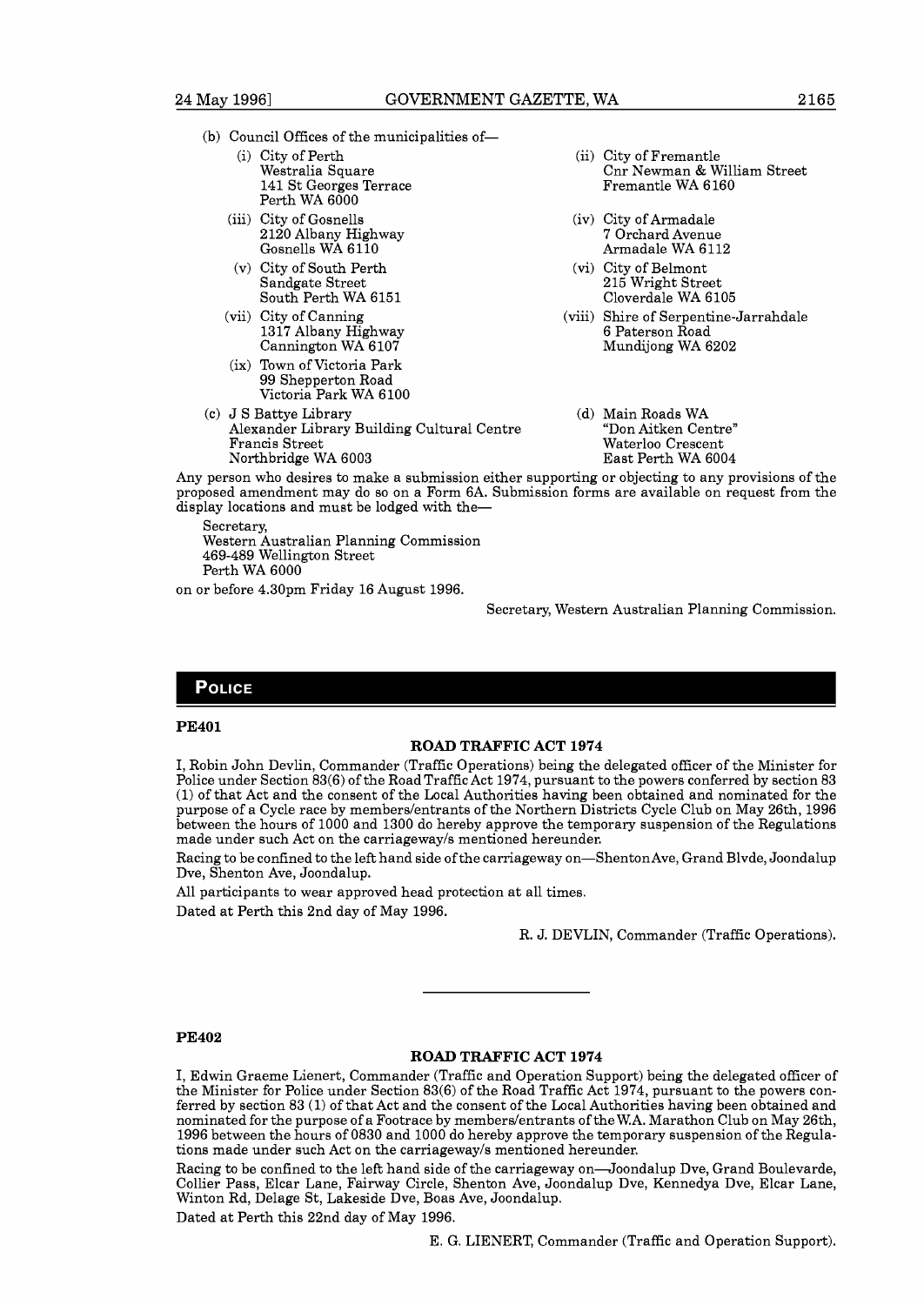";

#### **PESO1**

#### **POLICE ACT 1892**  POLICE AUCTION

Under the provisions of the Police Act 1892-1992, unclaimed found and stolen property will be sold by public auction at Ross's Auctions, 241 Railway Parade, Maylands on Tuesday, 18th June 1996 at 9.00 am.

Auction to be conducted by Mr Frank Lee.

R. FALCONER, Commissioner of Police.

#### **PE602**

# **POLICE ACT 1892**

POLICE AUCTION

Under the provisions of the Police Act 1892-1992, unclaimed stolen bicycles will be sold by public auction at Ross's Auctions, 241 Railway Parade, Maylands on Saturday, 29th June 1996 at 9.00 am.

Auction to be conducted by Mr Frank Lee.

R. FALCONER, Commissioner of Police.

#### **PREMIER AND CABINET**

**PR301** 

#### PUBLIC SECTOR MANAGEMENT ACT 1994

#### **PUBLIC SECTOR MANAGEMENT (REDEPLOYMENT AND REDUNDANCY) AMENDMENT REGULATIONS 1996**

Made by His Excellency the Governor in Executive Council.

#### **Citation**

**1.** These regulations may be cited as the *Public Sector Management* (Redeployment and Redundancy) Amendment Regulations 1996.

#### **Principal regulations**

In these regulations the *Public Sector Management (Redeployment and Redundancy) Regulations 1994\** are referred to as the principal regulations.

*C\* Published in Gazette 30 September 1994,* **pp.** *5033-56. For amendments to 8 May 1996 see Gazette 12 December 1995.1* 

#### **Regulation 3 amended**

**U** 

- **3.** Regulation 3 (1) of the principal regulations is amended
	- **(a)** by inserting after the definition of "Commonwealth award" the  $f(x)$  is the principal<br>by inserting after the d<br>following definition —

**"continuous service"** has the same meaning as it has in the *Wages Employees Long Service Leave*<br>*General Order* of The Western Australian Industrial Relations Commission;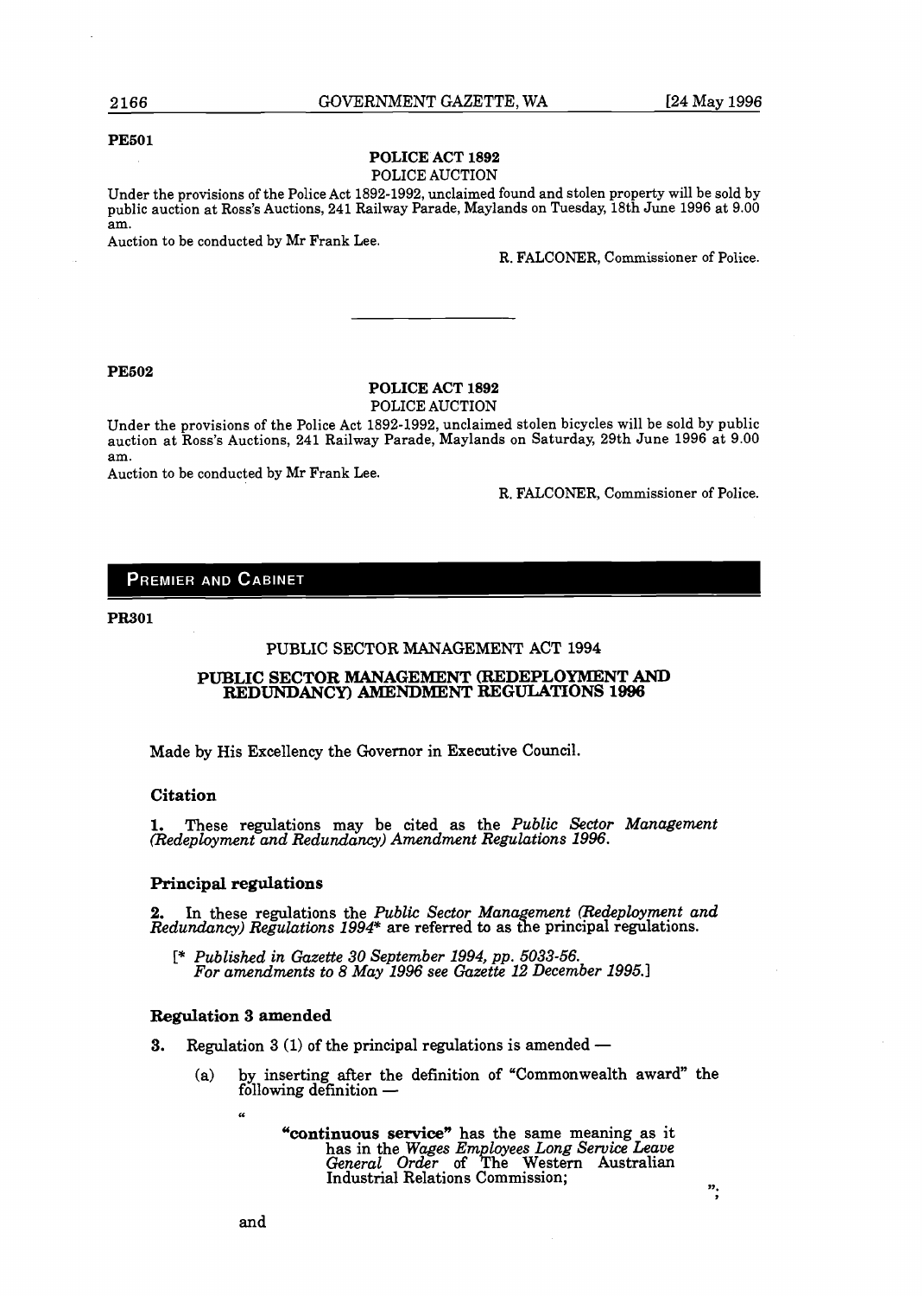$\overline{u}$ 

- $(b)$  by deleting the full stop at the end of the definition of "suitable" office, post or position" and substituting a semicolon and inserting after that definition the following definitions  $-$ 
	- **"the employee's average weekly hours"** means the average number of hours (not including overtime) that the employee worked each week during the employee's period of continuous service;

#### **"the employee's full-time weekly pay"** means -

- (a) if the employee is employed on a full-time basis, the employee's weekly pay; or
- (b) if the employee is employed on a part-<br>time basis, the amount that would be the employee's weekly pay if the employee were employed on a full-time basis;
- **"the employee's period of continuous service"**  means the period of continuous service in the Public Sector (including a ministerial office) served by the employee -
	- (a) in any period greater than 10 years for which, in the Minister's opinion, there are reliable records of the hours worked each week by the employee; or
	- (b) if paragraph (a) does not apply, in the period of 10 years,

ending on the day of acceptance by the ending on the day of acceptance<br>employee of, as the case requires --

- (C) an offer referred to in regulation 9 (1) or 19 (l); or
- (d) an offer of a severance payment referred to in regulation 20 (1);
- **"the employee's potential full-time weekly hours"** means the number of hours (not including overtime) that have worked each week eriod of continuous service if been employed on a full-time period. **',**

#### **Regulation 9 amended**

**4.** Regulation 9 (2) of the principal regulations is repealed and the following subregulation is substituted  $-$ 

(2) For the purposes of subregulation  $(1)$  (b), the weekly pay of an employee who, during the employee's period of continuous service, worked a different number of hours in different weeks is of an employee who, during the<br>service, worked a different num<br>to be calculated as follows --

 $A = B \times C$ 

where  $-$ 

c.

**A** is the employee's weekly pay;

B is the employee's full-time weekly pay; and

C is the employee's average weekly hours expressed as a percentage of the employee's potential full-time<br>weekly hours. **n**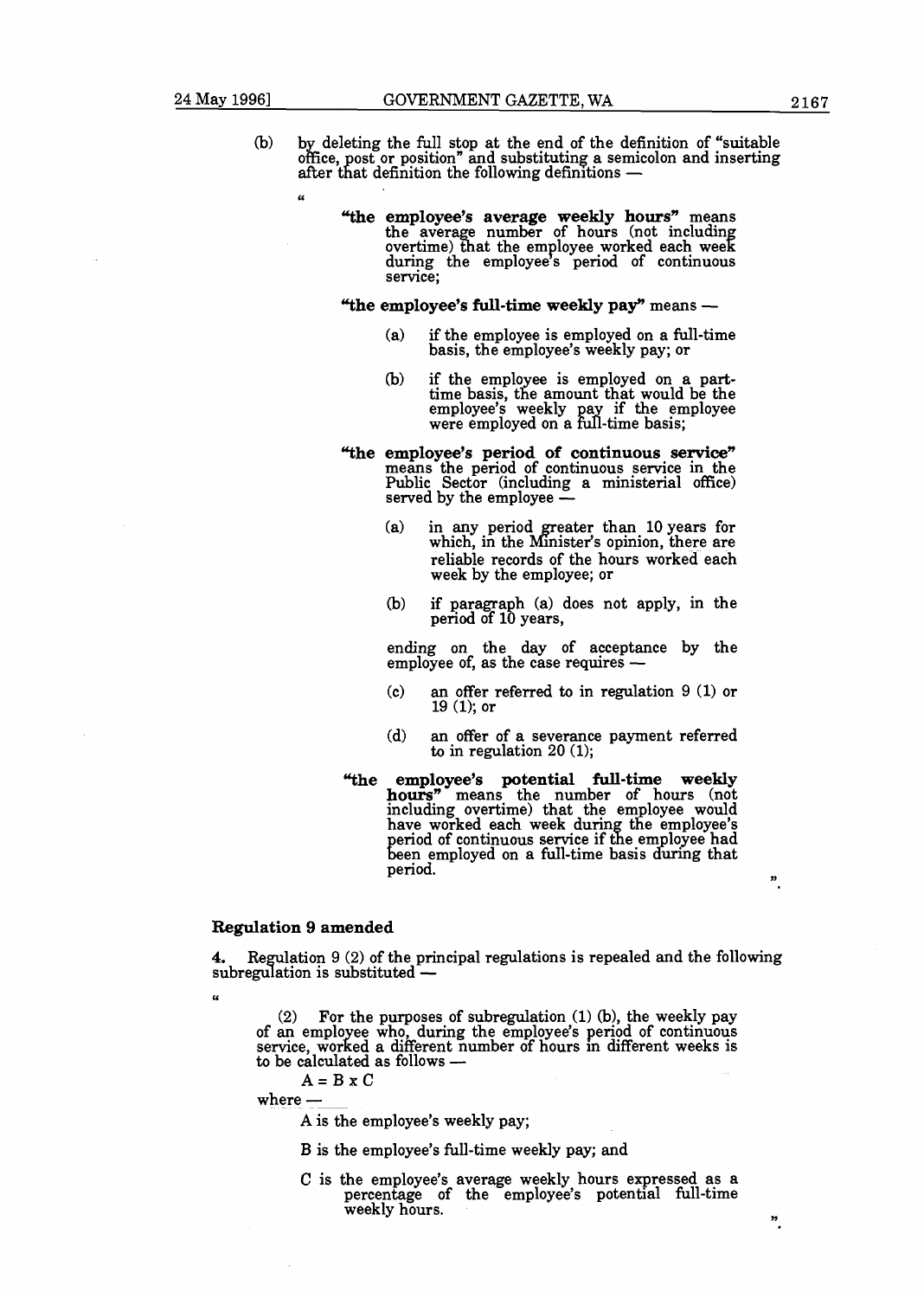#### **Regulation 19 amended**

5. Regulation **19 (2)** of the principal regulations is repealed and the Following subregulation 19 (2) of the principal<br>following subregulation is substituted —

(2) For the purposes of subregulation **(1)** (b), the weekly pay of an employee who, during the employee's period of continuous service, worked a different number of hours in different weeks is of an employee who, during the<br>service, worked a different nun<br>to be calculated as follows —

 $A = B \times C$ <br>where —

**A** is the employee's weekly pay;

B is the employee's full-time weekly pay; and

C is the employee's average weekly hours expressed as a percentage of the employee's potential full-time weekly hours.

#### **Regulation 20 amended**

**6. (1)** Regulation **20 (3)** of the rincipal regulations is repealed and the following subregulation is substituted  $-$ 

(3) For the purposes of subregulations (1) and (2), the weekly pay of an employee who, during the employee's period of continuous service, worked a different number of hours in different weeks is to be calculated as follow continuous service, worked a different number of hours in

 $A = B \times C$ <br>where —

**66** 

**A** is the employee's weekly pay;

B is the employee's full-time weekly pay; and

C is the employee's average weekly hours expressed as a percentage of the employee's potential full-time weekly hours. **n** 

**(2)** Regulation **20 (7)** is amended by deleting the definition of "continuous service".

By His Excellency's Command,

J. PRITCHARD, Clerk of the Council.

#### **PR401**

#### **PERTH INTERNATIONAL CENTRE FOR APPLICATION OF SOLAR ENERGY ACT 1994**

It is hereby notified in accordance with Section 5 **(1)** (b) of the Perth International Centre for Application of Solar Energy Act 1994, that His Excellency the Governor in Executive Council has approved the appointment of Professor Steven Schwartz (to replace Professor Peter Boyce as the representative of Murdoch University) as a member of the Board of the Perth International Centre for Application of Solar Energy for a period expiring on December 5 1997.

> HON HENDY COWAN, M.L.A., Deputy Premier; Minister for Commerce & Trade; Regional Development; Small Business.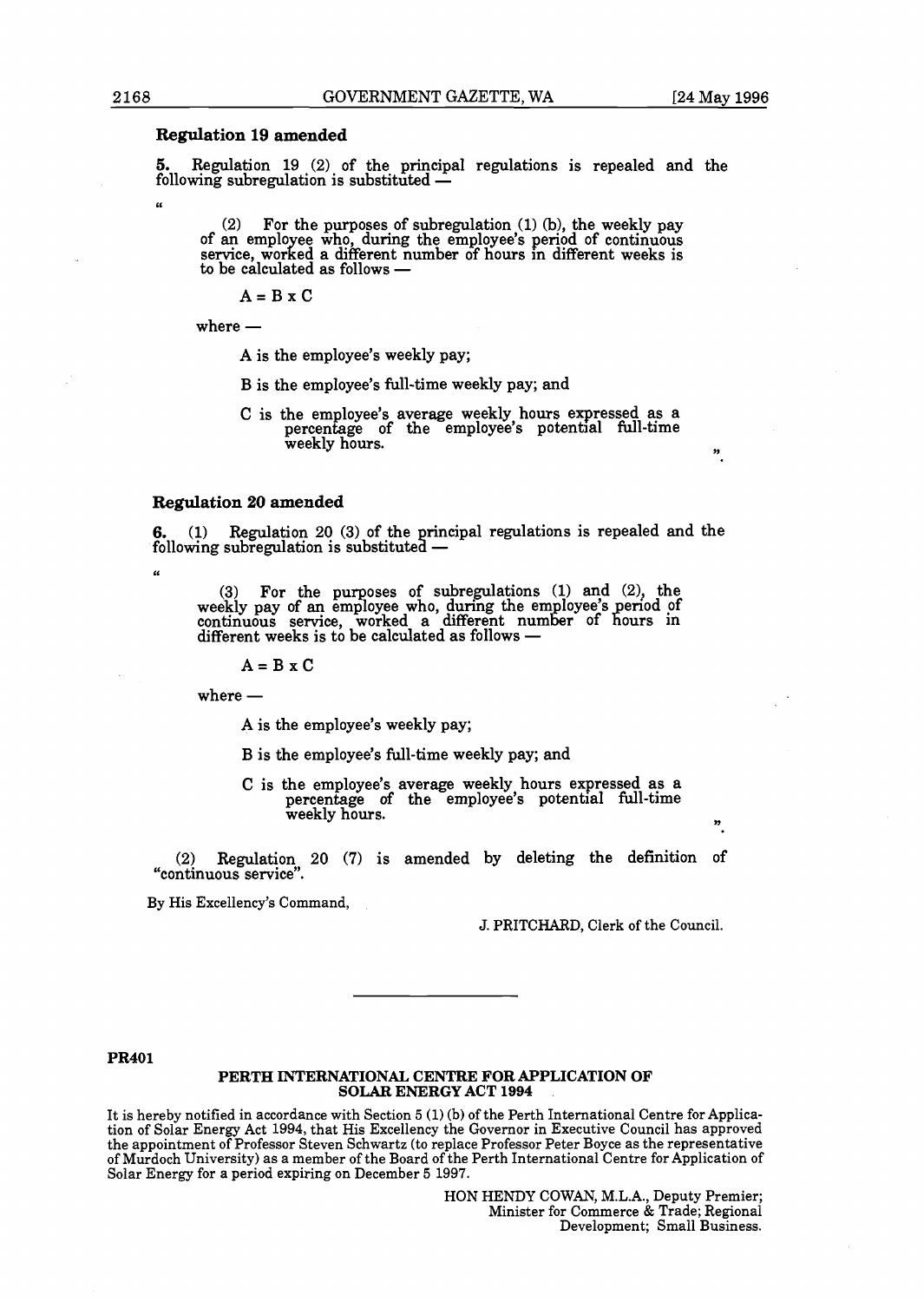## RACING, GAMING AND LIQUOR

#### **RA401**

## **LIQUOR LICENSING ACT 1988**

#### SUMMARY OF LIQUOR LICENSING APPLICATIONS

The following is a summary of applications received under the Liquor Licensing Act 1988 and required to be advertised. Any person wishing to obtain more details about any application, or about the objection process, should contact the Liquor Licensing Division, 1st Floor, Hyatt Centre, 87 Adelaide Terrace, Perth (Telephone: 425 1888), or consult a solicitor or relevant industry organisation.

| App. No.                                | Applicant                                              | Nature of Application                                                                                                                                                                                                           | Last Date<br>for<br>Objections |  |  |
|-----------------------------------------|--------------------------------------------------------|---------------------------------------------------------------------------------------------------------------------------------------------------------------------------------------------------------------------------------|--------------------------------|--|--|
|                                         | APPLICATIONS FOR TRANSFER OF LICENCE                   |                                                                                                                                                                                                                                 |                                |  |  |
| 1321/95                                 | Eclectic Pty Ltd                                       | Application for the transfer of a Cabaret<br>licence in respect of premises situated<br>in Northbridge and known as Heaven<br>"The Club", from Timothy John Metcalfe<br>$(S87)$ .                                               | 3/6/96                         |  |  |
| 1324/95                                 |                                                        | Bermuda Corporation Pty Ltd Application for the transfer of a Liquor<br>Store licence in respect of premises<br>situated in Augusta and known as<br>Augusta Colonial Cellars, from Neil<br>Charles Wilson & Maree Joyce Wilson. | 31/5/96                        |  |  |
| 1326/95                                 | Kenneth George Grey                                    | Application for the transfer of a Tavern<br>licence in respect of premises situated in<br>Mumballup via Collie and known as<br>Forrest Tavern, from GW Philip &<br>MH Philip.                                                   | 4/6/96                         |  |  |
| 1329/95                                 | Peter Eric Quartermaine &<br>Esme Carol Quartermaine   | Application for the transfer of a Liquor<br>Store licence in respect of premises<br>situated in Morawa and known as<br>Morawa Traders, from William Patrick<br>Coyne.                                                           | 30/5/96                        |  |  |
| 1330/95                                 | Technotron Investments Pty<br>Ltd                      | Application for the transfer of a<br>Restaurant licence in respect of premises<br>situated in Bunbury and known as<br>Seacrest Restaurant, from Comidup<br>Nominees Pty Ltd.                                                    | 4/6/96                         |  |  |
| 1333/95                                 | Axis Management Group Pty<br>Ltd                       | Application for the transfer of a Tavern<br>licence in respect of premises situated in<br>Pannawonica and known as Pannawonica<br>Tavern, from Silver Fox Holdings Pty Ltd.                                                     | 4/6/96                         |  |  |
| 1334/95                                 | Colin Kingsley Schilling &<br>Elizabeth Anne Schilling | Application for the transfer of a<br>Restaurant licence in respect of premises<br>situated in Nannup and known as The<br>Lodge, from Pyor Pty Ltd.                                                                              | 3/6/96                         |  |  |
| 1335/95                                 | Jack Corporation Pty Ltd                               | Application for the transfer of a Tavern<br>licence in respect of premises situated in<br>East Victoria Park and known as The<br>Liars Saloon, from Vintage Nominees Pty Ltd.                                                   | 3/6/96                         |  |  |
| APPLICATIONS FOR THE GRANT OF A LICENCE |                                                        |                                                                                                                                                                                                                                 |                                |  |  |
| 830/95                                  | Anthony & Sons Pty Ltd                                 | Application for the grant of a Special<br>Facility licence in respect of premises<br>situated in Perth and known as<br>MV Supercat II.                                                                                          | 13/6/96                        |  |  |
| 831/95                                  | Alan Richard Foster                                    | Applicaton for the grant of a Special<br>Facility licence in respect of premises<br>situated in Chittering and known as<br>Nimbus Lodge.                                                                                        | 16/6/96                        |  |  |
| 832/95                                  | Scott Bradley Durell                                   | Application for the grant of a Wholesale<br>licence in respect of premises situated in<br>Wembley and known as Decanter Liquor<br>Merchants.                                                                                    | 17/6/96                        |  |  |

This notice is published under section 67 (5) of the Liquor Licensing Act 1988. G. B. AVES, Director of Liquor Licensing.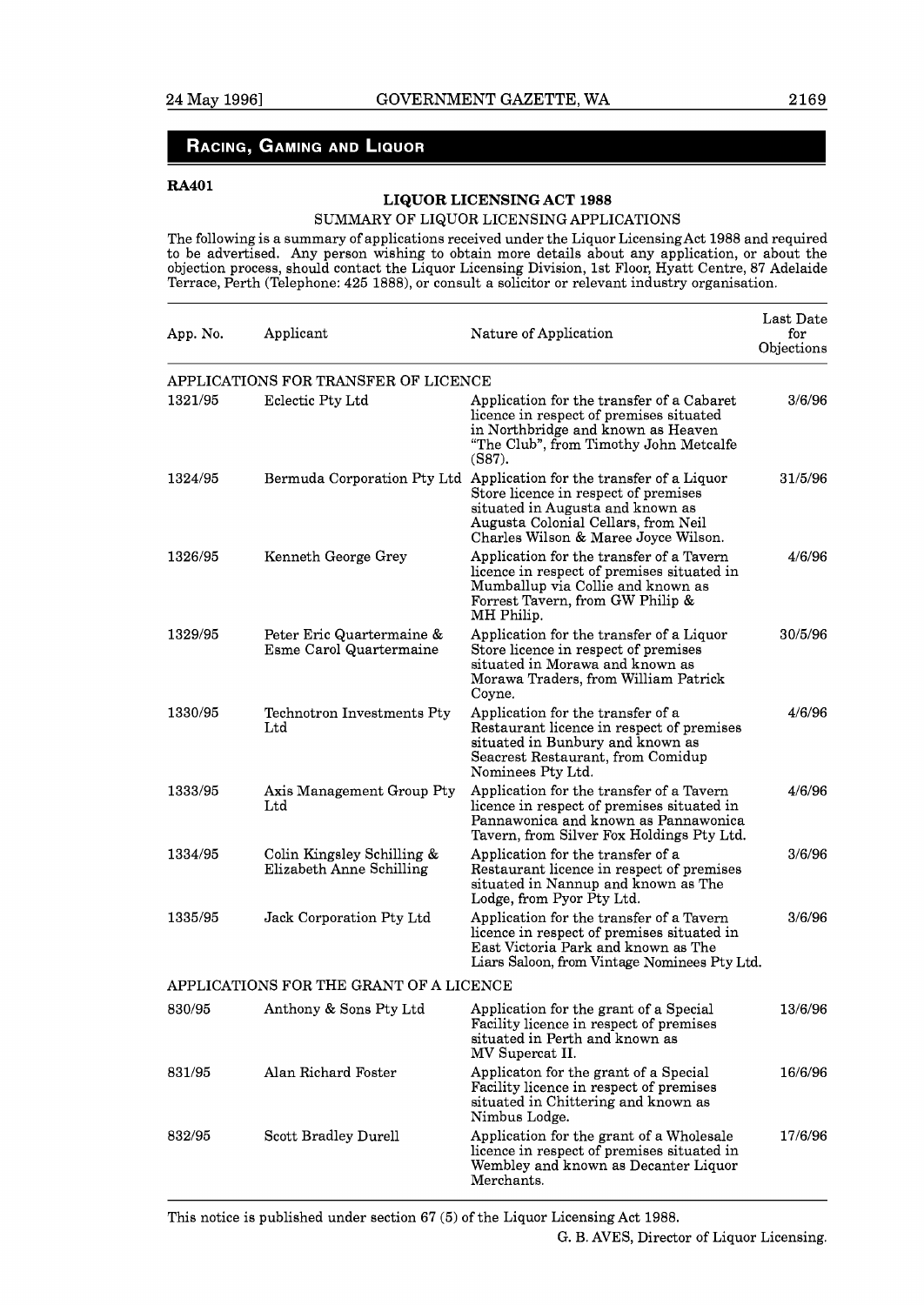#### TRANSPORT

#### **TR301**

#### MOTOR VEHICLES DFUVERS INSTRUCTORS ACT **1963**

#### **MOTOR VEHICLES INSTRUCTORS AMENDMENT REGULATIONS 1996**

Made by His Excellency the Governor in Executive Council.

#### **Citation**

1. These regulations may be cited as the *Motor Vehicles Instructors Amendment Regulations 1996.* 

#### **Commencement**

**2.** These regulations come into operation on **1** June **1996.** 

#### **Principal regulations**

**3.** In these regulations the *Motor Vehicle Drivers Instructors Regulations 1964\** are referred **to** as the principal regulations.

 $*$  *Reprinted as authorized 24 May 1979. For amendments to 15 May 1&6 see 1995 Index to Legislation of* **Western** *Austmlia, Table 4, p. 200.1* 

#### **Regulation 13 amended**

- **4.** Regulation **13** of the principal regulations is amended
	- (a) by deleting "4.00" and substituting the following -

" **4.25** ";

(b) by deleting "21.00" and substituting the following -

" **22.00** ";

(c) by deleting "30.00" and substituting the following -

" **40.00** "; and

(d) by deleting "11.00" and substituting the following -

" **11.50** ".

#### **Schedule amended**

**5.** The Schedule to the principal regulations is amended in Form 2 by deleting **"\$21.00"** and substituting the following —

" **\$22.00** ".

#### **Transitional**

**6.** The principal regulations as in force before the commencement day of these regulations as in force before the comm<br>3. The principal regulations as in force before the comm<br>these regulations shall continue to apply in relation to —

(a) the grant of a license if that license is granted before **1** July **1996;** 

and

**(b)** the renewal of a license if that renewal has effect on and from a day that precedes 1 July **1996.** 

By His Excellency's **Command,**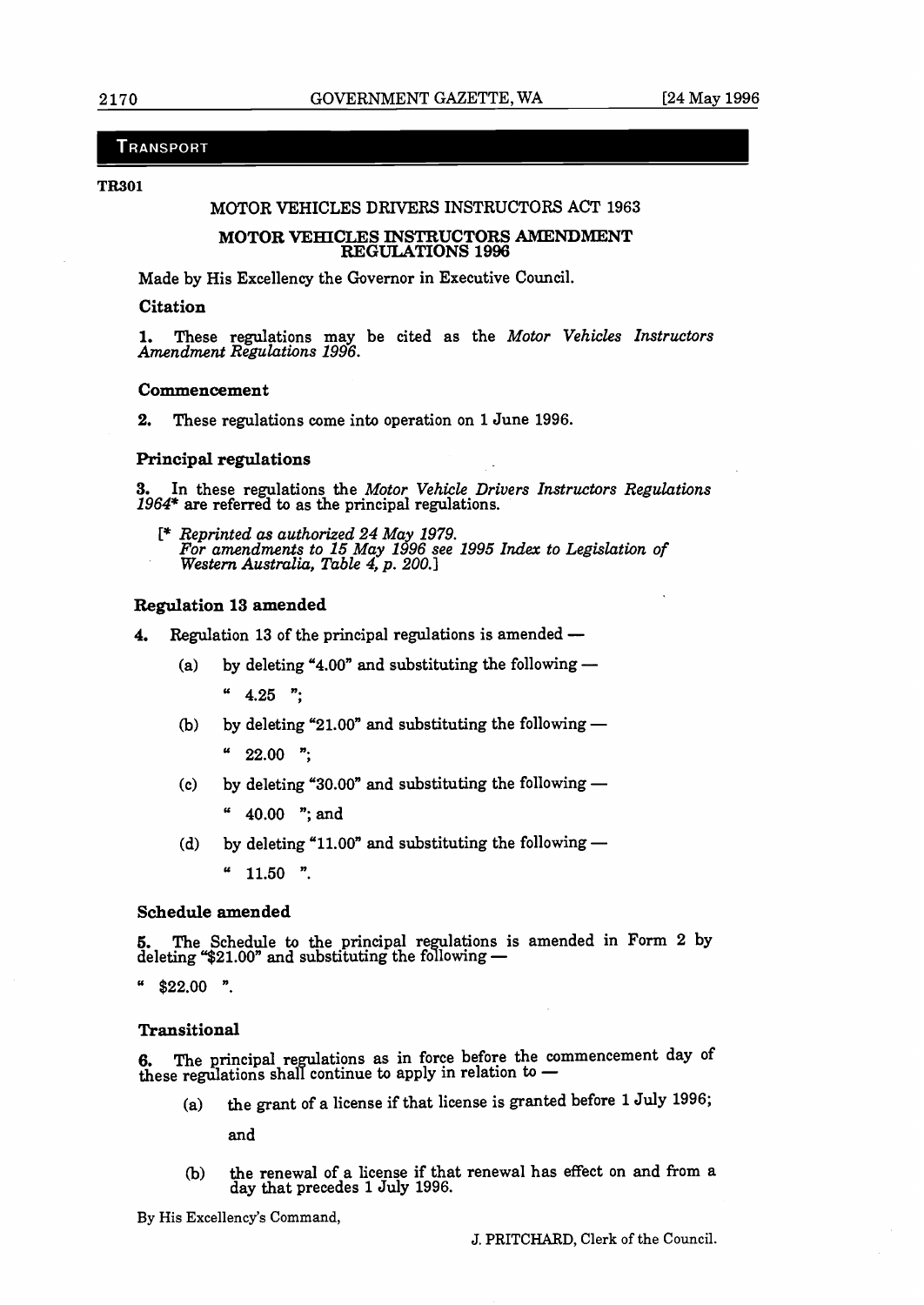**TR.02** 

#### **ROAD** TRAFFIC ACT **1974**

#### **ROAD TRAFFIC (DRIVERS' LICENCES) AMENDMENT REGULATIONS 1996**

Made by His Excellency the Governor in Executive Council.

#### **Citation**

1. These regulations may be cited as the *Road Traffic (Drivers' Licences) Amendment Regulations 1996.* 

#### **Commencement**

**2.** These regulations come into operation on **1** June **1996.** 

#### **Principal regulations**

**3.** In these regulations the *Road Trafic (Drivers' Licences) Regulations 1975\** are referred to as the principal regulations.

*C\* Reprinted as at 11 June 1986. For amendments to 15 May 1996 see 1995 Index to Le islation of Western Australia, Table 4, pp. 241-2 and Gazette* **P** *9 January 1996. l* 

#### **Regulation 9 amended**

**4.** Regulation **9** of the principal regulations is amended by deleting **"\$9.00"**  and substituting the following the following the following  $-$ 

 $"$ \$9.50 ".

#### **Regulation 14A amended**

- **5.** Regulation 14A of the principal regulations is amended
	- $(a)$  in item  $1-$ 
		- (i) in paragraph (a) by deleting **"43.00"** and substituting the n 1 —<br>in paragraph (<br>following —
			- " **45.00** "; and
		- (ii) in paragraph (b) by deleting **"34.00"** and substituting the Fo.co , and<br>in paragraph<br>following —

<sup>4</sup> 35.00 ";<br>(b) in item 2, by deleting "20.00" and substituting the following —

- <sup>"</sup> 21.00 ";<br>(c) in item 3, by deleting "25.00" and substituting the following
	- " **26.00** "; and
- (d) in item 4, by deleting "85.00" and substituting the following -
	- $90.00$  ".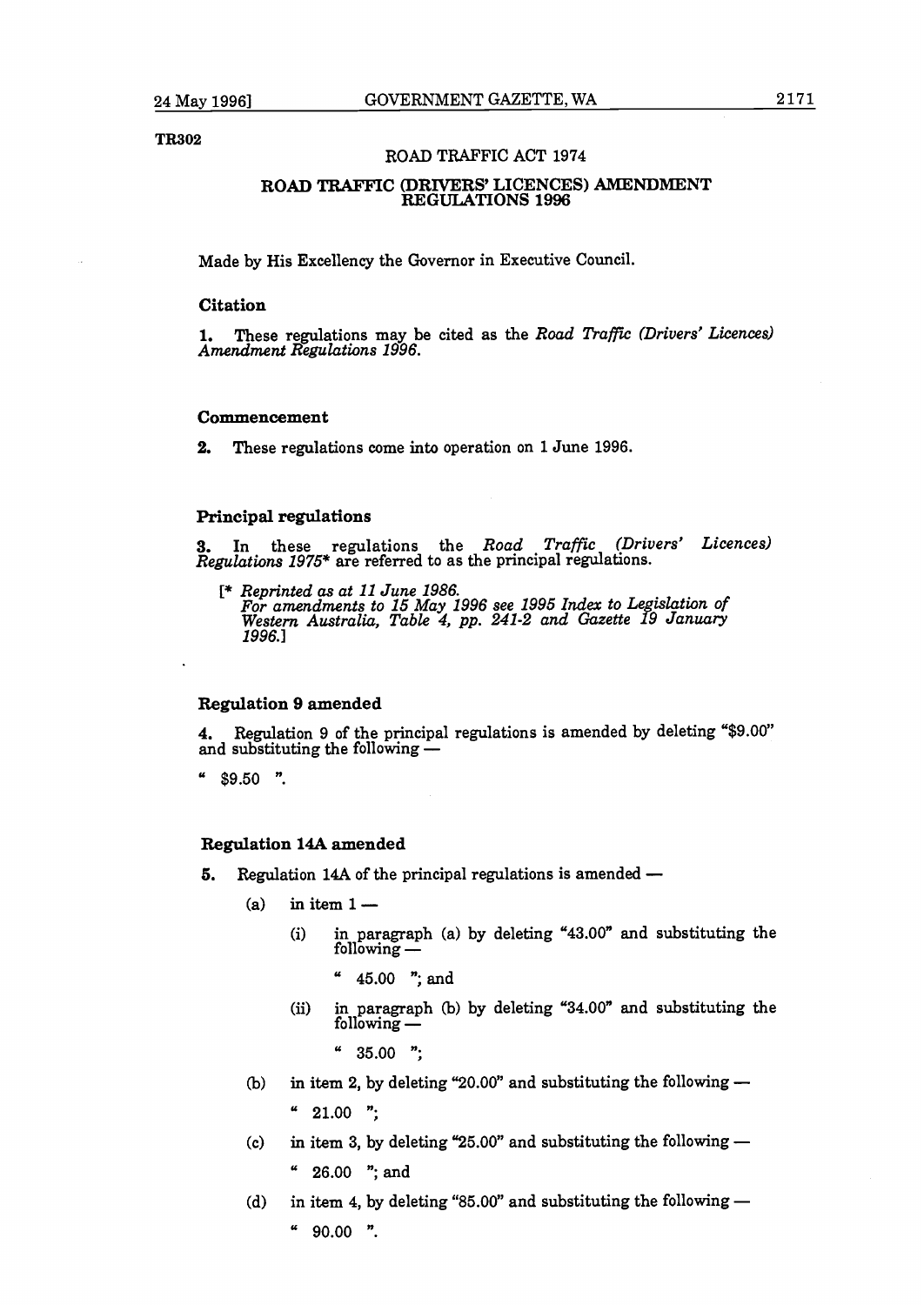#### **Regulation 15 amended**

- **&egulation 15 amended<br><b>6.** Regulation 15 of the principal regulations is amended egulation 15 of the principal reg<br>
(a) in subregulation  $(1)$ 
	- - i) in paragraph (a) by deleting " $$64.00"$  and substituting the eguidadon (1) =<br>n paragraph (1)<br>ollowing —
			- $$66.50$  "; and
		- ii) in paragraph (b) by deleting "\$128.00" and substituting the  $\begin{array}{c} \text{p} \text{00.50} \\ \text{p} \text{m} \text{p} \text{aragraph} \\ \text{following} \end{array}$

"  $$133.00$  ";

and

- (b) in subregulation  $(2)$ 
	- (i) in paragraph (a) by deleting " $$9.50"$  and substituting the following  $-$ 
		- " \$10.00 "; and
	- (ii) in pa~agraph **(b)** by deleting "\$19.00" and substituting the  $\frac{10.00}{n}$ , and paragraph (
		- "  $$20.00$  ".

#### **Transitional**

7. The principal regulations as in force before the commencement day of transitional<br>7. The principal regulations as in force before the comn<br>hese regulations shall continue to apply in relation to -

- a) the grant of a driver's licence if that licence is granted before 1 July 1996; and
- b) the renewal of a driver's licence if, pursuant to section 46 (1a) of the Act, that renewal has effect, or is deemed to have effect, on and from a day that precedes l duly 1996.

By His Excellency's Command,

J. PRITCHARD, Clerk of the Council.

**TR303** 

#### **ROAD TRAFFIC** ACT 1974

#### **ROAD TRAFFIC (LICENSING) AMENDMENT REGULATIONS 1996**

Made by His Excellency the Governor in Executive Council.

#### **Citation**

**1.** These regulations may be cited as the *Road Traffic (Licensing) Amendment Regulations 1996*.

#### **Commencement**

**2.** (1) Subject to subregulation (2) these regulations come into operation on 1 June 1996.

**(2)** Regulations 6, 7 and 13 come into operation on 1 July 1996.

 $\mathcal{L}^{\text{max}}(\mathcal{L})$  ,  $\mathcal{L}^{\text{max}}$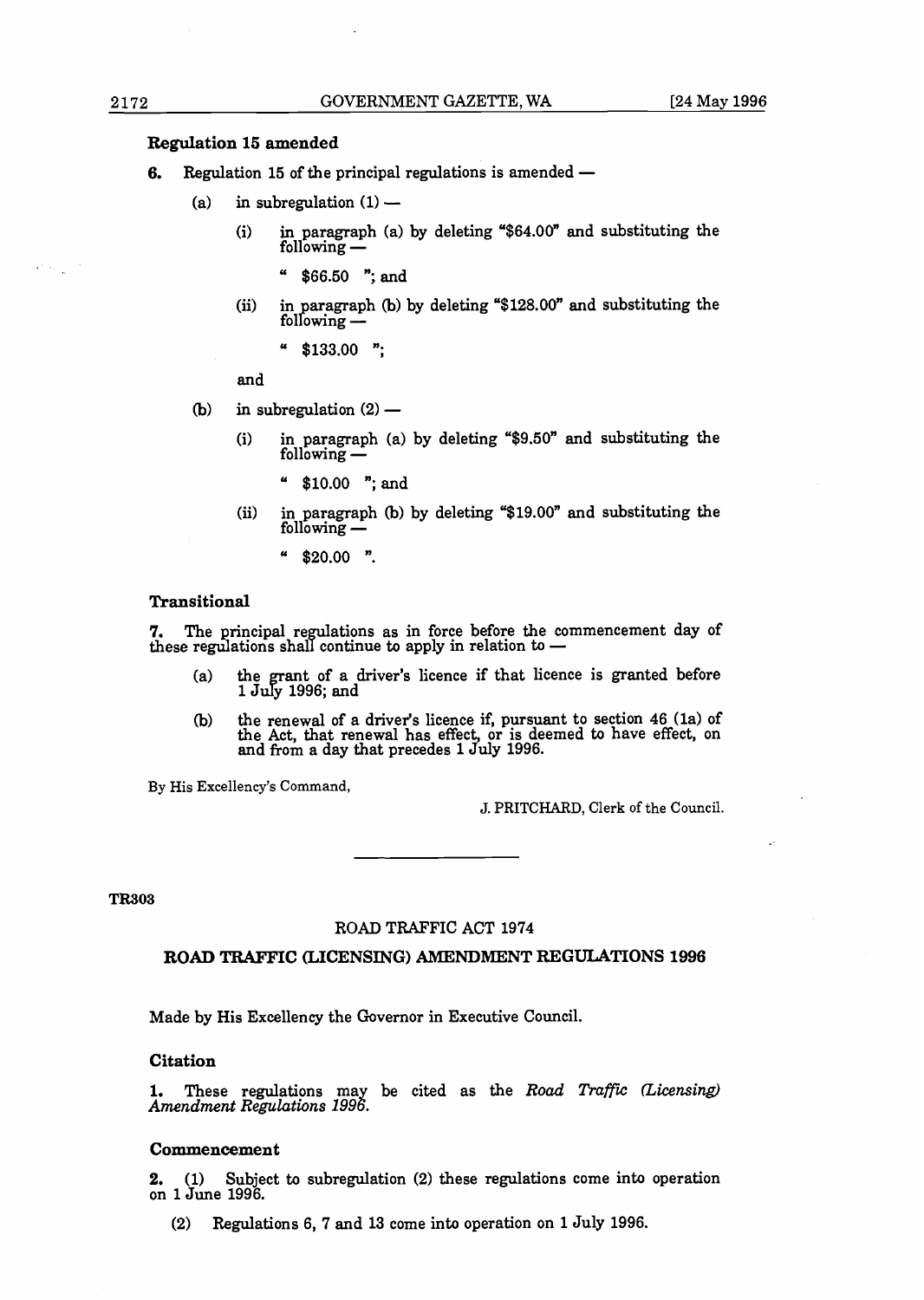#### **Principal regulations**

**3.** In these regulations the *Road Traffic (Licensing) Regulations 1975\** are referred to as the principal regulations.

[\* *Reprinted as at 5 October 1994. For amendments to 15* **May** *1996 see 1995* **Index** *to Legislation of Western Australia, Table 4, pp. 242-3.1* 

#### **Regulation 3 amended**

- **4.** Regulation 3 of the principal regulations is amended -
	- (a) in subregulation (1) by inserting, in the appropriate alphabetical positions, the following definitions  $-$

**U** 

"axle" means the axis of rotation of a row of tyres;

**"heavy trailer"** means a semi-trailer, converter dolly trailer or trailer, other than a plant trailer, **with** an MRC exceeding 4 **500** kilograms;

"heavy vehicle" means -

- (a) a vehicle with an **MRC** exceeding 4 **500** kilograms that is
	- (i) a motor **car;**
	- (ii) a motor wagon;
	- (iii) an omnibus; or
	- (iv) a tractor (prime mover type);
	- or
- **(b)** a heavy trailer;
- 

"MRC" (which stands for "mass rating for charging")  $\dddot{m}$  (which stame  $\ddot{m}$ )

- (a) the mass recorded on the compliance plate as -
	- (i) the aggregate trailer mass;
	- (ii) the gross trailer mass rating; or
	- (iii) the gross vehicle mass;
	- or
- (b) in relation to a vehicle where there is no compliance plate, the maximum permissible loaded mass of the vehicle as determined by the Board;

 $\ddot{ }$ 

and

**U** 

- (b) by inserting after subregulation (2) the following<br>subregulations subregulations —<br>
"
(3) On a vehicle's compliance plate —
	- - "ATM" refers to "aggregate trailer mass";
		- **"GTMR"** refers to "gross trailer mass rating";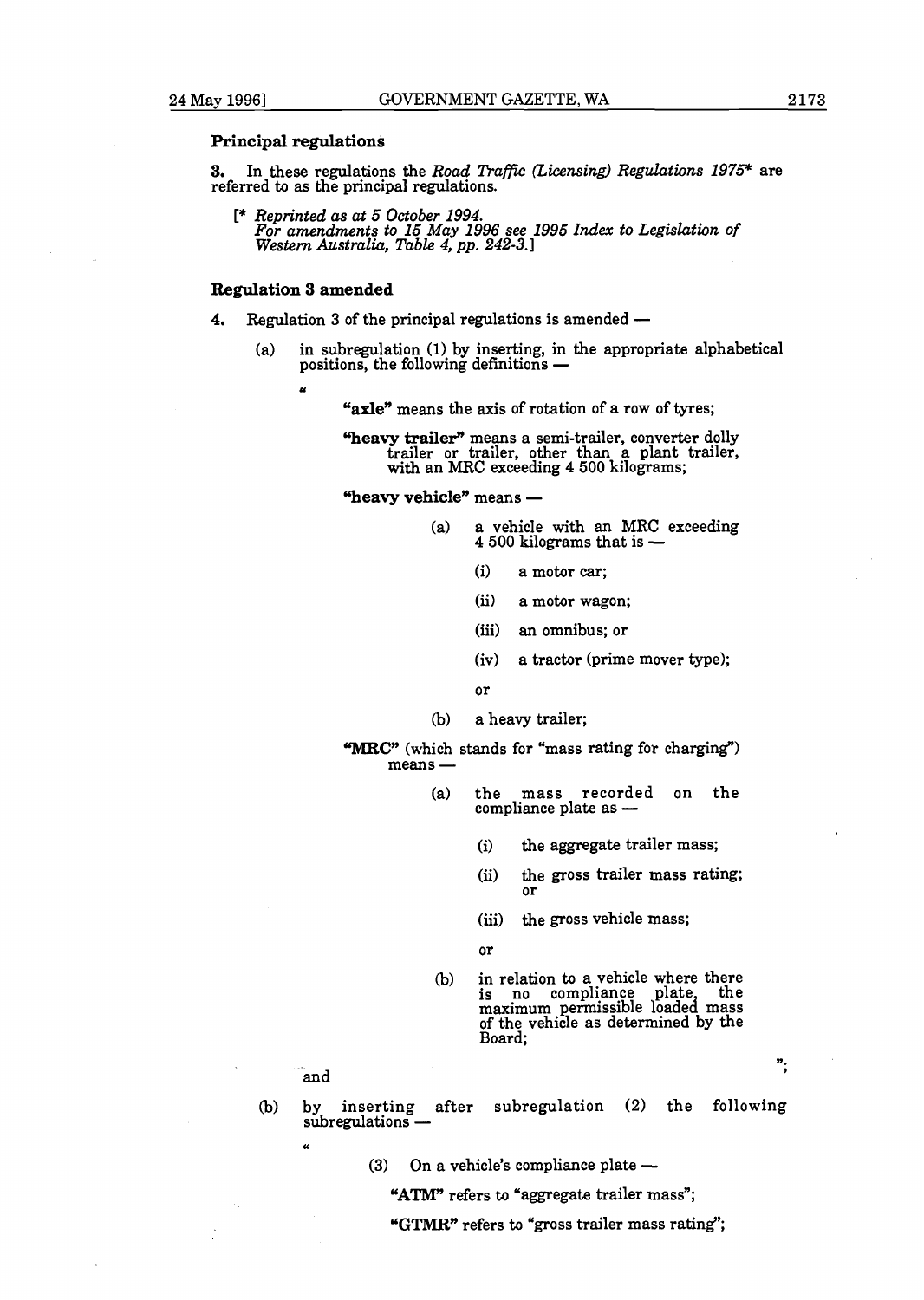**U** 

**"GVM"** refers to "gross vehicle mass".

- $(4)$  For the purposes of these regulations  $-$ 
	- (a) 2 axles not more than one metre apart shall be regarded as one axle;
	- (b) 3 axles, where the outside axles are not more than 2 metres apart, shall be regarded as 2 axles; and
	- (c) 4 axles, where the outside axles are not more than 3.2 metres apart, shall be regarded as 3 axles. **<sup>v</sup>**

#### **Regulation 9A inserted**

**5.** After regulation 9 of the principal regulations the following regulation is inserted -<br>5. After regularist<br>inserted -

#### **Classes of licences for heavy vehicles**

**9A.** (1) Without limiting regulation 9, the Board shall grant or renew a vehicle licence for a heavy vehicle as of one of the classes listed in Schedule 3.

(2) The Board shall license a heavy vehicle as of a particular class according to  $-$ 

- (a) the description of the vehicle;
- **(b)** the number of axles that the vehicle **has; and**
- (C) the MRC of the vehicle,

as indicated in Schedule 3.

- (3) If more than one class is appropriate for a vehicle  $-$ 
	- (a) of that description;
	- **(b)** with that number of axles; and
	- (C) with that **MRC,**

the licence shall be of whichever of those classes the owner of the wehicle nominates before the licence is granted or renewed.<br>
(4) If in column 4 of Schedule 3 —

- - "nil" is indicated, a licence of the class described in  $(a)$ column 1 includes a limitation that the vehicle shall not be used to haul a heavy trailer;
	- a number is indicated, a licence of the class described (ኬ) in column 1 includes a limitation that the vehicle shall not be used to haul more than that number of heavy trailers;
	- $(c)$ a number is indicated followed by a trailer description, a licence of the class described in column 1 includes a limitation that the vehicle shall not be used to haul more than that number of heavy trailers of that description but unless otherwise specified the hauling of trailers not of that description is not limited; or
	- $(d)$ "nil" is indicated followed by a trailer description, a licence of that class includes a limitation that the vehicle shall not be used to haul a heavy trailer of that description.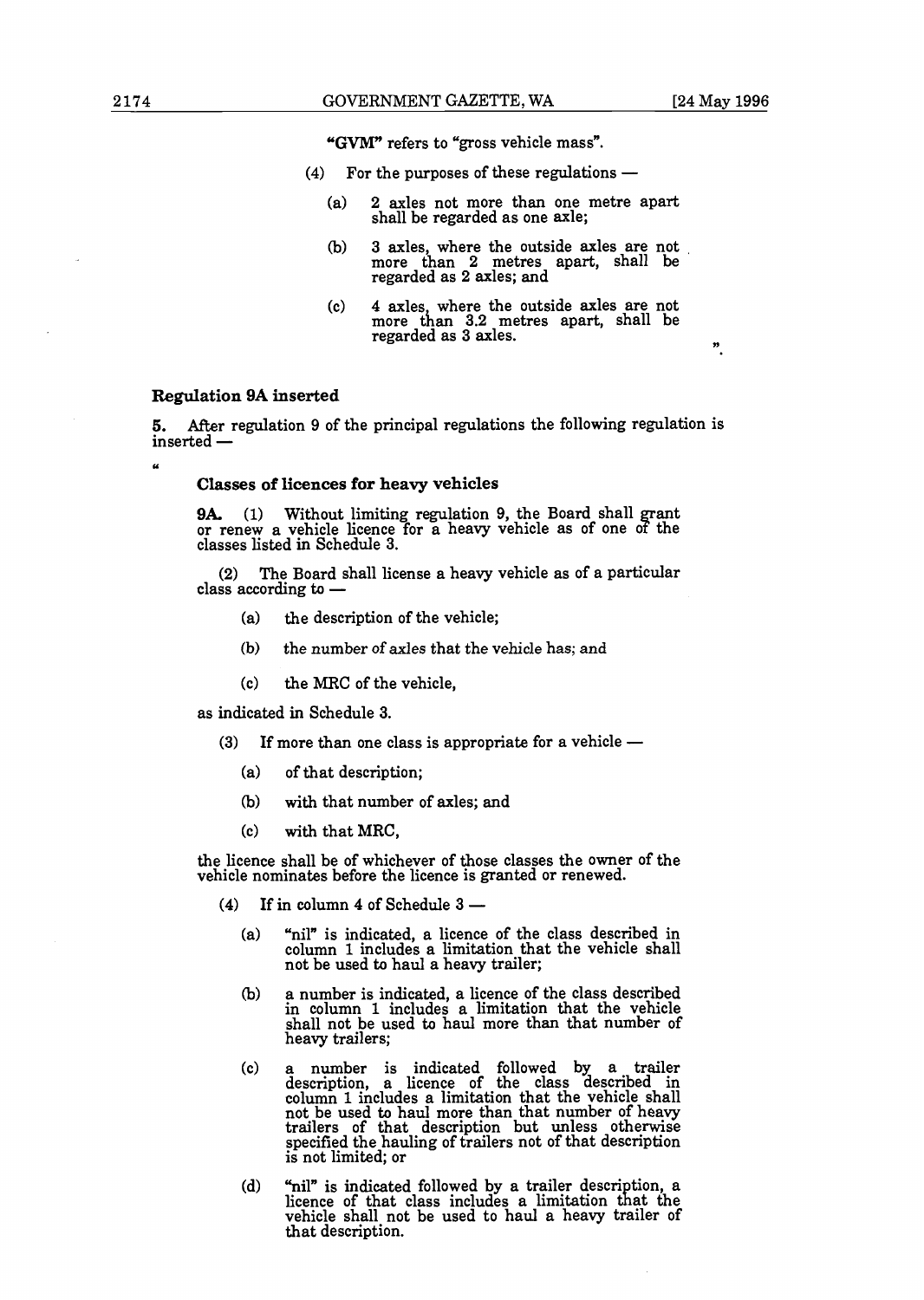**(5)** A vehicle licence of class SR2, SR3, SR4 or SR5 in Schedule **3** includes a limitation that the vehicle shall not be used to haul a heavy trailer if the vehicle and trailer together have more than 6 axles.

 $(6)$  A person who uses, or permits a person to use, a heavy vehicle the subject of a licence that includes a limitation otherwise than in conformity with that limitation commits an offence. **n** 

#### **Regulation 11 amended**

- **6.** Regulation 11 of the principal regulations is amended
	- (a) in subregulation **(6)** (b) by deleting subparagraph (i) and substituting the following subparagraph
		- u
- $(i)$  the amount  $-$ 
	- (A) assessed by dividing the relevant fee as set out in Part III of the Second Schedule to the Act by 12 then multiplying that sum by the number of months in respect of which the permit is requested; or
	- (B) the amount specified in item 8 of Schedule 2,

whichever is the greater; and

 $\ddot{\mathbf{v}}$ .

#### and

(b) by repealing subregulation **(7).** 

#### **Regulation 21A amended**

**7.** Regulation 21A of the principal regulations is amended by inserting after the definition of "load capacity" the following definition  $-$ 

<sup>U</sup>**"stock"** means cattle, sheep, goats or swine; ".

#### **Regulation 21C amended**

8. Regulation 21C (1) (a) of the principal regulations is amended by inserting after "Crown" the following  $-$ 

 $\boldsymbol{\mu}$ and has an MRC not exceeding **4** 500 kilograms ".

#### **Regulation 21FA inserted**

**9.** After regulation 21F of the principal regulations, the following regulation is inserted —

U

#### **Heavy vehicles for intrastate use only**

**21FA.** (1) This regulation applies to a heavy vehicle if  $-$ 

- (a) the vehicle is a motor wagon or tractor (prime mover type) the licence for which does not include a limitation preventing it from being used to haul a heavy trailer; and
- (b) the Board is satisfied that the vehicle is to be used solely within this State.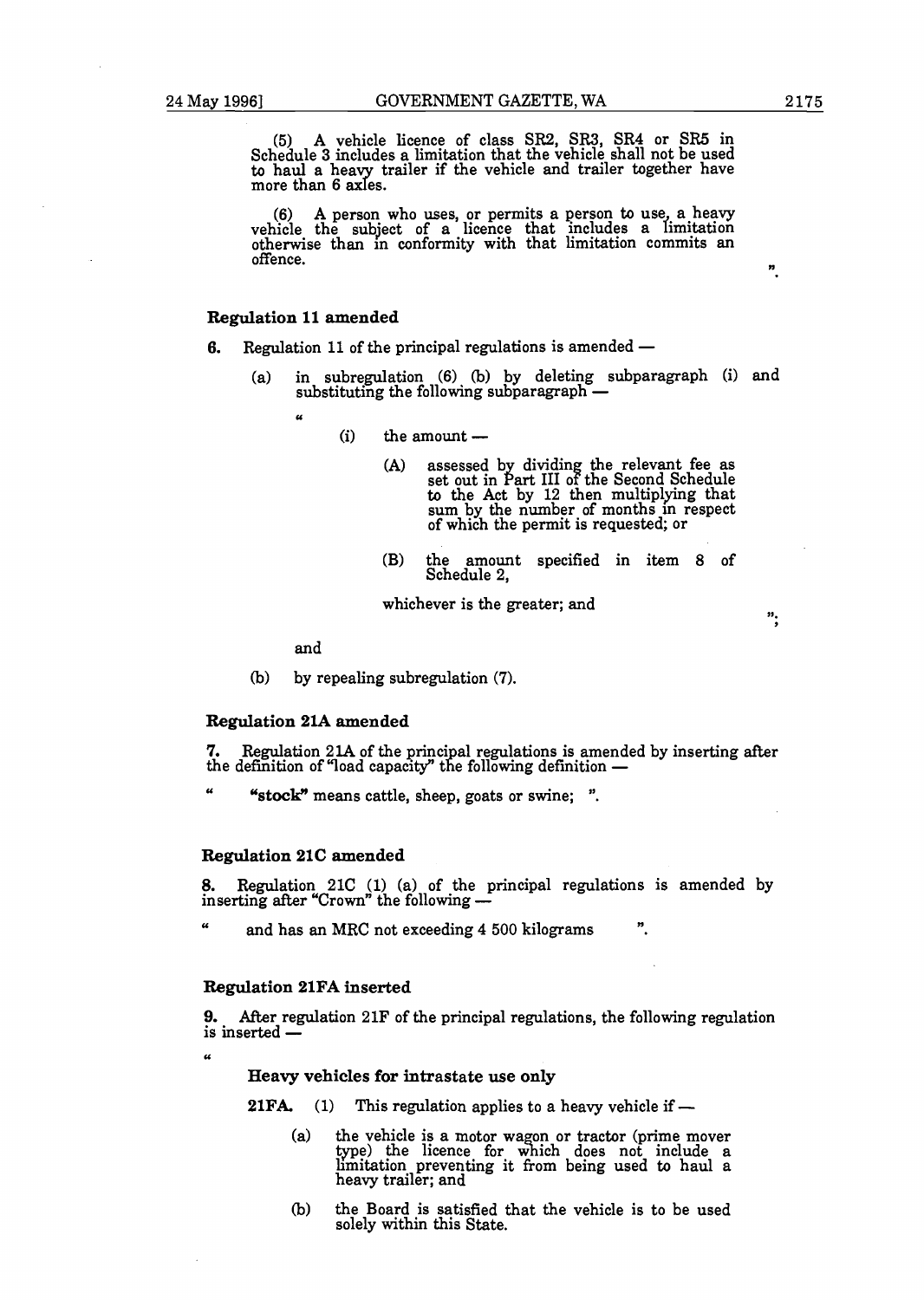**n** 

 $\ddot{\cdot}$ 

(2) Subject to subregulation (3), the vehicle licence fee that, but for this regulation, would be payable for the vehicle is reduced by 25%.

(3) Subregulation (2) does not apply so as to reduce a vehicle licence fee to an amount less than the fee that would be applicable for the appropriate class of licence containing a limitation under regulation **9A** (4).

#### Regulation **21N** amended

"

- 10. Regulation 21N of the principal regulations is amended -
	- (a) by repealing subregulation (1) and substituting the following  $-$

(1) This regulation applies to a vehicle if the Board is satisfied that the vehicle is diesel engined and -

- (a) is not used for carrying goods; or
- (b) is a motor wagon with two axles.
- (b) by repealing subregulation (2); and
- (C) in subregulation (3) by deleting "50%" and substituting the by repeating<br>in subregulatifollowing ---
	- $\alpha$ 25% ".

#### Regulation **21PA** inserted

**11.** After regulation 21P of the principal regulations, the following regulation is inserted —

 $\overline{a}$ 

#### Caravans (motor propelled)

**21PA.** The vehicle licence fee that, but for this regulation, would be payable for a caravan (motor propelled) is reduced by 50%.

#### Regulation **21Q** amended

**12.** Regulation 21Q (3) of the principal regulations is amended by deleting "regulation 21N." and substituting the following -

" regulations 21F& 21N and 21PA

#### Schedule **2** amended

**13.** Schedule 2 to the principal regulations is amended -

- $(a)$  in item  $1-$ 
	- (i) by deleting "120" and substituting the following  $-$

124.50 "; and

(ii) by deleting "50" and substituting the following  $-$ 

 $52$  ":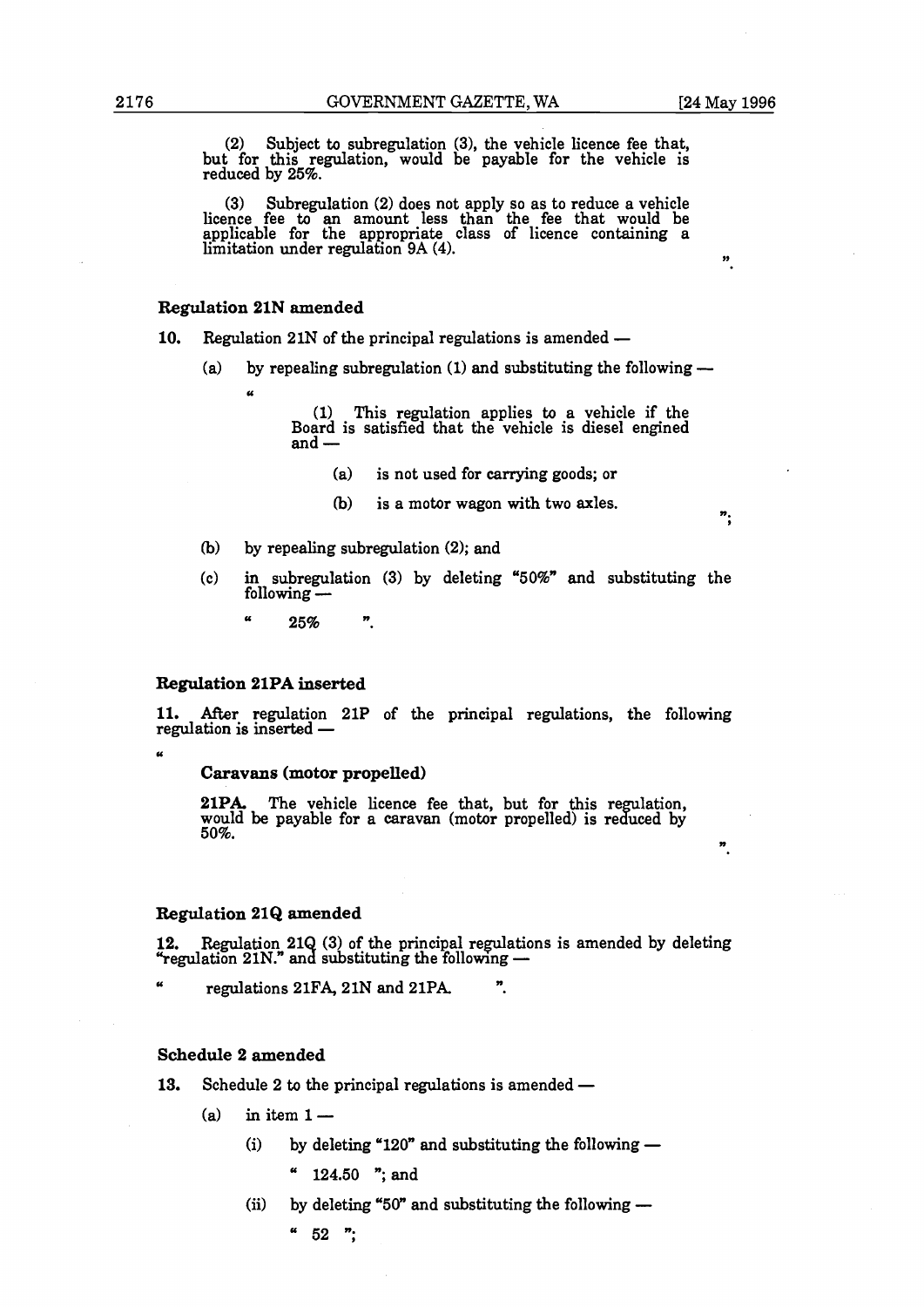- $(b)$ in item  $2$ 
	- i) in paragraph (a) by deleting "61" and substituting the r 2 —<br>n paragraph<br>ollowing —

 $"$  63.25 ":

(ii) in paragraph (b) by deleting "26" and substituting the oo.20<br>n paragraph<br>ollowing --

" 27 "; and

**(iii)** in paragraph (c) by deleting "40" and substituting the read<br>n paragraph<br>ollowing -

 $" 41.50"$ 

- in item  $3 (c)$ 
	- i) in paragraph (a) by deleting "50" and substituting the n paragraph<br>ollowing —
		- " 52 "; and
	- (ii) in paragraph (b) by deleting "100" and substituting the oz , and<br>in paragraph<br>following —

 $"$  103.75 ";

(d) in item 
$$
4 -
$$

i) in paragraph (b) by deleting " $6"$  and substituting the \* \*<br>in paragraph<br>following <del>--</del>

" 6.25 "; and

- (ii) in paragraph (c) by deleting "10" and substituting the o.20 , and<br>in paragraph<br>following —
	- $" 10.25"$
- in item 5 by deleting "12" and substituting the following  $(e)$  $"12.50"$
- $\hspace{0.1cm}$  12.50  $\hspace{0.1cm}$  ";<br>in item 6 by deleting "12" and substituting the following  $(f)$  $"$  12.50 ":
- $'$  12.50 ";<br>in item 7 by deleting "6" and substituting the following  $(g)$  $"$  6.25 ";
- $(h)$ in item  $8-$ 
	- (i) by deleting "11 (7)" and substituting the following  $-$ " 11 (6) (b) (i) **(B)** "; and
	- (ii) by deleting "base fee" and substituting the following  $-$ " minimum permit fee ";
- in item 9 by deleting "6" and substituting the following  $(i)$ 
	- $" 6.25"$
- in item  $10 (i)$

 $\ddot{\phantom{1}}$ 

(i) in paragraph (a) by deleting "12" and substituting the n 10 <del>--</del><br>in paragraph<br>following --

 $"12.50";$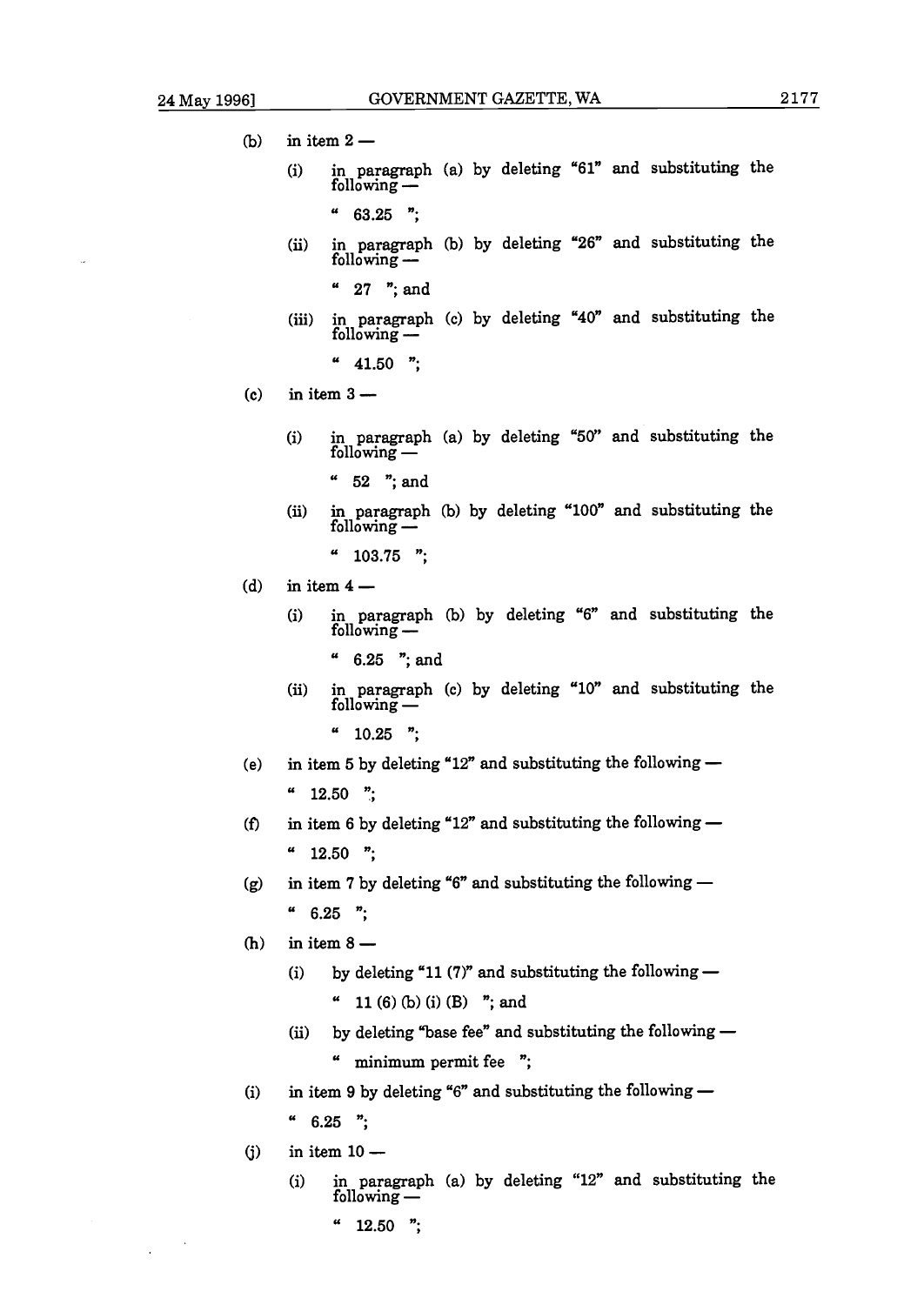(ii) in paragraph (c) by deleting **"75"** and substituting the n paragraph<br>ollowing —

" **77.75** "; and

(iii) by deleting paragraph (d) and substituting the following paragraphs  $-$ 

| (d) | upon application for the issue<br>of plates to replace ordinary<br>plates bearing the same<br>characters; | 26 |
|-----|-----------------------------------------------------------------------------------------------------------|----|
|     |                                                                                                           |    |

- (e) upon application for the issue of plates to replace<br>personalised plates bearing the letter **"P'** previously required by these regulations; **39.50**
- in item 11 by deleting "572" and substituting the following  $\mathbf{r}$ 
	- $"$  593.50  $"$ ;<br>in item 12 —

 $\boldsymbol{\mu}$ 

- $(1)$ 
	- (i) in paragraph (a) by deleting **"5 725"** and substituting the n 12 –<br>in paragraph (<br>collowing —
		-
	- (ii) in paragraph (b) by deleting **"1 145"** and substituting the g 940<br>in paragraph (<br>collowing —
		-
	- <sup>"</sup> 1 188 ";<br>(iii) in paragraph (c) by deleting "572" and substituting the following
		-
	- (iv) in paragraph (d) by deleting **"114"** and substituting the obo.oo<br>in paragraph<br>following —

- **(v)** in paragraph (e) by deleting **"1 145"** and substituting the rio.25<br>in paragraph (<br>following --
	- " **1 188** "; and
- **(vi)** in paragraph **(f)** by deleting **"50"** and substituting the r 100 ; an<br>in paragraph<br>following —
	-
- <sup>4</sup> 52 ";<br>(m) in item 13 by deleting "286" and substituting the following -in item **14** by deleting **"12"** and substituting the following -
- $(n)$ in item **15** (a) by deleting **"130"** and substituting the following -
- $(o)$  $i$  134.75  $i$ ;<br>in item 16 (b) by deleting "12" and substituting the following  $-$
- $(p)$  $\boldsymbol{\mu}$  $12.50$  ";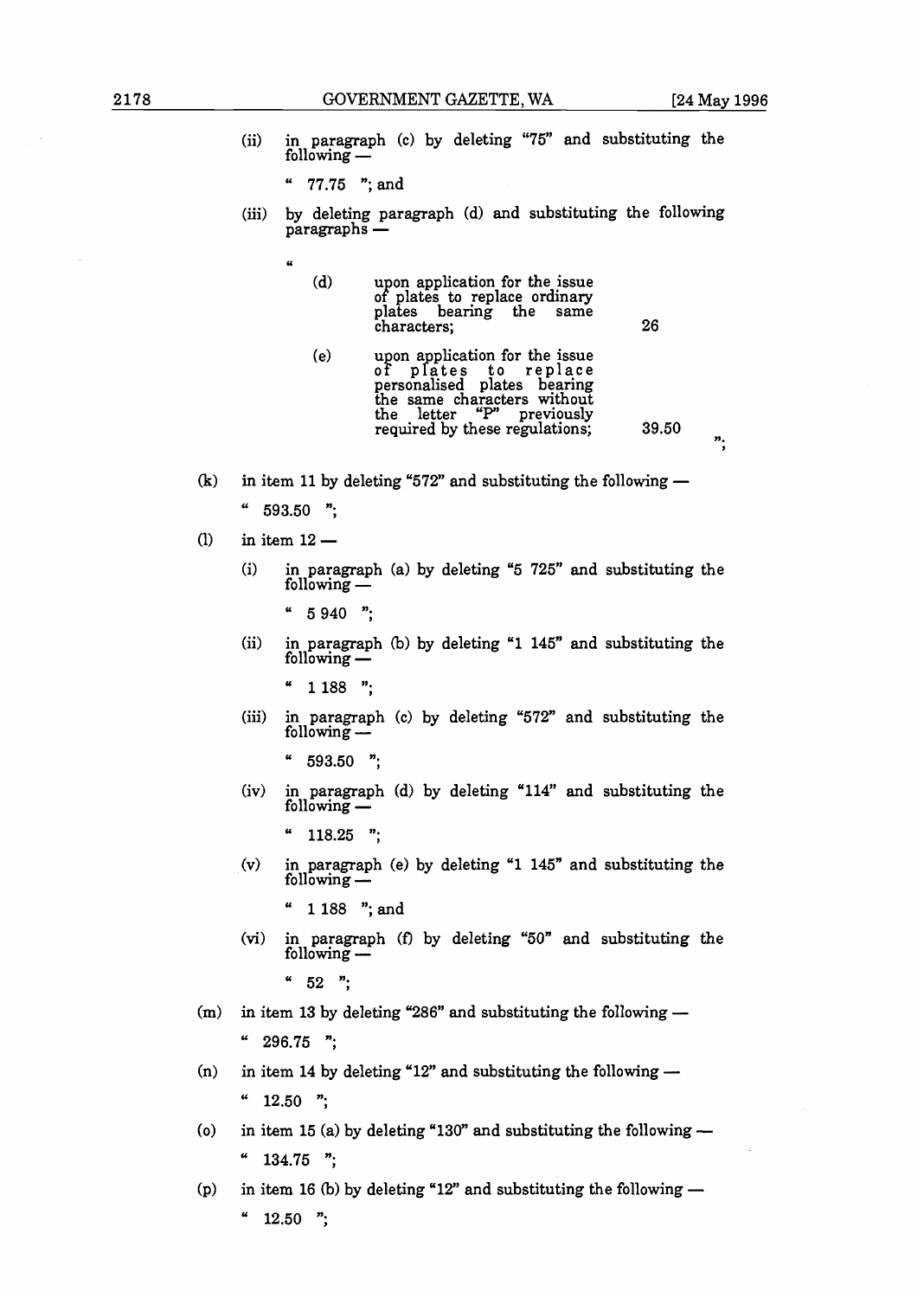.<br>"

 $"12.50"$ ;

- $(r)$  in item 18 (b) by deleting "17" and substituting the following  $" 17.50"$
- (s) in item 19 by deleting "68" and substituting the following  $-$ "  $70.50$  "; and
- (t) in item 20 by deleting "6" and substituting the following  $"$  6.25 ".

#### **Schedule 3 added**

**14.** After Schedule 2 to the principal regulations the following Schedule is sencement<br>14. After<br>added -

#### **SCHEDULE 3**

#### **CLASSES OF LICENCES FOR HEAVY VEHICLES**

[Regulation **9Al** 

#### **Interpretation**

**1.** In this Schedule a converter dolly trailer and a semi-trailer when used together shall be regarded as one trailer.

| Column 1 | Column 2     | Column 3 | Column 4                                  |
|----------|--------------|----------|-------------------------------------------|
| Class    | No. of axles | MRC      | Limitation as to heavy<br>trailers hauled |

**Motor car and omnibus (not articulated)** 

| 1B <sub>2</sub> | 2 | 12 000 kg or under |
|-----------------|---|--------------------|
| 2B <sub>2</sub> | 2 | over 12 000 kg     |
| 2B3             | 3 | any                |

#### **Motor car and omnibus (articulated)**

AB3 3 any

#### **Motor wagon or caravan (motor propelled)**

| 1R <sub>2</sub> | 2         | 12 000 kg or under | nil |
|-----------------|-----------|--------------------|-----|
| 2R2             | 2         | over 12 000 kg     | nil |
| 1R3             | 3         | 16 500 kg or under | nil |
| 2R3             | 3         | over 16 500 kg     | nil |
| 1R4             | 4         | 20 000 kg or under | nil |
| 2R4             | 4         | over 20 000 kg     | nil |
| 1R5             | 5 or more | 20 000 kg or under | nil |
| 2R5             | 5 or more | over 20 000 kg     | nil |
| SR <sub>2</sub> | 2         | any                | 1   |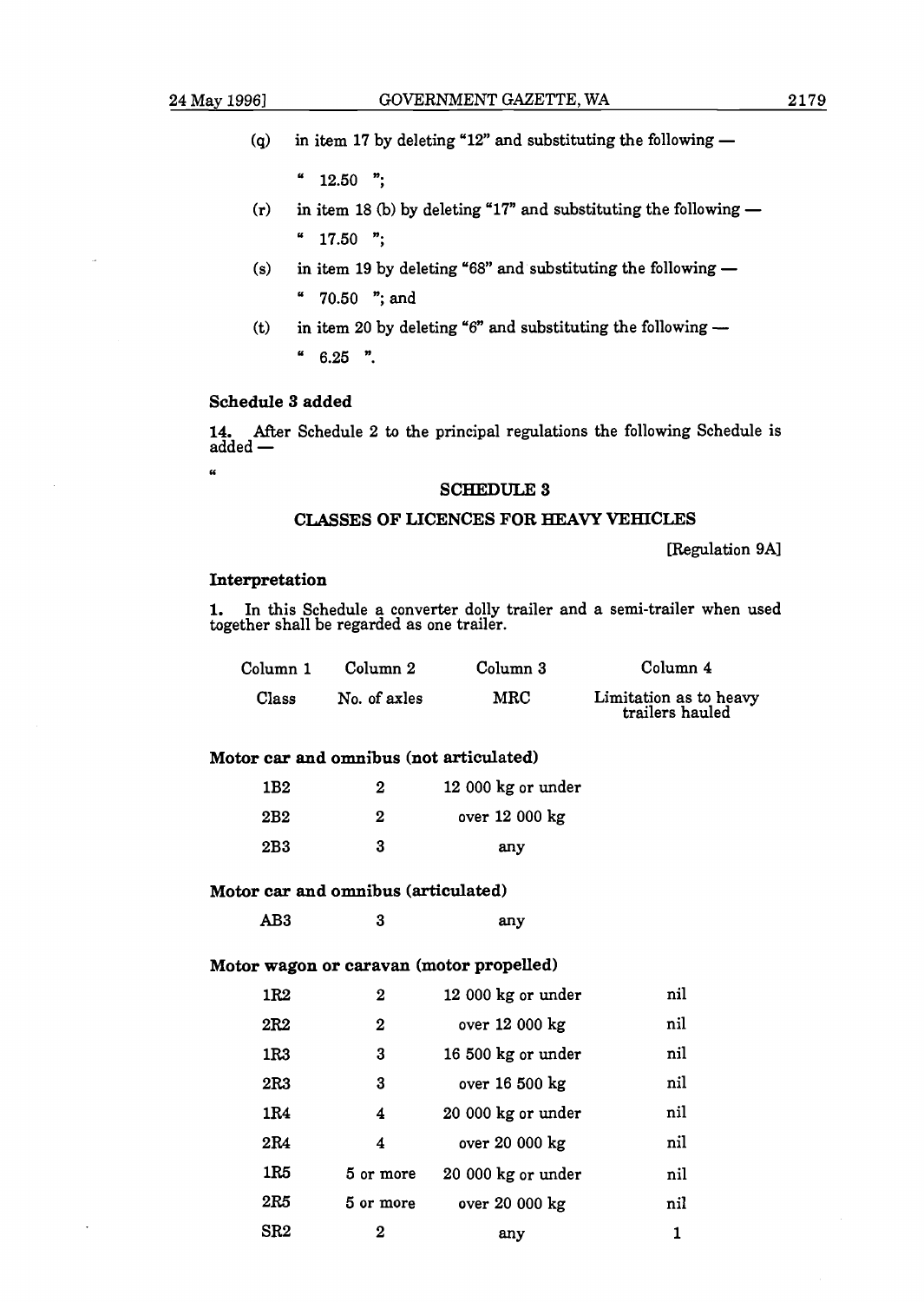$\bar{z}$ 

| Column 1                 | Column 2         | Column <sub>3</sub> | Column 4                                  |
|--------------------------|------------------|---------------------|-------------------------------------------|
| Class                    | No. of axles     | MRC                 | Limitation as to heavy<br>trailers hauled |
| SR3                      | 3                | any                 | 1                                         |
| SR4                      | 4                | any                 | $\mathbf{1}$                              |
| SR <sub>5</sub>          | 5                | any                 | 1                                         |
| MR <sub>2</sub>          | $\boldsymbol{2}$ | any                 | 1                                         |
| MR3                      | 3                | any                 | 1                                         |
| MR4                      | 4                | any                 | $\mathbf{1}$                              |
| MR5                      | 5 or more        | any                 | 1                                         |
| LR <sub>2</sub>          | $\mathbf 2$      | any                 |                                           |
| LR <sub>3</sub>          | 3                | any                 |                                           |
| LR4                      | 4                | any                 |                                           |
| LR5                      | 5 or more        | any                 |                                           |
|                          |                  |                     |                                           |
| aatan (nulma mawan tuna) |                  |                     |                                           |

# **Tractor (prime mover type)**

| SP <sub>2</sub>  | $\bf{2}$  | any | 1 semi-trailer and nil<br>other trailers  |
|------------------|-----------|-----|-------------------------------------------|
| SP3              | 3         | any | 1 semi-trailer and nil<br>other trailers  |
| SP <sub>4</sub>  | 4         | any | 1 semi-trailer and nil<br>other trailers  |
| SP <sub>5</sub>  | 5 or more | any | 1 semi-trailer and nil<br>other trailers  |
| MP2              | $\bf{2}$  | any | 2 semi-trailers and nil<br>other trailers |
| MP3              | 3         | any | 2 semi-trailers and nil<br>other trailers |
| MP4              | 4         | any | 2 semi-trailers and nil<br>other trailers |
| MP5              | 5 or more | any | 2 semi-trailers and nil<br>other trailers |
| 1LP <sub>2</sub> | $\bf{2}$  | any | 1 semi-trailer and<br>1 other trailer     |
| 1LP3             | 3         | any | 1 semi-trailer and<br>1 other trailer     |
| 1LP4             | 4         | any | 1 semi-trailer and<br>1 other trailer     |
| 1LP5             | 5 or more | any | 1 semi-trailer and<br>1 other trailer     |
| 2LP <sub>2</sub> | $\bf{2}$  | any | 1 semi-trailer                            |
| 2LP3             | 3         | any | 1 semi-trailer                            |
| 2LP4             | 4         | any | 1 semi-trailer                            |
| 2LP5             | 5 or more | any | 1 semi-trailer                            |

 $\bar{z}$ 

 $\hat{\boldsymbol{\beta}}$ 

 $\hat{\mathcal{A}}$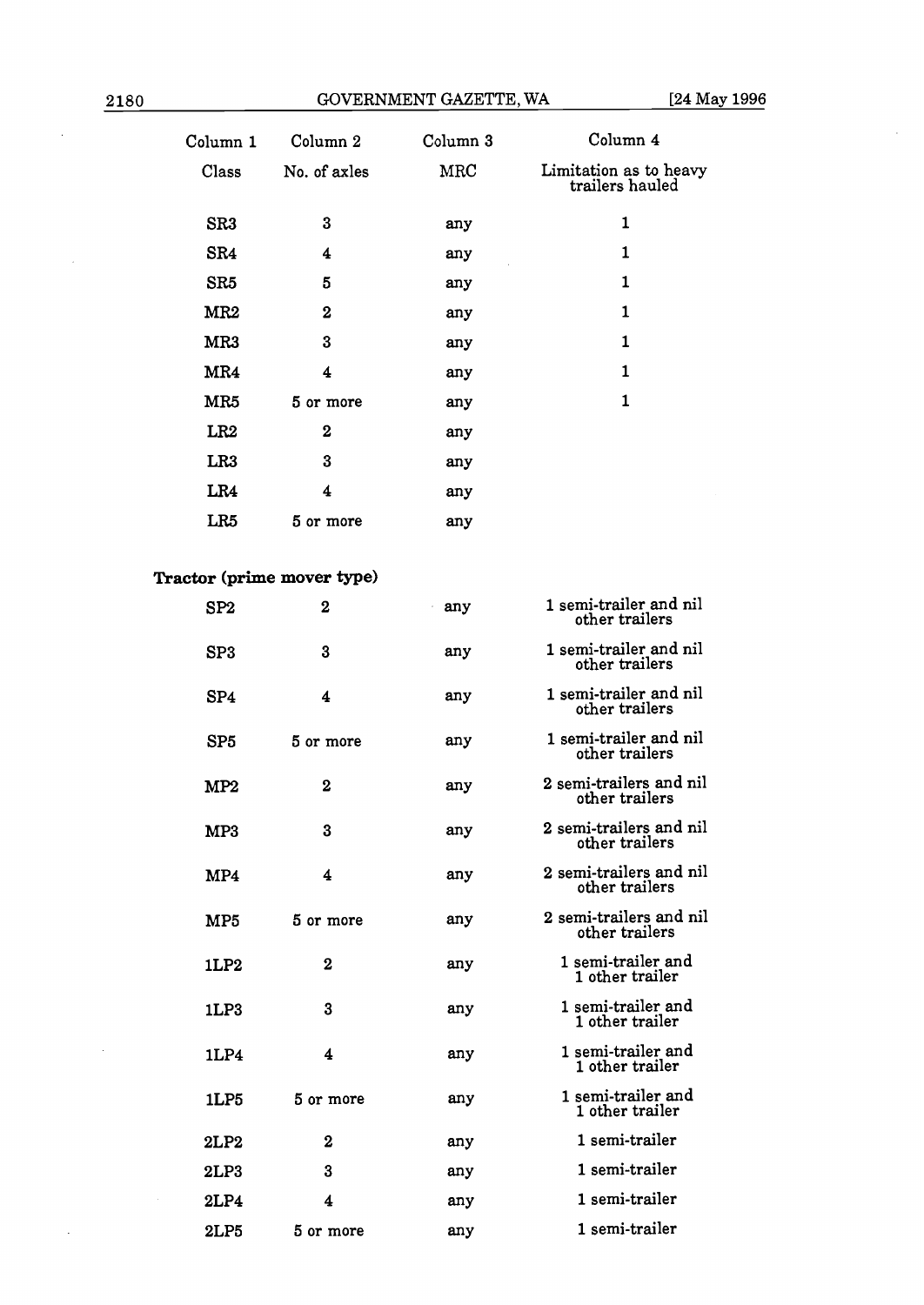| Column 1 | Column 2     | Column 3   | Column <sub>4</sub>                       |
|----------|--------------|------------|-------------------------------------------|
| Class    | No. of axles | $\rm{MRC}$ | Limitation as to heavy<br>trailers hauled |

**Semi-trailer, converter dolly trailer or trailer, other than a plant trailer** 

**HT** any any

#### **Transitional**

- **15.** The principal regulations shall continue to apply in relation to -
	- (a) the grant of a vehicle licence if that licence is granted before 1 July 1996; and
	- **(b)** the renewal of a vehicle licence if, pursuant to section 18 (4) of the Act, that renewal has effect, or is deemed to have effect, on and from a day that precedes 1 July 1996,

as if regulations 4, 5, 8, 9, 10, 11, 12 and 14 of these regulations had not been made.

By His Excellency's Command,

J. PRITCHARD, Clerk of the Council.

#### **TR304**

#### ROAD TRAFFIC ACT 1974

# **ROAD TRAFFIC (FEES FOR VEHICLE LICENCES) REGULATIONS 1996**

Made by His Excellency the Governor in Executive Council.

#### **Citation**

 $\alpha$ 

1. These regulations may be cited as the *Road Traffic (Fees for Vehicle Licences*) Regulations 1996.

#### **Specified day**

2. For the purposes of section 28A of the Act, the specified day in relation to these regulations shall be 1 July 1996.

#### **Part** III **of the Second Schedule repealed and a part substituted**

**3.** Part **III** of the Second Schedule to the *Road Traffic Act 1974*\* is repealed and the following part is substituted -

#### PART III - VEHICLE LICENCE FEES

[Sections 19 (3), 28A]

#### *Division 1* - *General*

**Interpretation**<br> **1.** (1) In this Part -

(1) In this Part  $-$ <br> **"family vehicle"** means a motor car or motor wagon  $-$ 

(a) with an MRC that does not exceed 4 500 kg; and

 $\mathbf{r}$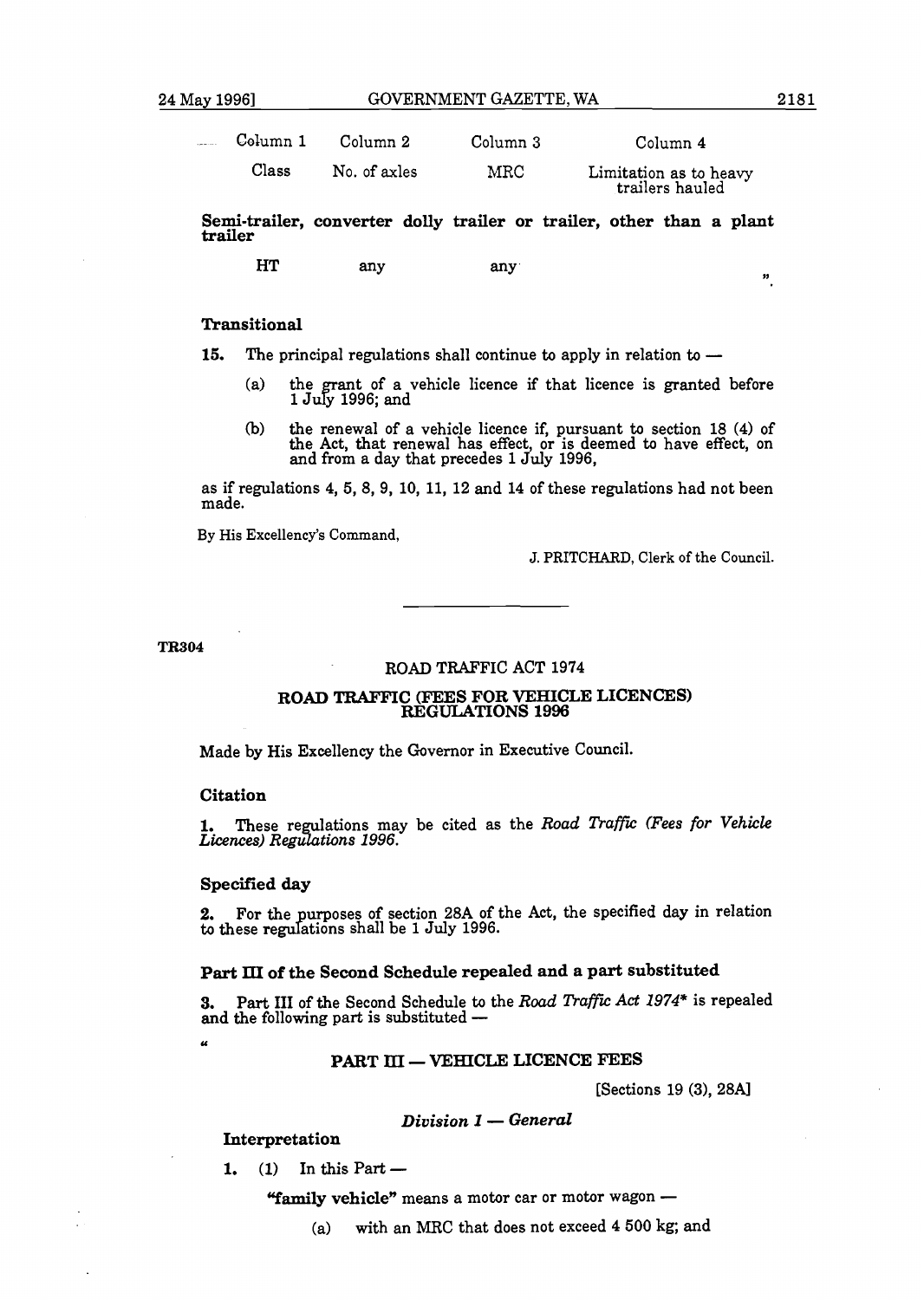- (b) which the Board is satisfied will, during the period for which the licence fee is to be calculated, be used solely for social, domestic or pleasure purposes and not for the carriage of passengers or goods, for hire or reward or in any business, trade or profession;
- **vehicle"** has the same meaning as in the *Road* **TrafFc**  *Regulations* 1975;
- **'MRC"** (which stands for "mass rating for charging") has the same meaning as in the *Road Traffic (Licensing)*<br> *Regulations 1975.*<br>
(2) For the purposes of ascertaining a fee under this Part —
- - (a) the number of power units of a motor vehicle (other than a motor vehicle with a rotary type engine) is the number of horsepower calculated from the R.A.C. formula or such<br>other formula as the Minister may from time to time determine expressed as the whole number so obtained;
	- the R.A.C. formula is the square of the diameter of the (b) cylinders (expressed in millimetres) multiplied by the number of cylinders and divided by 1 613; and the tare weight of a vehicle shall —
	- $(c)$ 
		- (i) in the case of a new or unlicensed vehicle, be based on the manufacturer's specification; and
		- (ii) in the case of a vehicle which has been previously licensed, be as shown on the licence.

# *Division 2 - Licence fees for vehicles other than family vehicles and heavy vehicles*

#### **Calculation of licence fees**

**1.** The licence fee payable for a vehicle other than a family vehicle or accordance with this Division. a heavy vehicle for a period of 12 months shall be calculated in

#### **Motor car**

**2.** (1) For a motor car with an engine other than a rotary type the fee is \$1.61 per power unit plus \$3.08 per 100 kg unit or part thereof of tare weight.

(2). **For-a-motor-car-with a rotary type engine the fee is \$5.83 per-** 100 kg unit or part thereof of tare weight.

# **Motor wagon or caravan (motor propelled)<br>3. For a motor wagon —**

- - (a) with tare weight not exceeding  $1600 \text{ kg}$ , the fee is \$1.93 per power unit plus \$3.72 per 100 kg unit or part thereof of tare weight;
	- (b) with tare weight exceeding 1600 kg but not exceeding  $2\,600$  kg, the fee is \$2.51 per power unit plus  $-$ 
		- (i) \$83.11 for the first 1700 kg or part thereof of tare weight; and
		- (ii) \$4.90 for each additional 100 kg unit or part thereof of tare weight;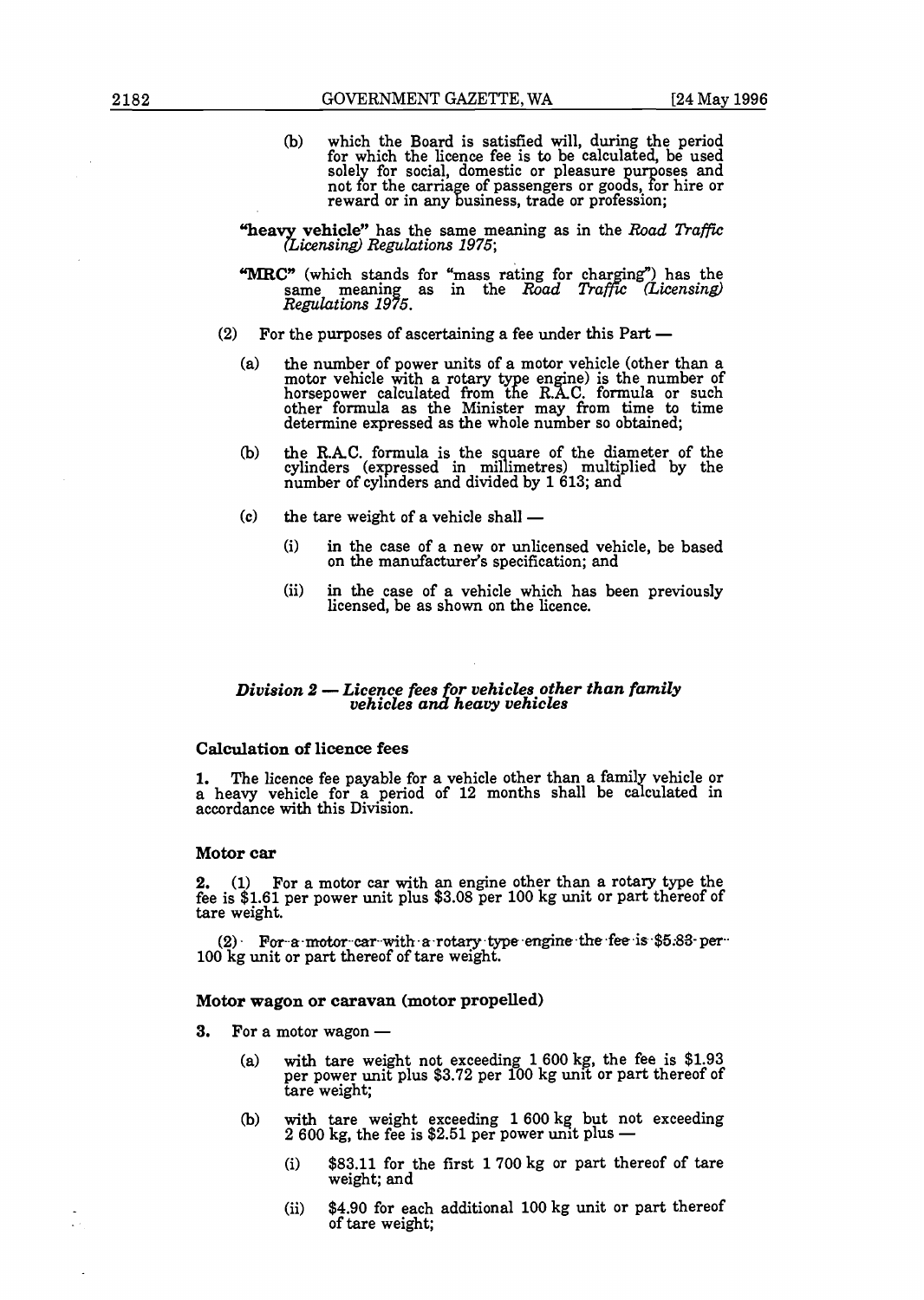- 
- (c) with tare weight exceeding **2 600** kg but not exceeding **3 100** kg, the fee is **\$3.08** per power unit plus
	- (i) **\$162.15** for the first **2 700** kg or part thereof of tare weight; and
	- (ii) **\$6.01** for each additional **100** kg unit or part thereof of tare weight;
- (d) with tare weight exceeding **3 100** kg but not exceeding 4 **500** kg, the fee is **\$3.68** per power unit plus
	- (i) **\$242.59** for the first **3 350** kg or part thereof of tare weight; and
	- (ii) **\$18.10** for each additional **250** kg unit or part thereof of tare weight.

#### **Tow truck**

- 4. For a tow truck -
	- with tare weight not exceeding 1 600 kg, the fee is \$1.93 per power unit plus \$3.72 per 100 kg unit or part thereof of<br>tare weight;  $(a)$
	- with tare weight exceeding **1 600** kg but not exceeding 2 **600** kg, the fee is **\$2.51** per power unit plus  $(b)$ 
		- (i) **\$83.11** for the first **1 700** kg or part thereof of tare weight; and
		- (ii) **\$4.90** for each additional **100** kg unit or part thereof of tare weight;
	- $(c)$ with tare weight exceeding 2 600 kg but not exceeding 3 100 kg, the fee is \$3.08 per power unit plus -
		- (i) **\$162.15** for the first 2 **700** kg or part thereof of tare weight; and
		- (ii) **\$6.01** for each additional **100** kg unit or part thereof of tare weight;
	- with tare weight exceeding **3 100** kg but not exceeding **5 100** kg, the fee is **\$3.68** per power unlt plus  $(d)$ 
		- (i) **\$242.59** for the first **3 350** kg or part thereof of tare weight; and
		- (ii) **\$18.10** for each additional **250** kg unit or part thereof of tare weight;
	- with tare weight exceeding **5 100** kg but not exceeding  $(e)$ **5 865** kg, the fee is **\$4.07** per power unit added to the amount corresponding to the range of tare weights in the Table to this paragraph;

#### Table

# Tare Weight **Amount** Exceeding Not Exceeding

| kg             | kg            | S                |
|----------------|---------------|------------------|
| 5 100<br>5 350 | 5 350<br>5600 | 426.55<br>446.48 |
| 5600           | 5865          | 446.41           |

- power<br>with tare weight exc<br>power unit plus - $(f)$ with tare weight exceeding 5 **865** kg, the fee is **\$7.18** per
	- (i) **\$859.08** for the first **6 100** kg or part thereof of tare weight; and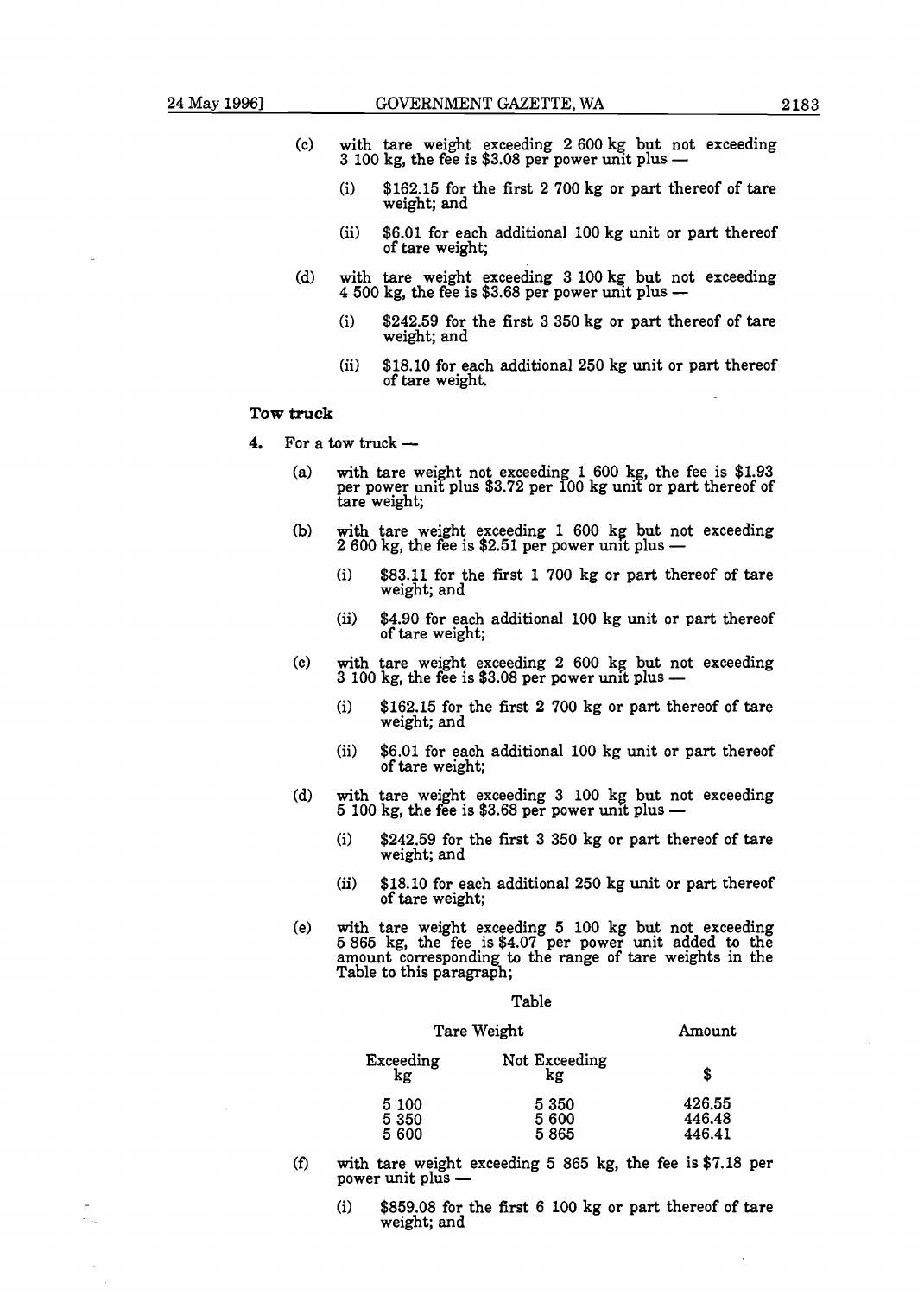(ii) **\$35.22** for each additional **250** kg unit or part thereof of tare weight.

#### **Tractor (prime mover type)**

- **5.** For a tractor (prime mover type)
	- (a) with tare weight not exceeding **1 600** kg, the fee is **\$1.93**  per power unit plus **\$3.72** per **100** kg unit or part thereof of tare weight;
	- (b) with tare weight exceeding **1 600** kg but not exceeding **2 600** kg, the fee is **\$2.51** per power unit plus
		- (i) **\$83.11** for the first **1700** kg or part thereof of tare weight; and
		- (ii) **\$4.90** for each additional **100** kg unit or part thereof of tare weight;
	- (C) with tare weight exceeding **2 600** kg but not exceeding **3 060** kg, the fee is **\$3.08** per power unit plus
		- (i) **\$162.15** for the first **2 700** kg or part thereof of tare weight; and
		- (ii) **\$6.01** for each additional **100** kg unit or part thereof of tare weight;
	- (d) with tare weight exceeding **3 060** kg but not exceeding **4 500** kg, the fee is **\$6.48** per power unit plus
		- (i) **\$426.10** for the first **3 350** kg or part thereof of tare weight; and
		- (ii) **\$31.80** for each additional **250** kg unit or part thereof of tare weight.

#### **Omnibus**

- **0mnibus**<br>**6.** For an omnibus the fee is \$2.21 per power unit plus
	- **(a)** if the tare weight does not exceed **762** kg **\$17.92;** or (a) if the tare weight does not exceed  $762 \text{ kg} \rightarrow 17.92$ ; or<br>(b) if the tare weight exceeds  $762 \text{ kg} \rightarrow$
	- - (i) **\$40.28** for the first **1 016** kg or part thereof of tare weight; and
		- (ii) **\$11.21** for each additional **254** kg unit or part thereof of tare weight.

#### **Motor cycle**

7. **(1)** For a motor cycle with engine capacity not exceeding **250** cubic centimetres the fee is **\$13.44.** 

**(2)** For a motor cycle with engine capacity exceeding **250** cubic centimetres the fee is **\$17.51.** 

#### **Motor carrier**

**8.** For a motor carrier the fee is the amount corresponding to the range of tare weights in the Table to this item.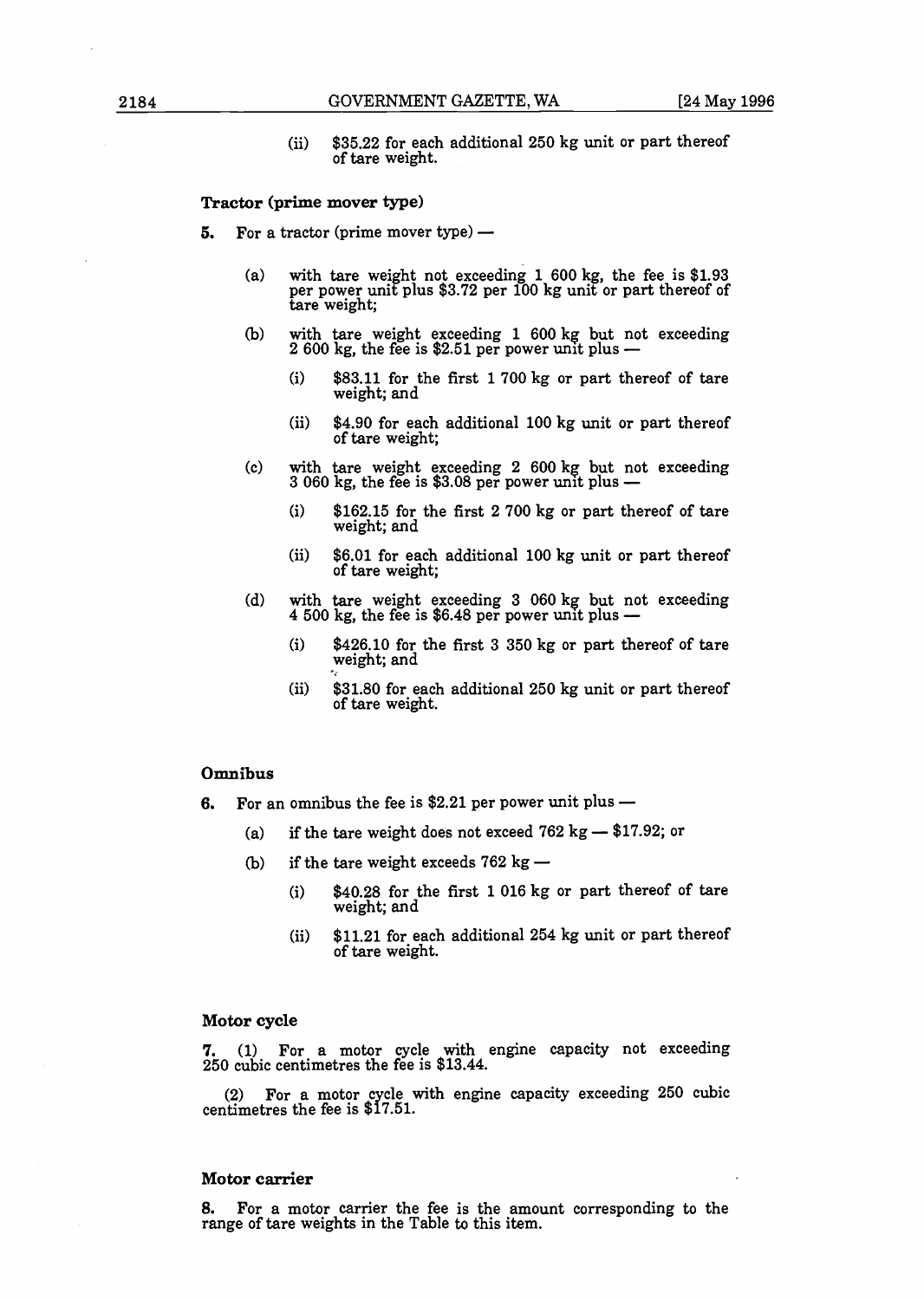|--|--|

| Tare Weight                  |                     | Amount                  |
|------------------------------|---------------------|-------------------------|
| Exceeding<br>kg              | Not Exceeding<br>kg | \$                      |
| $\blacksquare$<br>508<br>762 | 508<br>762          | 23.31<br>34.97<br>46.64 |

#### **Caravan (trailer type)**

**9.** For a caravan (trailer type) —

- (a) with tare weight not exceeding  $2\,540$  kg, the fee is  $-$ 
	- (i) **\$9.69** for the first **508** kg or part thereof of tare weight; and
	- (ii) **\$3.91** for each additional **254** kg unit or part thereof of tare weight;
- **(b)** with tare weight exceeding **2 540** kg, the fee is
	- (i) **\$45.78** for the first **2 794** kg or part thereof of tare weight; and
	- (ii) **\$4.86** for each additional **254** kg unit or part thereof of tare welght.

#### **plant trailer**

**10.** For a plant trailer the fee is the amount corresponding to the range of tare weights in the Table to this item.

Table

| Tare Weight            |                                                                | Amount                 |  |
|------------------------|----------------------------------------------------------------|------------------------|--|
| $\frac{Exceeding}{kg}$ | Tare Weight<br>Not Exceeding<br>kg                             | \$                     |  |
| 1 0 1 6<br>3 0 4 8     | 1016<br>3 0 4 8<br>5 0 8 0                                     | 9.69<br>29.10<br>58.20 |  |
|                        | Exceeding 5 080 kg —<br>for the first 6 486 kg or part thereof | \$69.77                |  |

and for each additional **1 016** kg or part thereof . . . . . . . . . . **\$11.57** 

#### **Semi-trailer, converter dolly trailer or trailer**

**11.** For a semi-trailer, converter dolly trailer or trailer, other than a plant trailer the fee is the amount corresponding to the range of tare weights in the Table to this item.

#### Table

|                                         | Tare Weight                        | Amount                          |
|-----------------------------------------|------------------------------------|---------------------------------|
| Exceeding<br>kg                         | Tare Weight<br>Not Exceeding<br>kg | \$                              |
| $\blacksquare$<br>508<br>762<br>1 0 1 6 | 508<br>762<br>1 016<br>1 270       | 9.69<br>17.51<br>27.23<br>52.41 |

#### Table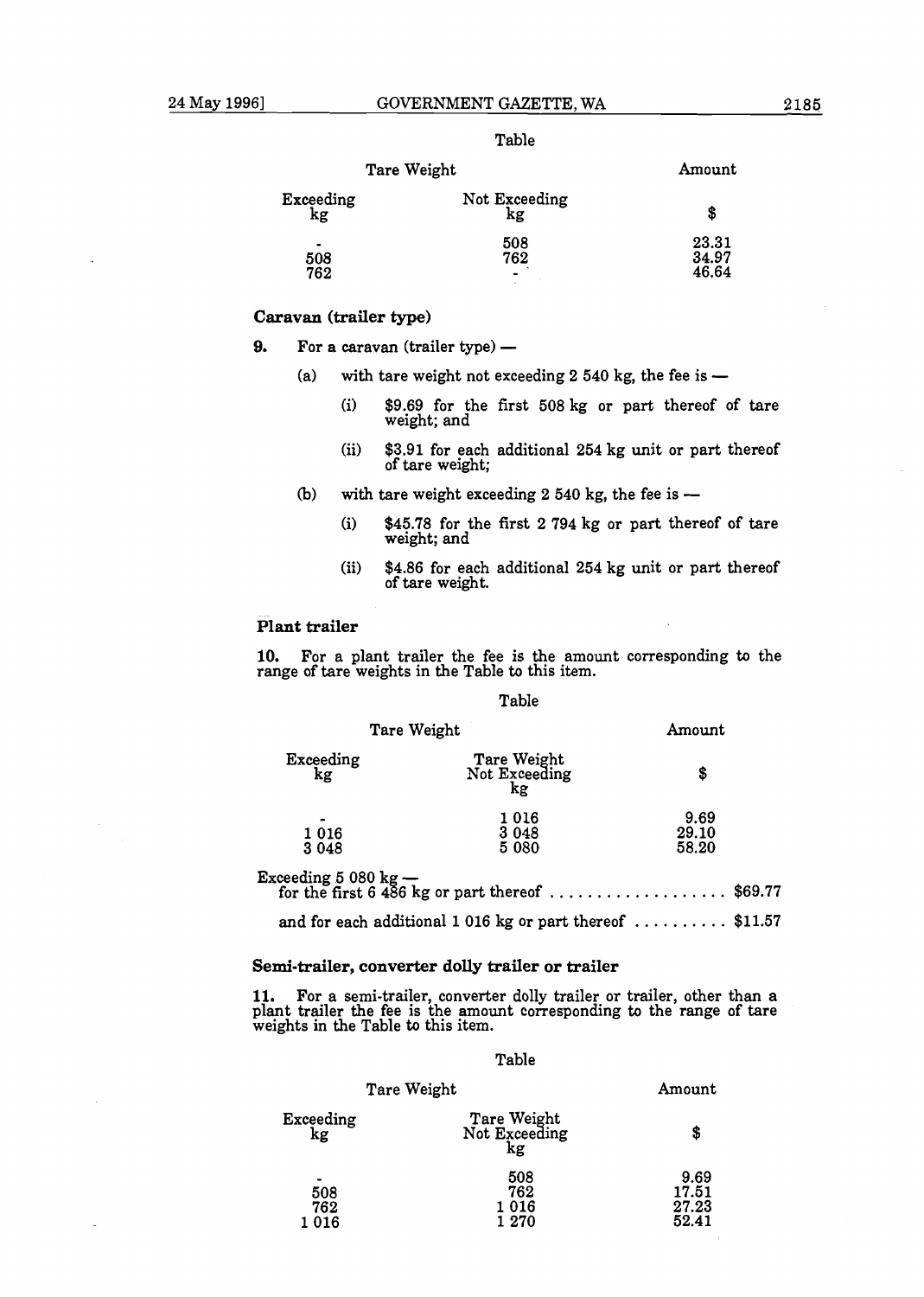|                 | Tare Weight                                                                                                                    | Amount |
|-----------------|--------------------------------------------------------------------------------------------------------------------------------|--------|
| Exceeding<br>kg | Tare Weight<br>Not Exceeding<br>kg                                                                                             | \$     |
| 1270            | 1524                                                                                                                           | 106.68 |
| 1524            | 1 778                                                                                                                          | 120.28 |
| 1778            | 2 0 4 0                                                                                                                        | 141.54 |
| 2 0 4 0         | 2 2 8 6                                                                                                                        | 287.55 |
|                 | Exceeding 2 286 kg but not exceeding 4 500 kg —<br>for the first 2 540 kg or part thereof $\dots\dots\dots\dots\dots$ \$325.06 |        |
|                 | and for each additional 254 kg or part thereof  \$37.51                                                                        |        |

#### **Tractor**

**12.** For a tractor (other than prime mover type) —

- (a) with tare weight not exceeding  $2794$  kg, the fee is -
	- (i) \$46.65 for the first 762 kg or part thereof of tare weight; and
	- (ii) \$13.61 for each additional 254 kg unit or part thereof of tare weight;
- (b) with tare weight exceeding  $2$  794 kg, the fee is  $-$ 
	- (i) \$170.97 for the first 3 048 kg or part thereof of tare weight; and
	- (ii)  $$15.46$  for each additional 254 kg unit or part thereof of tare welght.

#### **Tractor plant, fork lift truck or tow motor**

**13.** For a tractor plant, fork lift truck or tow motor the fee is \$3.59 per 254 kg unit or part thereof of tare weight.

#### **Mobile crane**

- 14. For a mobile crane -
	- (a) where the owner lodges a statutory declaration that the crane will not be used or let for hire and will not be used on behalf of any person other than the owner the fee is \$3.59 per 254 kg unit or part thereof of tare weight;
	- (b) where a crane is used or let for hire or is used to perform work on behalf of any person other than the owner the fee is \$7.18 per 254 kg unit or part thereof of tare weight.

#### *Division 3* - *Licence fees for family vehicles*

#### **Calculation of licence fees**

**1.** (1) Subject to subitem (2), the licence fee for a family vehicle for a period of 12 months is calculated in accordance with items 2 and 3 of this Division.

(2) The fee calculated in accordance with items 2 or 3 of this Division is to be reduced -

(a) except where paragraph (b) or (c) applies, by an amount of \$20;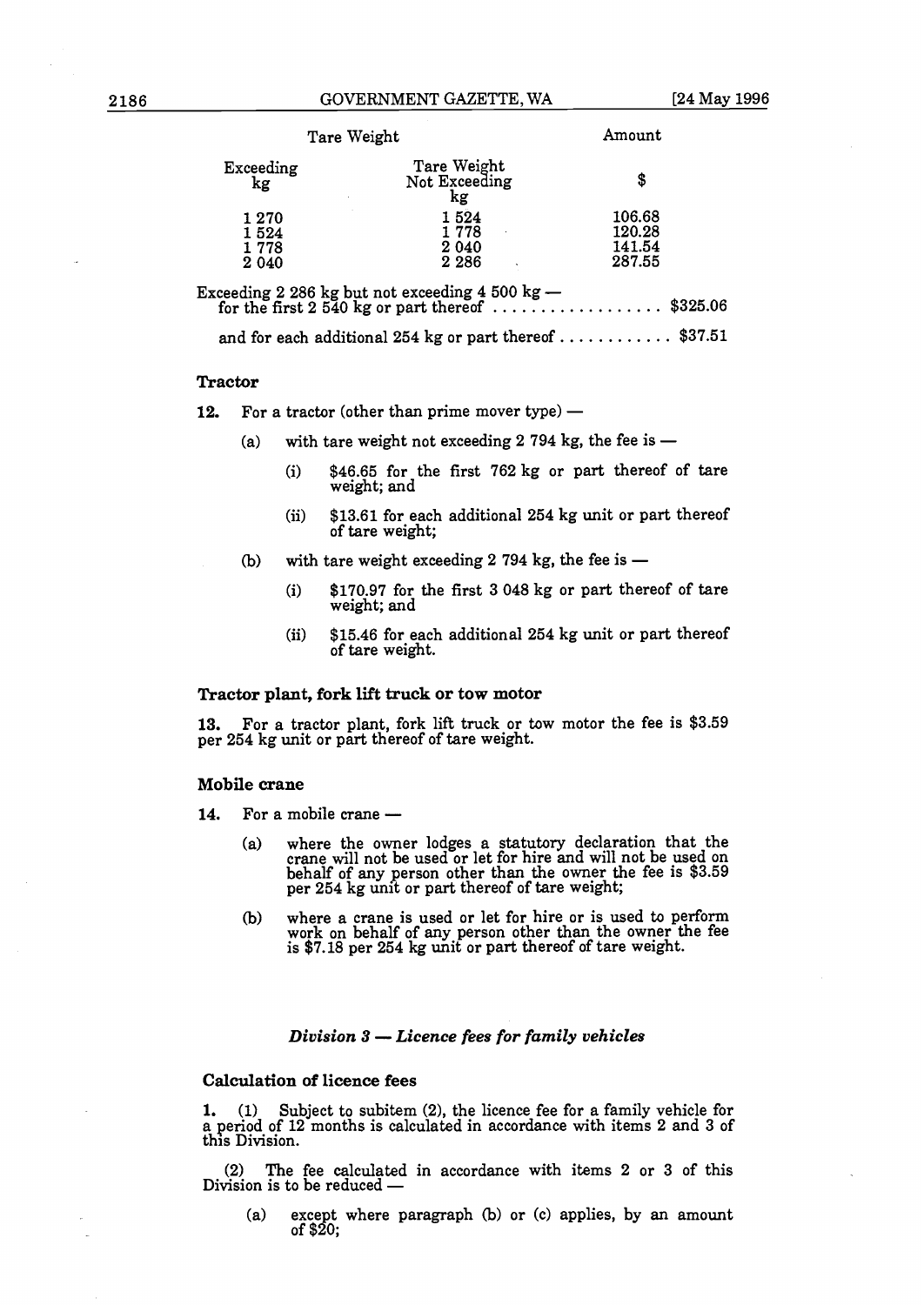(b) if the vehicle attracts a concession under either regulation **21P** or **21N** of the *Road Traffu: (Licensing) Regulations* 1975, but not each of those regulations, by an amount that is twice the amount specified in paragraph (a);

or

(c) if the vehicle attracts concessions under each of regulations **21P** and **21N** of the *Road Traffu: (Licensing) Regulations* 1975, an amount that is **4** times the amount specified in paragraph (a), except that the licence fee shall not be reduced to less than **\$1.** 

#### **Motor car**

**2. (1)** For a motor car with an engine other than a rotary type the fee is **\$1.49** per power unit plus **\$2.87** per **100** kg unit or part thereof of tare weight.

**(2)** For a motor car with a rotary engine the fee is **\$5.43** per **100** kg unit or part thereof of tare weight.

#### **Motor wagon**

**3.** For a motor wagon —

- (a) with a tare weight not exceeding **1 600** kg, the fee is **\$1.79**  per power unit plus **\$3.47** per **100** kg unit or part thereof of tare weight;
- (b) with a tare weight exceeding **1600** kg but not exceeding **2 600** kg, the fee is **\$2.34** per power unit plus
	- (i) **\$77.46** for the first **1700** kg or part thereof of tare weight; and
	- (ii) **\$4.57** for each additional **.l00** kg unit or part thereof of tare weight;
- **(c)** with a tare weight exceeding **2 600** kg but not exceeding **3 100** kg, the fee is **\$2.87** per power unit plus -
	- (i) **\$151.13** for the first **2 700** kg or part thereof of tare weight; and
	- (ii) **\$5.60** for each additional **100** kg unit or part thereof of tare weight.

#### *Division 4* - *Licence fees for heavy vehicles*

#### **Interpretation**

1.  $(1)$  In this Division  $-$ 

**"axle"** means the axis of rotation of a row of tyres;

- **'licence class"** followed by a designation means the licence class so designated under regulation 9A of the *Road Traffic* <sup>2</sup>(*Licensing*) *Regulations 1975*;<br>
(2) For the purposes of this Division --
- - (a) **2** axles not more than one metre apart shall be regarded as one axle;
	- (b) **3** axles, where the outside axles are not more than **2** metres apart, shall be regarded as **2** axles; and
	- (C) 4 axles, where the dutside axles are not more than **3.2**  metres apart, shall be regarded as **3** axles.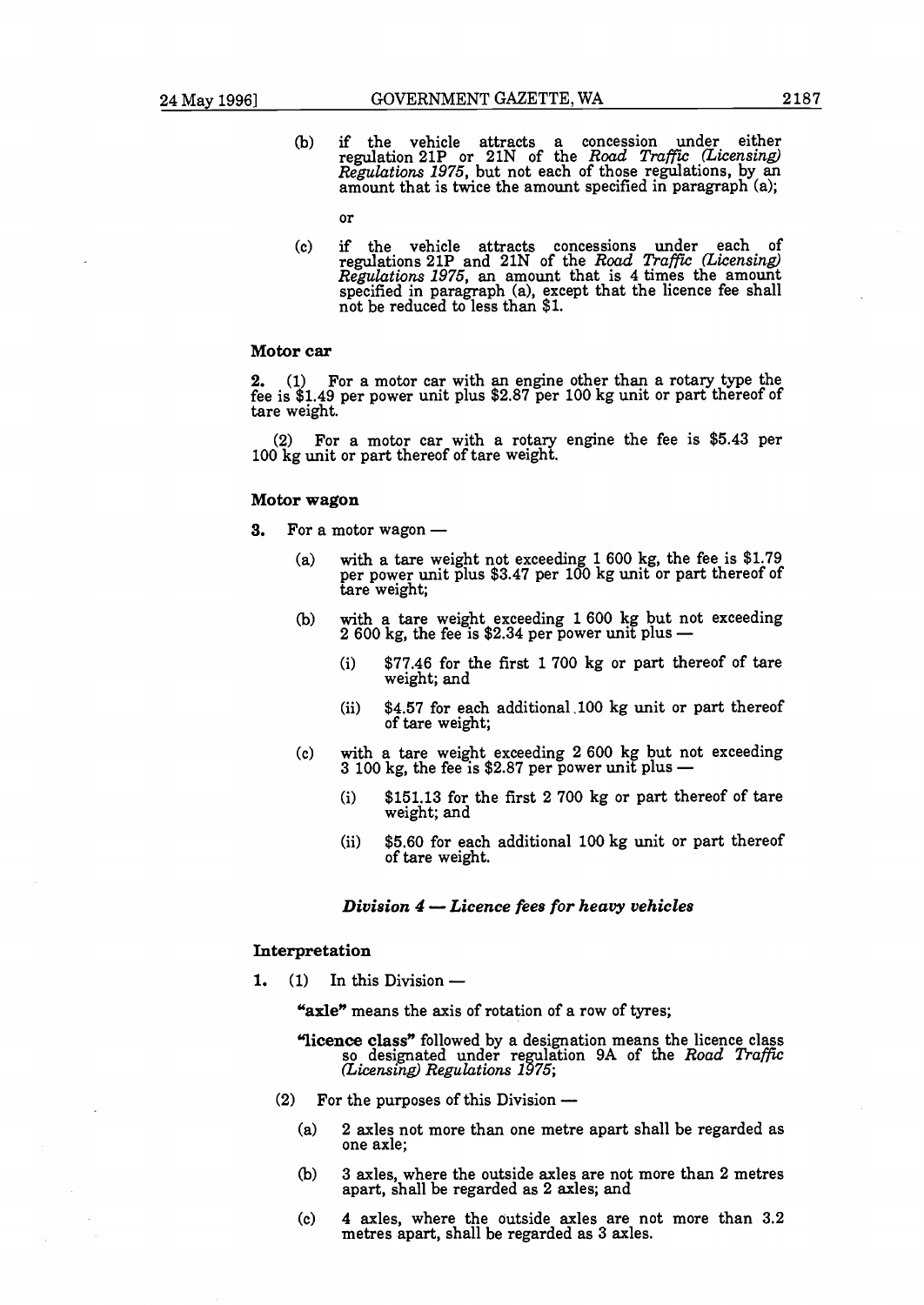## **Calculation of licence fees**

2. The licence fee payable for a heavy vehicle for a period of **12** months shall be calculated in accordance with this Division.

#### **Motor car and omnibus**

**3.** For **a** motor **car** or omnibus the fee is **.an** amount corresponding to the licence class in the Table to this subitem.

#### Table

| Licence Class            | Fee                        |
|--------------------------|----------------------------|
|                          | \$                         |
| 1B2<br>2B2<br>2B3<br>AB3 | 300<br>500<br>1 250<br>500 |

#### **Motor wagon or caravan (motor propelled)**

4. For a motor wagon the fee is an amount corresponding to the licence class in the  $\operatorname{\mathsf{Table}}$  to this subitem.

#### Table

| Licence Class                                                                                                                                                                                | Fee                                                                                                                                                                |
|----------------------------------------------------------------------------------------------------------------------------------------------------------------------------------------------|--------------------------------------------------------------------------------------------------------------------------------------------------------------------|
|                                                                                                                                                                                              | \$                                                                                                                                                                 |
| 1R <sub>2</sub><br>2R2<br>1R3<br>2R3<br>1R4<br>2R4<br>1R5<br>2R5<br>SR <sub>2</sub><br>SR3<br>SR4<br>SR5<br>MR2<br>MR3<br>$_{\rm MR4}$<br><b>MR5</b><br>LR2<br>LR3<br>LR4<br>LR <sub>5</sub> | 300<br>500<br>600<br>800<br>900<br>2 000<br>2 000<br>2 000<br>600<br>2 100<br>2 100<br>2 100<br>4 000<br>4 000<br>4 250<br>4 250<br>5250<br>5250<br>5 250<br>5 250 |

#### **Tractor (prime mover type)**

**5.** For a tractor (prime mover type) the fee is an amount corresponding to the licence class in the Table to this subitem.

#### Table

| Licence Class                                             | Fee                                                      |
|-----------------------------------------------------------|----------------------------------------------------------|
|                                                           | \$                                                       |
| SP2<br>SP <sub>3</sub><br>SP4<br>SP5<br>MP2<br>MP3<br>MP4 | 800<br>3 250<br>4 250<br>4 250<br>3 250<br>4 250<br>4500 |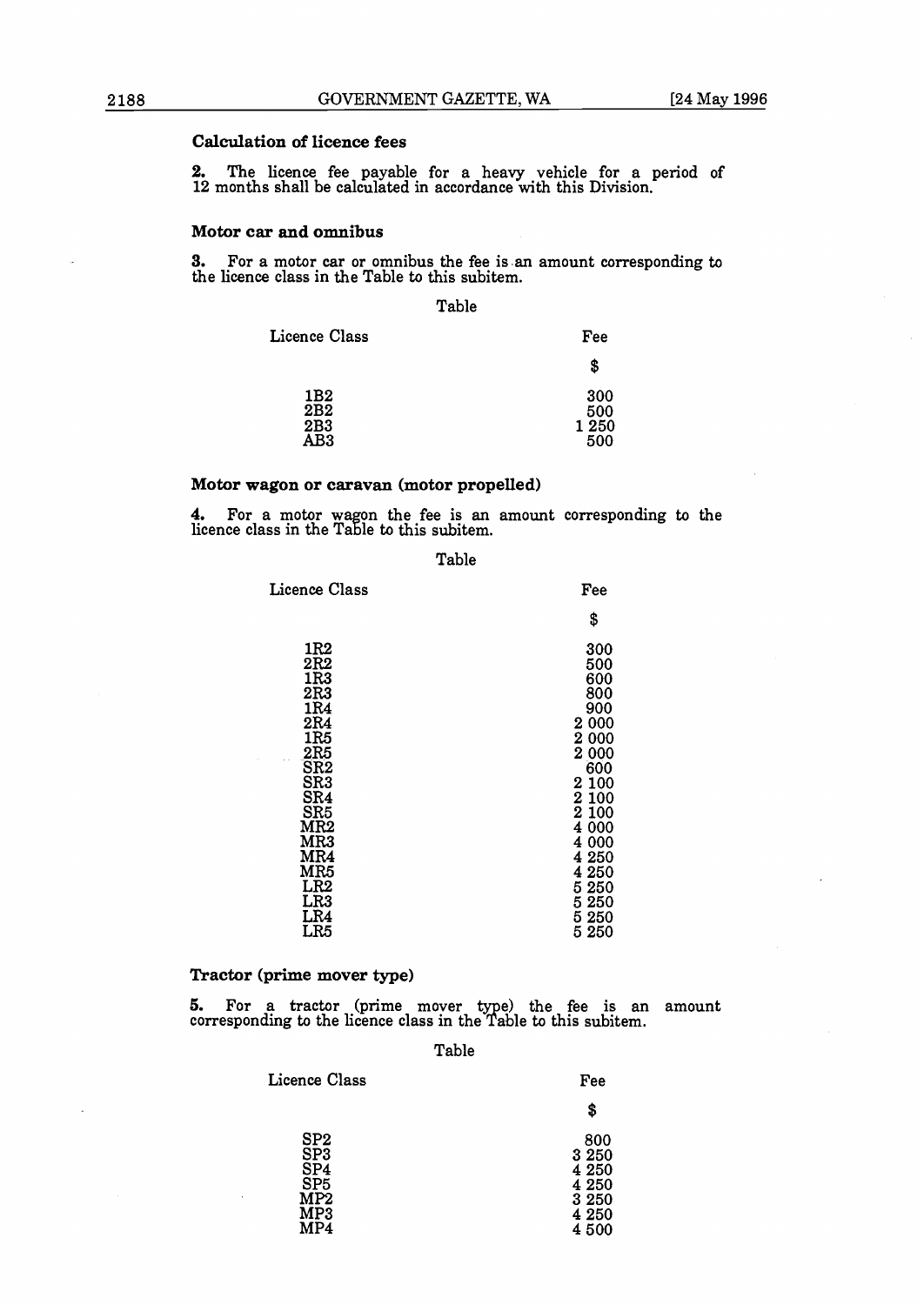| Licence Class                                                       | Fee                                                                           |
|---------------------------------------------------------------------|-------------------------------------------------------------------------------|
|                                                                     | \$                                                                            |
| MP5<br>1LP2<br>1LP3<br>1LP4<br>1LP5<br>2LP2<br>2LP3<br>2LP4<br>2LP5 | 4 500<br>4 750<br>4 750<br>4 750<br>4 750<br>5 250<br>5 250<br>5 500<br>5 500 |

#### Semi-trailer, converter dolly trailer or trailer

**6.** For a semi-trailer, converter dolly trailer or trailer, other than a plant trailer (licence class HT) the fee is \$250 for every axle fitted. **9,** 

[\* *Reprinted as at* **l** *June* **1995.**  *For subsequent amendments see* **1995** *Index to Legislation of Western Australia, Table* **l,** *pp.* **191-3.1** 

By His Excellency's Command,

J. PRITCHARD, Clerk of the Council.

**TR305** 

#### ROAD TRAFFIC **ACT** 1974

#### ROAD TRAFFIC **(VEHICLE** STANDARDS) **AMENDMENT REGULATIONS 1996**

Made by His Excellency the Governor in Executive Council.

Citation

**1.** These regulations may be cited as the *Road Traffic (Vehicle Standards)* Amendment Regulations **1996**.

#### Regulation **124** amended

**2.** Regulation 124 (2a) of the *Road Traffic (Vehicle Standards)* Regulations **1977\*** is amended by deleting "\$25.00" and substituting the following —

 $$26.00$  ".

[\* *Reprinted as at* **18** *August* **1982.**  *For amendments to* **15** *May* **1996** *see* **1995** *Index to Legislation of Western AustmZia, Table 4, pp. 243-5.1* 

By His Excellency's Command,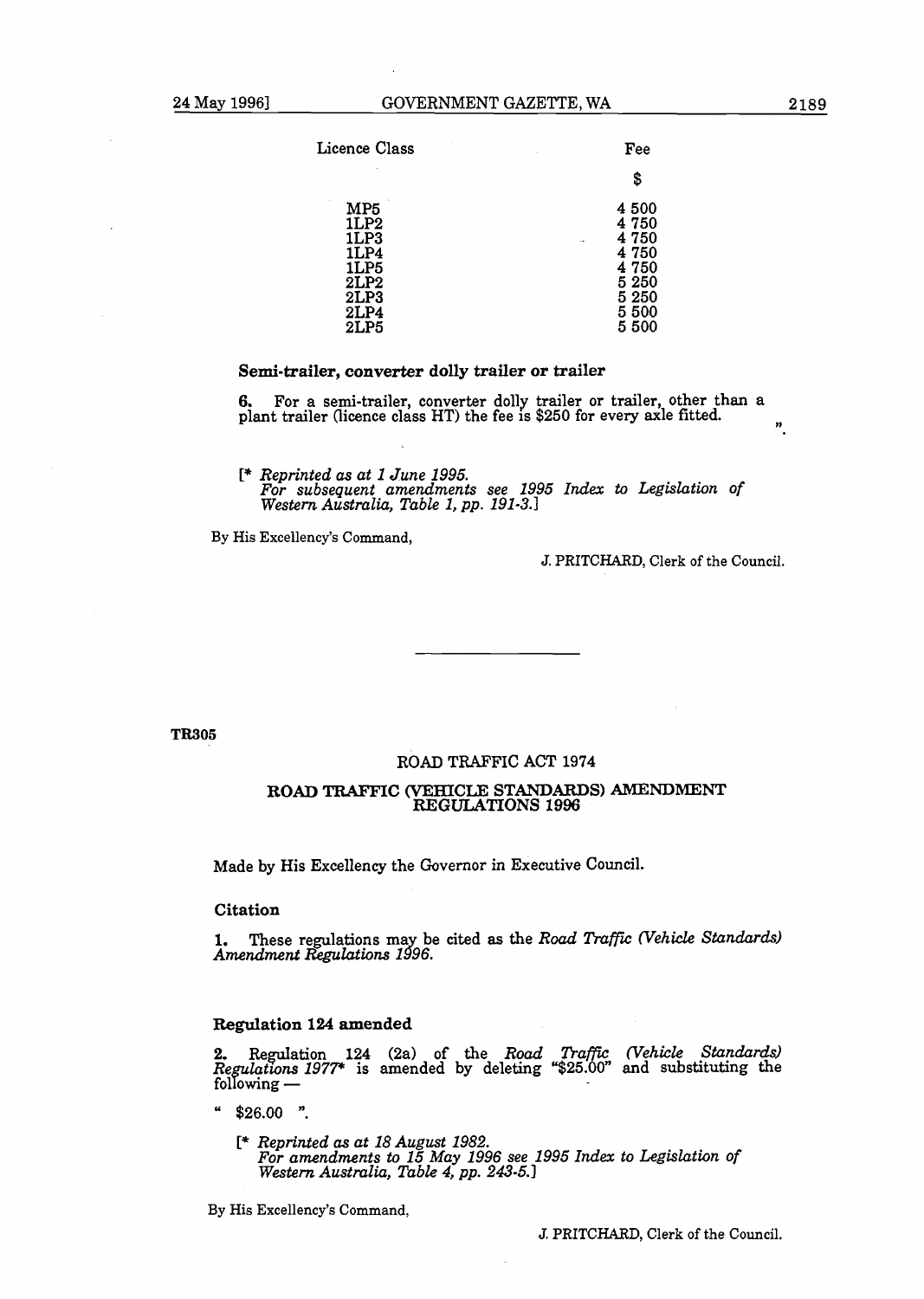# **TENDERS**

#### **ZT201**

#### MAIN ROADS WESTERN AUSTRALIA *Tenders*

Tenders are invited for the following projects.

Tender documents are available from the Contracts Officer, Supply Services Branch, Ground Floor, Waterloo Crescent, East Perth.

| Tender No. | Description                                                            | Closing Date       |
|------------|------------------------------------------------------------------------|--------------------|
|            |                                                                        | 1996               |
| 709/95     | Supply and erect stock fencing, Great Eastern Highway, Kellerberrin to | 7 June             |
| 725/95     | Supply and delivery of one (1) Tilt Tray Truck with Hydraulic Crane    | $5\,\mathrm{June}$ |
| 490/95     | Road reconstruction and widening, Great Northern Highway, Karalundi    | 21 June            |
| 727/95     | Spraying of herbicide along the road shoulders and drains in the       | $31$ May           |
| 95D47      | Purchase and removal of Reprographic equipment                         | $31$ May           |

#### **ZT202**

*Acceptance of Tenders* 

| Contract<br>No. | Description                                                                                                                                                                                                                                                                                                  | Successful Tenderer                                                                                                                 | Amount                                                                                                                                        |
|-----------------|--------------------------------------------------------------------------------------------------------------------------------------------------------------------------------------------------------------------------------------------------------------------------------------------------------------|-------------------------------------------------------------------------------------------------------------------------------------|-----------------------------------------------------------------------------------------------------------------------------------------------|
| 298/95          | Bridge works, reconstruction, construction,<br>overlay, and widening various roads, Ord<br>Farm project, Kimberley Region.                                                                                                                                                                                   | All tenders rejected                                                                                                                | \$                                                                                                                                            |
| 663/95          | Provision of surveying services for setout<br>and audit of road construction in the<br>Pilbara Region.                                                                                                                                                                                                       | Spectrum Surveys                                                                                                                    | \$93 500.00                                                                                                                                   |
| 279/95          | Construction of steel footpath on Bridge 1033<br>over Beebingarra Creek on Great Northern<br>Highway, Pilbara Region.                                                                                                                                                                                        | SEG Constructions                                                                                                                   | \$145 662.00                                                                                                                                  |
| 567/95          | Cement Stabilisation of Base Course on<br>Marandoo-Great Northern Highway, Mt<br>Windell—Great Northern Highway Section,<br>Pilbara Region.                                                                                                                                                                  | Pavement Technology Ltd                                                                                                             | \$172 356.00                                                                                                                                  |
| 572/95          | Maintenance Grading on the Nanutarra-<br>Muniina Road and Paraburdoo-Tom Price<br>Road, Pilbara Region.                                                                                                                                                                                                      | Cox Earthmoving                                                                                                                     | \$238 535.00                                                                                                                                  |
| 98/95           | Provision of property management services<br>for commercial and vacant land owned by<br>Main Roads.                                                                                                                                                                                                          | DTZ Debenham International                                                                                                          | \$87 975.00                                                                                                                                   |
| 95D42           | Disposal of surplus goods & equipment<br>ex-Carlisle Yard.<br>Lot $No. 1$<br>$_{\rm Lot}$ No. $2$<br>$\rm Lot$ No. $3$<br>Lot No. $4$<br>$_{\rm Lot}$ No. $5$<br>$_{\rm Lot}$ No. 6<br>$_{\rm Lot}$ No. 7<br>$_{\rm Lot}$ No. $8$<br>Lot No. $9$<br>Lot No. $10$<br>$\rm Lot$ No. $11$<br>$\rm Lot$ No. $12$ | Modern Hiring<br>Toscana WA<br>Toscana WA<br>Toscana WA<br>J. Bradley<br>Toscana WA<br>Simsmetal Ltd<br>Toscana WA<br>K. Richardson | \$455.00<br>\$20.00<br>\$615.00<br>\$365.00<br>\$325.00<br>\$167.00<br>\$350.00<br>\$1 500.00<br>\$401.00<br>\$180.00<br>\$276.00<br>\$432.00 |

D. R. WARNER, Director Corporate Services.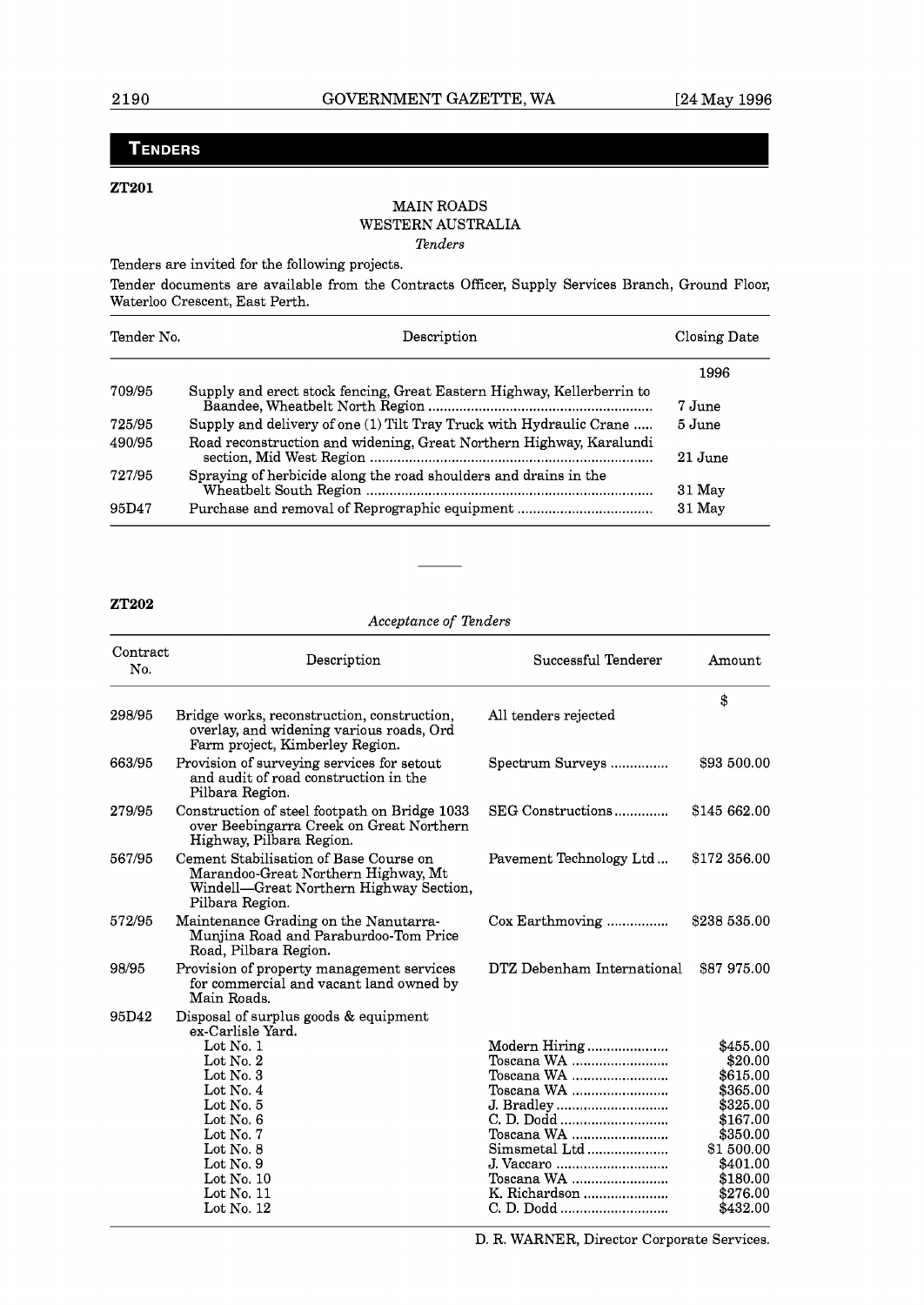#### **ZT301**

## STATE SUPPLY COMMISSION

#### Tenders Invited

Tender forms and full particulars of the Schedule hereunder may be obtained on application at the State Supply Commission Tenders Office, 6th Floor, 2 Havelock Street, West Perth, WA 6005, or by contacting 222 5201, Fax Nos. 222 5152 or 222 5150, Internet Address http://www.wa.gov.aulcontracts/ TELEPHONE No. 222 5498 FACSIMILE Nos. 222 5152 or 222 5150

| Date of<br>Advertising | Schedule<br>No. | Description                                                                                                                                                                                                                                               | Date of<br>Closing |
|------------------------|-----------------|-----------------------------------------------------------------------------------------------------------------------------------------------------------------------------------------------------------------------------------------------------------|--------------------|
| 1996                   |                 |                                                                                                                                                                                                                                                           | 1996               |
|                        |                 | Supply and Delivery                                                                                                                                                                                                                                       |                    |
| May 10                 | 108A1996        | Microfilm Supplies for Various Government                                                                                                                                                                                                                 | May 30             |
| May 10                 | 043A1996        | Small Office Equipment to Various Government                                                                                                                                                                                                              | June 6             |
| May 3                  | 085A1996        | Supply of Ammunition to Various Government                                                                                                                                                                                                                | June 6             |
| May 24                 | 034A1996        | Cleaning Products for Various Government                                                                                                                                                                                                                  | June 13            |
|                        |                 | <b>Request for Proposal</b>                                                                                                                                                                                                                               |                    |
| April 26               | RFP27/96        | Support Services for the Administration of Training                                                                                                                                                                                                       | May 30             |
| May 10                 | RFP29/96        | Contracting and Payment of Temporary and Relieving<br>Word Processing Operators and Clerical/<br>Administrative Personnel for the Department of                                                                                                           | May 30             |
|                        |                 | A briefing session for prospective tenderers is to be<br>held on Tuesday May 14, 1996 at 10.00am in<br>Conference Room 601, 6th floor, SGIO Atrium, 170<br>St Georges Tce, Perth.                                                                         |                    |
| May 10                 | RFP32/96        | Management of the Helping Hands Program on behalf                                                                                                                                                                                                         | May 30             |
| May 24                 | RFP33/96        | Supply and Installation of a CD Rom Library Network                                                                                                                                                                                                       | June 20            |
| May 24                 | RFP34/96        | Facilities Management of Supply West and the<br>Western Australian Building Management Authority                                                                                                                                                          | June 27            |
|                        |                 |                                                                                                                                                                                                                                                           |                    |
| May 10                 | EOI28/96        | <i>Expressions of Interest</i><br>Promotion and Management of the State Government                                                                                                                                                                        |                    |
|                        |                 | Initiatives for Seniors on Behalf of the Office of                                                                                                                                                                                                        | May 30             |
|                        |                 | Provision of Service                                                                                                                                                                                                                                      |                    |
| May 10                 | 225A1996        | Provision of Aircraft Charter for Transporting Staff<br>and Offenders to and from Laverton Work Camp                                                                                                                                                      |                    |
|                        | 231A1996        | Provision of Media and Public Relations Services                                                                                                                                                                                                          | May 30<br>May 30   |
| May 10<br>May 10       | 316A1996        | Provision of Advertising and Creative Media Services<br>on behalf of the Ministry of Premier and Cabinet                                                                                                                                                  | May 30             |
| May 17                 | 325A1996        | Provision of a Comprehensive Occupational Therapy                                                                                                                                                                                                         | May 30             |
| May 10                 | 456A1996        | Provision of Services to Conduct a Review of<br>Effectiveness of Supply Policies in the Mid West                                                                                                                                                          |                    |
|                        |                 | Region for the State Supply Commission<br>A briefing session will be held at 4.30pm, 16 May 1996.<br>Please register an interest in attending by contacting<br>Mr Paul Watson on 222 5771 or Mr Charles Vinci on<br>222 5824 before noon of 15 May, 1996. | May 30             |
| May 17                 | 462A1996        | For the Provision of Information Technology (IT)<br>Project Management Services to Co-manage,<br>with the Valuer General's Office, a project to<br>Redevelop the Valuation and Support Systems of                                                         | May 30             |
| May 10                 | 469A1996        | Provision of a Twelve Month Competency Based<br>Training Curriculum for the Ministry of Justice                                                                                                                                                           | May 30             |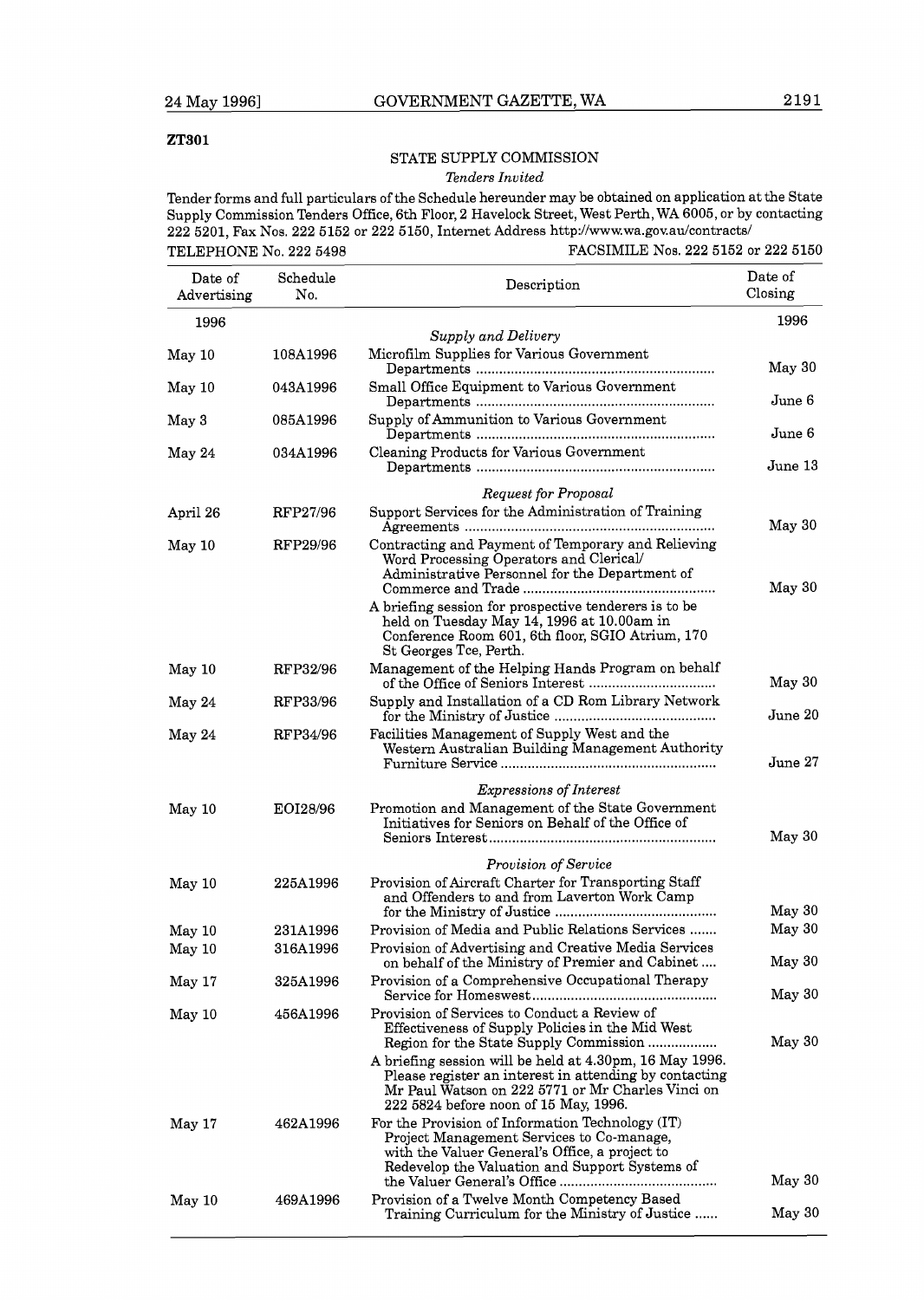| Date of<br>Advertising | Schedule<br>No. | Description                                                                                             | Date of<br>Closing |
|------------------------|-----------------|---------------------------------------------------------------------------------------------------------|--------------------|
| 1996                   |                 |                                                                                                         | 1996               |
|                        |                 | Provision of Service—contined                                                                           |                    |
| May 10                 | 472A1996        | Provision of a Service of Market Research for the<br>Government Employees Superannuation Board          | May 30             |
| May 10                 | 475A1996        | For the Design, Development and Implementation of<br>the Case Management System for WorkCover           |                    |
|                        |                 |                                                                                                         | May 30             |
| May 10                 | 476A1996        | Provision of Reprographics and Finishing Services for<br>the Western Australian Building Management     | May 30             |
|                        |                 |                                                                                                         |                    |
| May 10                 | 477A1996        | An Integrated Application Software Solution for an<br>Industry Data Base for the Department of Commerce | May 30             |
| May 17                 | 141A1996        | Provision of Professional Recruitment Services on<br>behalf of the Department of Transport              | June 6             |
| May 3                  | 465A1996        | Provision of Application Support and Development<br>Services for the Western Australian Department of   |                    |
|                        |                 |                                                                                                         | June 6             |
| May 17                 | 474A1996        | For the Provision of Hardware Maintenance for the                                                       | June 6             |
| May 24                 | 479A1996        | Provision of Service of Surveys to Measure the<br>Department of Resource Development's Performance      |                    |
|                        |                 |                                                                                                         | June 6             |
|                        |                 | A General Briefing Session is set for Friday 31 May,                                                    |                    |
|                        |                 | 1996 at 11.00 am. The venue is the Department of                                                        |                    |
|                        |                 | Resources Development, 7th Floor, 170 St Georges                                                        |                    |
|                        |                 | Terrace, Perth. Please Contact the Department's                                                         |                    |
|                        |                 | Executive Officer, Mr Mike Balfe on (09) 327 5437                                                       |                    |
|                        |                 | if you will be attending.                                                                               |                    |
| May 24                 | 217A1996        | Provision of a Security Service for the Government                                                      |                    |
|                        |                 | House Complex for the Western Australia Police                                                          | June 13            |
|                        |                 | Tenders, addressed to the Chairman, State Supply Commission, 2 Havelock Street, West Perth WA           |                    |

#### Tenders Invited--continued

6005, before 2.30pm W.S.T. on the nominated closing date.

Tenders must be properly endorsed on envelopes otherwise they are liable to rejection. No tender necessarily accepted.

Accepted Tenders

CRAIG LAWRENCE, Chairman, State Supply Commission.

#### **ZT302**

| Schedule<br>No. | Particulars                                                                                                                        | Contractor                                          | Rate         |
|-----------------|------------------------------------------------------------------------------------------------------------------------------------|-----------------------------------------------------|--------------|
|                 | Request for Proposal                                                                                                               |                                                     |              |
| RFP8/96         | Supply, Installation and Maintenance<br>of Support Tools Software for the<br>Ministry of Justice.                                  | All proposals declined                              |              |
| RFP14/96        | Supply and Free Delivery to the<br>Department of Transport for the<br>Provision of a Taxi Data Collection<br>and Reporting System. | Data Analysis Australia<br>Pty Ltd                  | \$77 100.00  |
|                 | Provision of Service                                                                                                               |                                                     |              |
| 447A1996        | Consultancy Services to Specify the<br>Delivery of Information Technology<br>Services, for the Public Sector<br>Management Office. | <b>KPMG</b> Management<br>Consulting                | \$117 700.00 |
|                 | Supply and Delivery                                                                                                                |                                                     |              |
| 438A1996        | Finance System Platform to the<br>Central Metropolitan College of<br>Tafe, Perth Campus.                                           | Fujitsu Australia T/A<br>Co-Cam Computer<br>Systems | \$85 442.00  |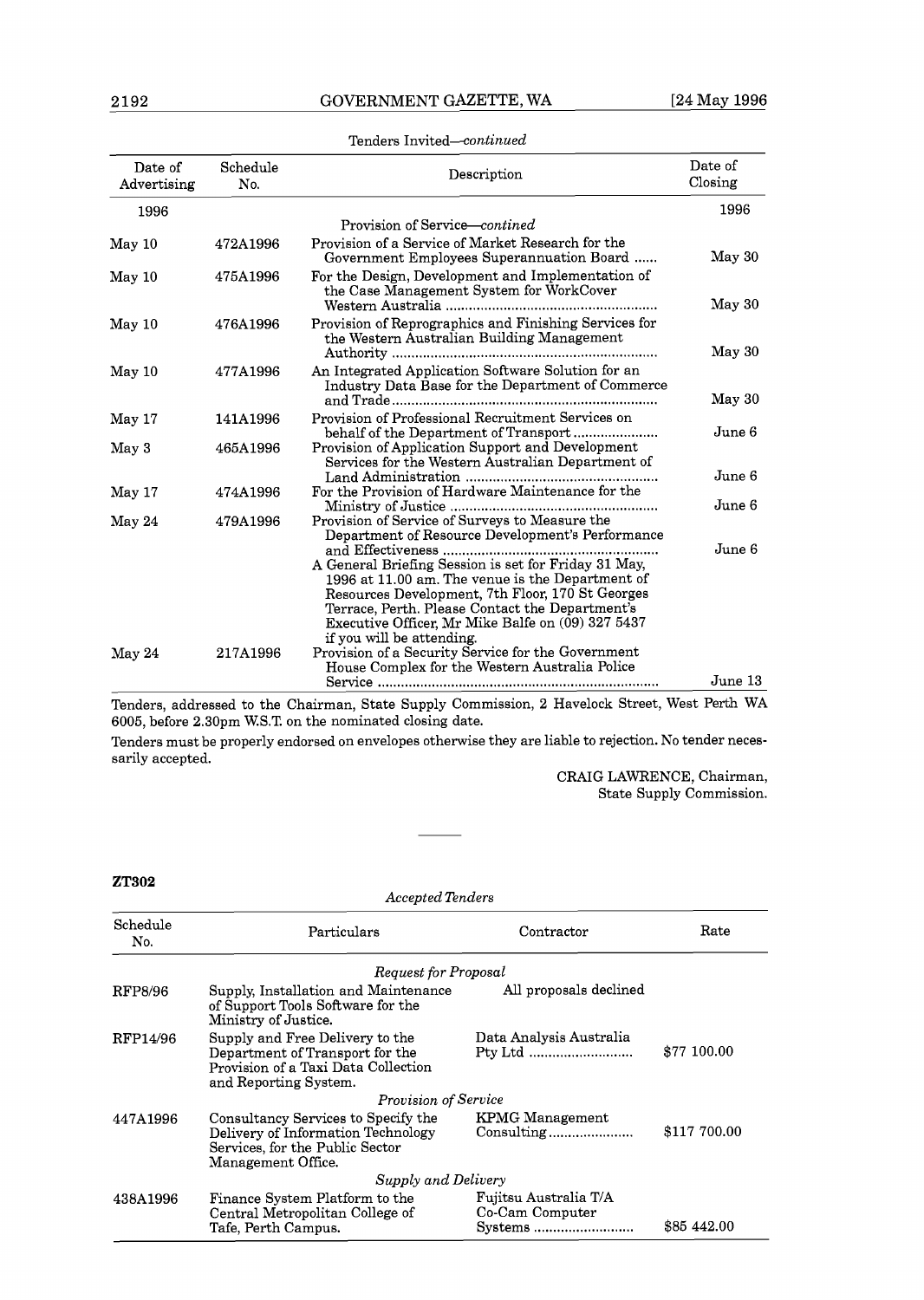#### **PUBLIC NOTICES**

#### **ZZlOl**

#### **TRUSTEES ACT 1962**

Notice to Creditors and Claimants

Creditors and other persons having claims (to which section 63 of the Trustees Act relates) in respect of the Estates of the undermentioned deceased persons are required to send particulars of their claims to me on or before the 24th June 1996, after which date I may convey or distribute the assets, having regard only to the claims of which I then have notice.

Beamish, Henry Allan, late of 170 Sydenham Street, Kewdale, died 21/4/96 (DEC 292725 DC4).

Bonn, Ethel, late of 36 Woodchester Road, Nollamara, died 17/4/96 (DEC 292335 DC2).

- Borowski, Wlodzimierz, also known as Borowski, Vladimierz, late of Como Nursing Home, 36 Talbot Street, Como, died 24/2/96 (DEC 292149 DE2).
- Bruce, Gladys Jean, late of Church of Christ Homes, 5 Osborne Street, Joondanna, died 17/4/96 (DEC 292192 DG2).
- Clappinson, Cecilia, late of Amaroo Nursing Home, 60 Lissiman Street, Gosnells, died 13/3/96 (DEC 291760 DL4).

Cook, Margaret Reid, late of 30 Elizabeth Street, Mandurah, died 13/4/96 (DEC 292144 DD3).

- Cowan, Antoinette Maria, formerly of 905/23 Adelaide Street, Fremantle, late of Lot 107 Hillier Road, Evanston Gardens, South Australia, died 16/2/96 (DEC 292262 DP3).
- Dixon, Marion Alice Clementine, formerly of 197 Shaftesbury Avenue, Bedford, late of Craigmont Nursing Home, Maylands, died 21/2/96 (DEC 291005 DS3).
- Dudley, Francis, late of Midland Nursing Home, 44 John Street, Midland, died 25/1/95 (DEC 288396 DE2).

Elliman, Herbert Charles, late of 53 Ardross Street, Applecross, died 6/5/96 (DEC 292676 DS4).

Evans, Ivy, late of Bay 97 Miami Caravan, Old Coast Road, Falcon, died 22/3/96 (DEC 292018 DG4).

Giles, Lindsay Denton, late of 79 Chapman Road, Bentley, died 7/4/96 (DEC 292568 DG3).

Haberle, George, late of Bay 72 Broome Caravan Park, Broome, died between 10/5/95 and 23/5/95 (DEC 284554 DE2).

Hamersley, Edward Bevan, late of Beverley District Hospital, Sewell Street, Beverley, died 17/2/96 (DEC 291550 DP4).

- Harrison, Dorothy, formerly of Hocart Lodge, 3 Knowles Street, Harvey, late of Yarloop Hospital, Barrington-Knight Road, Yarloop, died 5/5/96 (DEC 292622 DG4).
- Major, Violet Lilian, also known as Major, Violet Lillian, late of Unit 4C Mertome Village, 30 Winifred Road, Bayswater, died 29/4/96 (DEC 292576 DD3).
- Mason, Jessie Carmel, late of 23 Francis Street, Subiaco, died 22/3/96 (DEC 292627 DC2).
- McCarthy, John Leo Ernest, late of Morrison Lodge, North Street, Midland, died 23/4/96 (DEC 292527 DG2).

McGrath, Raymond, late of 9 Howard Place, Salter Point, died 22/4/96 (DEC 292586 DL3).

Owens, Ranji, also known as Owens, Robert, late of Kalgoorlie Nursing Home, Dugan Street, Kalgoorlie, died 11/2/96 (DEC 290779 DD2).

Rann, Robert Edward, late of 10 Renwick Street, South Perth, died 24/4/96 (DEC 292613 DS3).

Reynolds, Marjorie Josephine, late of Kerry Lodge, Katanning District Hospital, Katanning, died 4/31 96 (DEC 291968 DG4).

- Rycroft, Joan Eileen, late of Craigmont Nursing Home, Third Avenue, Maylands, died 3/4/96 (DEC 292614 DC4).
- Sandeman, William George Arnott, late of Craigmont Nursing Home, Third Avenue, Maylands, died 3013196 (DEC 291821 DA4).

Sexton, Evelyn Earl, formerly of 216 Strickland Street, South Perth, late of Mon Repos Nursing Home, 67 Palmerston Street, Mosman Park, died 14/2/96 (DEC 292615 DA2).

- Smith, Keith Irwin Bedford, late of Unit 91631 Canning Highway, Alfred Cove, died 23/4/96 (DEC 292559 DS4).
- Stephens, Louisa Graham, late of Craigmont Nursing Home, Third Avenue, Maylands, died 13/4/96 (DEC 292243 DA4).
- Tozer, William George, late of Lemnos Hospital, Stubbs Terrace, Shenton Park, died 15/4/96 (DEC 292365 DE2).

Walsh, Gwendoline Maud, late of 33 Whitfield Street, Bassendean, died 23/4/96 (DEC 292560 DS2). Washer, Linda Irene, late of Lakeside Nursing Home, Lyall Street, Redcliffe, died 25/4/96 (DEC 292360 DG2). Yendle, Elsie Flossie, late of Room 33 Trinity Lodge, Rowethorpe, Bentley, died 15/3/96 (DEC 291390 DP4).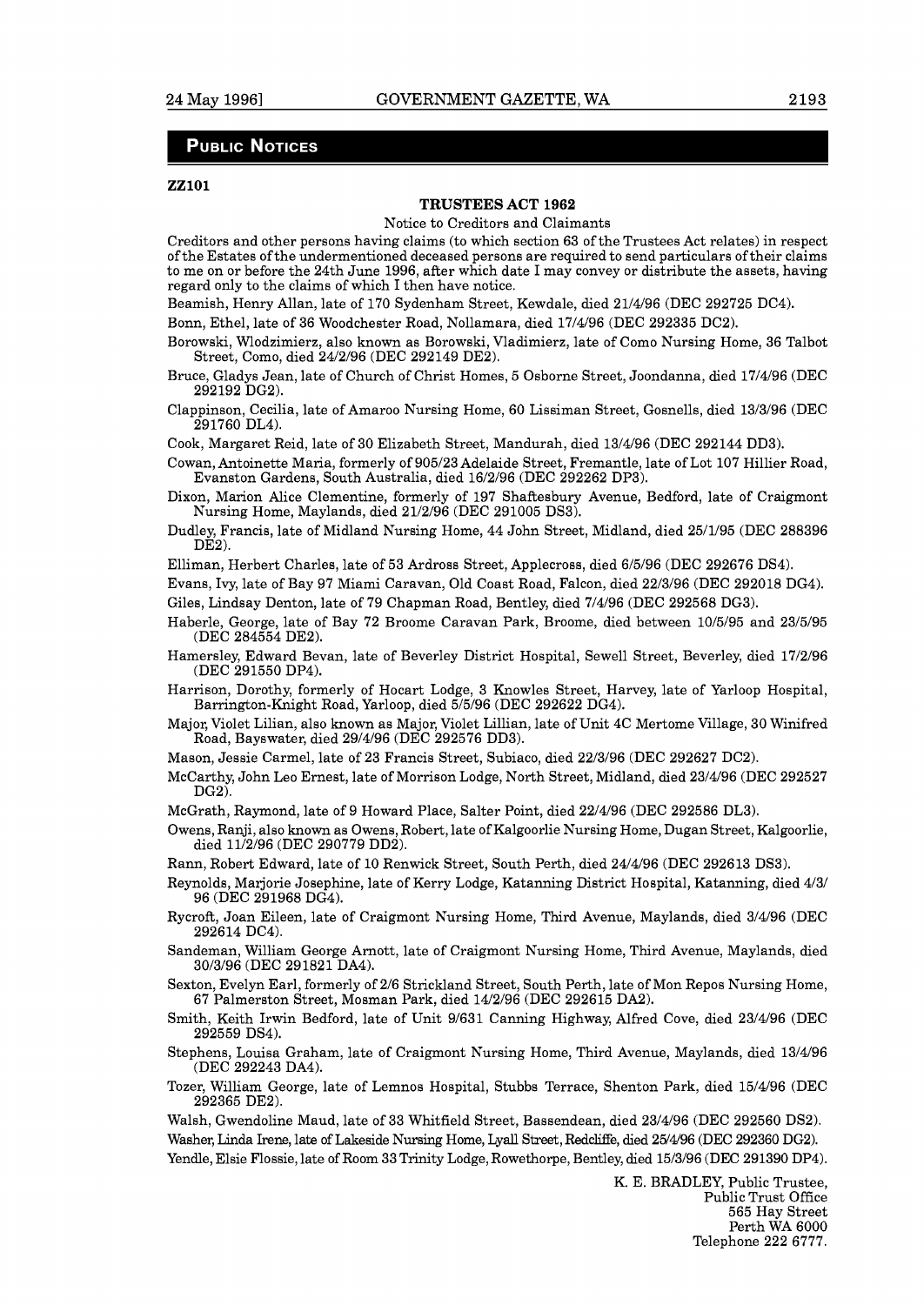#### **22201**

#### **TRUSTEES ACT 1962**

#### NOTICE TO CREDITORS AND CLAIMANTS

Creditors and other persons having claims in respect of the Estate of the late Henry BernardWhiteman late of Valencia Nursing Home, Valencia Road, Carmel, Western Australia, Jeweller/Antique Dealer who died on the 2nd day of September 1995 at Carmel are requested to send particulars of their claims to the Executor Carole Anne Wells and Gordon Kenneth Wells c/- Michael Whyte & CO, Barristers & Solicitors, Level 1,41-43 Ord Street, West Perth 6004 within one (1) month from the date of this notice after which date the Executor may distribute the assets having regard only to the claims of which they have then had notice and the said Executor shall not be liable to any person of whose claim they have had no notice at any time of administration or distribution.

#### **22202**

#### **TRUSTEES ACT 1962**

Creditors and other persons having claims (to which Section 63 of the Trustees Act, 1962 relates) in respect of the Estate of the undermentioned deceased persons, are required by Perpetual Trustees W.A. Ltd of 89 St Georges Terrace Perth, to send particulars of their claims to the Company, by the undermentioned date, after which date the said Company may convey or distribute the assets, having regard only to the claims of which the Company then has notice.

Claims for the following expire one month after the date of publication hereof.

Dated this 22nd day of May 1996.

D. R. CLARK, State General Manager.

Ashton, Pudence Wilma, late of Concorde Nursing Home, Anstey Street, South Perth WA 6151, Retired Hospital Matron, died 1/5/96.

Harvey, Norman Thomas, late of 96 Anstruther Road, Mandurah WA 6210, Lawnmower Contractor Retired, died 3/3/96.

Moran, Maria May, late of Unit A33 The Lodge, Parkland Villas, 52 Liege Street, Woodlands WA 6018, Retired, died 25/4/96.

Parker, Margaret, late of Howard Solomon Masonic Hostel, 32/91 Hybranthus Road, Ferndale WA 6148, Retired Businesswoman, died 17/2/96.

Petchell, Ray George, late of Unit 3,44 Seventh Avenue, Maylands WA 6051, Retired Council Worker, died 29/4/96.

Pilmer, Gordon Robert Brett, late of 44a Irvine Street, Peppermint Grove WA 6011, Lawnmowing Contractor, died 25/4/96.

Rowe, Daphne, late of 71A Tresise Street, Carine WA 6020, Widow, died 6/5/96.

Stokes, Roy Stanley, late of 27 Dorothy Street, Geraldton WA 6530, Retired Farmer, died 25/4/96.

#### **22301**

#### **INQUIRY AGENTS LICENSING ACT 1954**

APPLICATION FOR LICENCE IN THE FIRST INSTANCE

To the Court of Petty Sessions at Fremantle.

I, Kerin Groves of 20 Curtis Road, Melville WA 6156, Business Proprietor having attained the age of twenty-one years, hereby apply on my own behalf for a licence under the abovementioned Act. The principal place of business will be at 25 Point Street, Fremantle. Dated the 17th day of May 1996.

K. GROVES, Signature of Applicant.

#### Appointment of Hearing

I hereby appoint the 27th day of June 1996 at 9.30 o'clock in the forenoon as the time for the hearing of the foregoing application at the Court of Petty Sessions at Fremantle. Dated the 20th day of May 1996.

Signed, Clerk of Petty Sessions.

Objection to the granting of the application may be served on the applicant and the Clerk of Petty Sessions at any time prior to seven days before the date appointed for the hearing.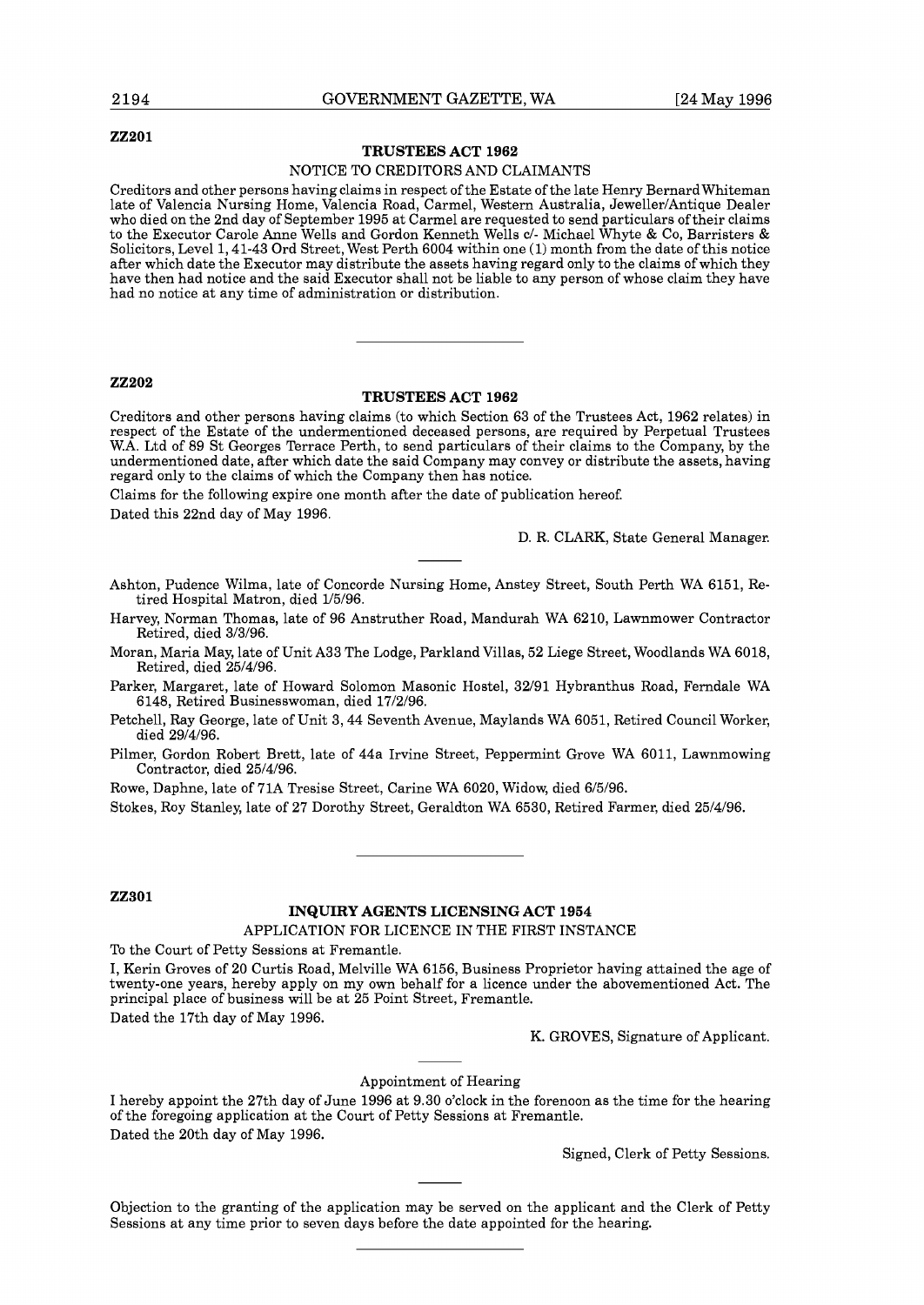## WESTERN AUSTRALIA

# **NURSES ACT 1992**

**\*Price: \$6.70 Counter Sales Plus Postage on 150 grams** 

# **NURSES RULES 1993**

**\*Price: \$5.30 Counter Sales Plus Postage on 80 grams** 

\* Prices subject to change on addition of amendments.

# CLAIMS FOR MISSING ISSUES

## (SUBSCRIPTION ITEMS)

For a claim to be recognised as valid, written notification must be lodged at State Law Publisher, 10 William Street, Perth 6000 within 28 days of publication of the missing item.

Claims lodged after this date will attract payment in full.

# STATE LAW PUBLISHER

# SUBSCRIPTION CHARGES 1996

All subscriptions and standing orders run from 1 January to **31** December **1996.** 

The policy of the State Law Publisher is that no refunds or credits will be given if a subscription is cancelled during the year.

Quoted price includes postage by surface mail unless stated otherwise.

#### GOVERNMENT GAZETTE

The *Government Gazette* is published on Tuesday and Friday of each week, unless disrupted by public holidays or unforeseen circumstances.

Special *Government Gazettes* are published periodically and are included in the subscription price.

| <b>Subscription rates:</b> |        |
|----------------------------|--------|
| Within WA                  | 524.00 |
| Interstate                 | 552.00 |
| Overseas (airmail)         | 688.00 |
| <b>Bound Volumes of</b>    |        |
| Government Gazette         | 837.00 |

| Hansard is printed and posted weekly during<br>a parliamentary session. |        |
|-------------------------------------------------------------------------|--------|
| Subscription rates:                                                     | \$     |
| Within WA                                                               | 287.00 |
| Interstate                                                              | 337.00 |
| Overseas (airmail)                                                      | 663.00 |
| <b>Bound Volumes of Hansard:</b>                                        |        |
| Within W.A.                                                             | 470.00 |
| Interstate                                                              | 500.00 |
| <b>STATUTES</b>                                                         |        |
| <b>Bound Statutes:</b>                                                  | \$     |
| Within W.A.                                                             | 202.00 |
| Interstate                                                              | 223.00 |
| Overseas                                                                | 228.00 |
| <b>Half Calf Bound Statutes</b>                                         | 556.00 |
| <b>Loose Statutes:</b>                                                  |        |
| Within W.A.                                                             | 163.00 |
| Interstate                                                              | 187.00 |
| Overseas                                                                | 229.00 |
| <b>Sessional Bills</b>                                                  |        |
| Within W.A.                                                             | 194.00 |
| Interstate                                                              | 203.00 |
| Overseas                                                                | 248.00 |

INDUSTRIAL GAZETTE

| Industrial Gazette is published monthly. |        |
|------------------------------------------|--------|
| Subscription rates:                      |        |
| Within WA                                | 235.00 |
| Interstate                               | 276.00 |

Overseas (airmail) **392.00**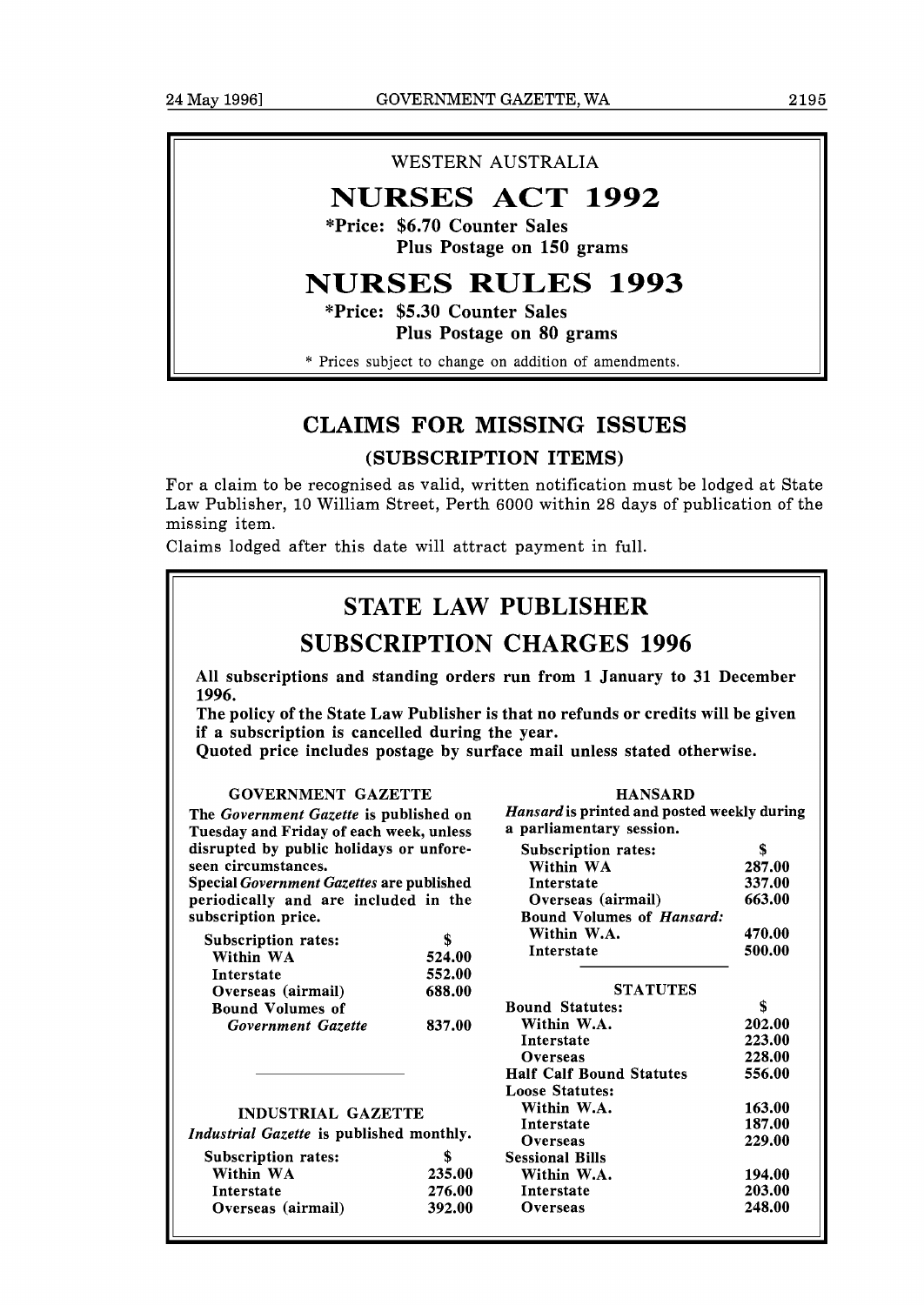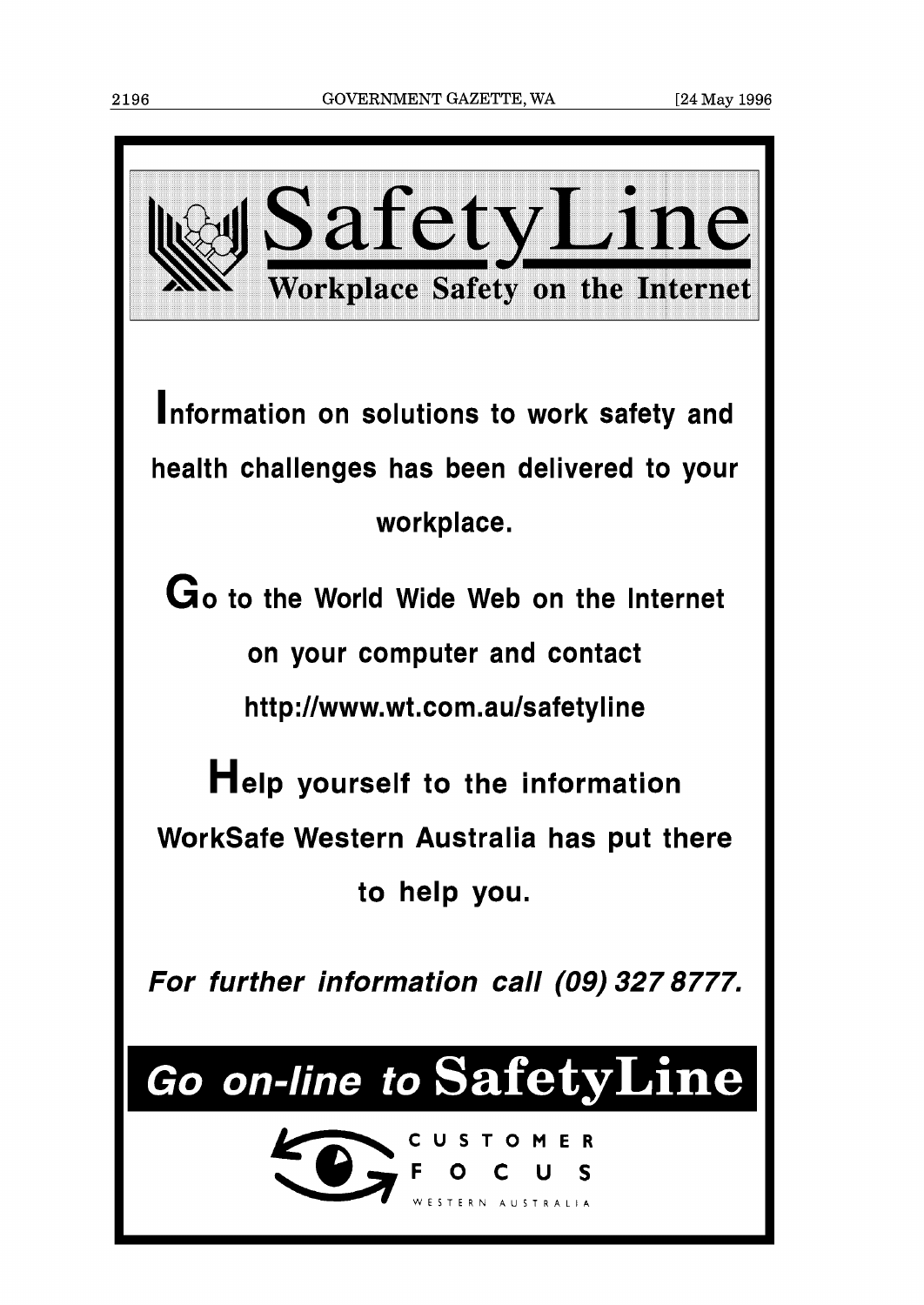# **PERTH OBSERVATORY**



THE W.A. SPECIALISTS IN ASTRONOMICAL Research & Educational Astronomy PUBLIC TOURS (DAY & NIGHT) FIELD NIGHTS, LECTURES Astronomical Information

Astronomical Handbook Sun rise & set; Moon rise & set Legal advice Chronometer calibration Astronomical souvenirs *SERVING WESTERN AUSTRALIA SINCE l896* 

WALNUT ROAD, BICKLEY 6076 TELEPHONE 293 8255 FAX 2938138

ASTRONOMY IS LOOKING UP

**4 7**